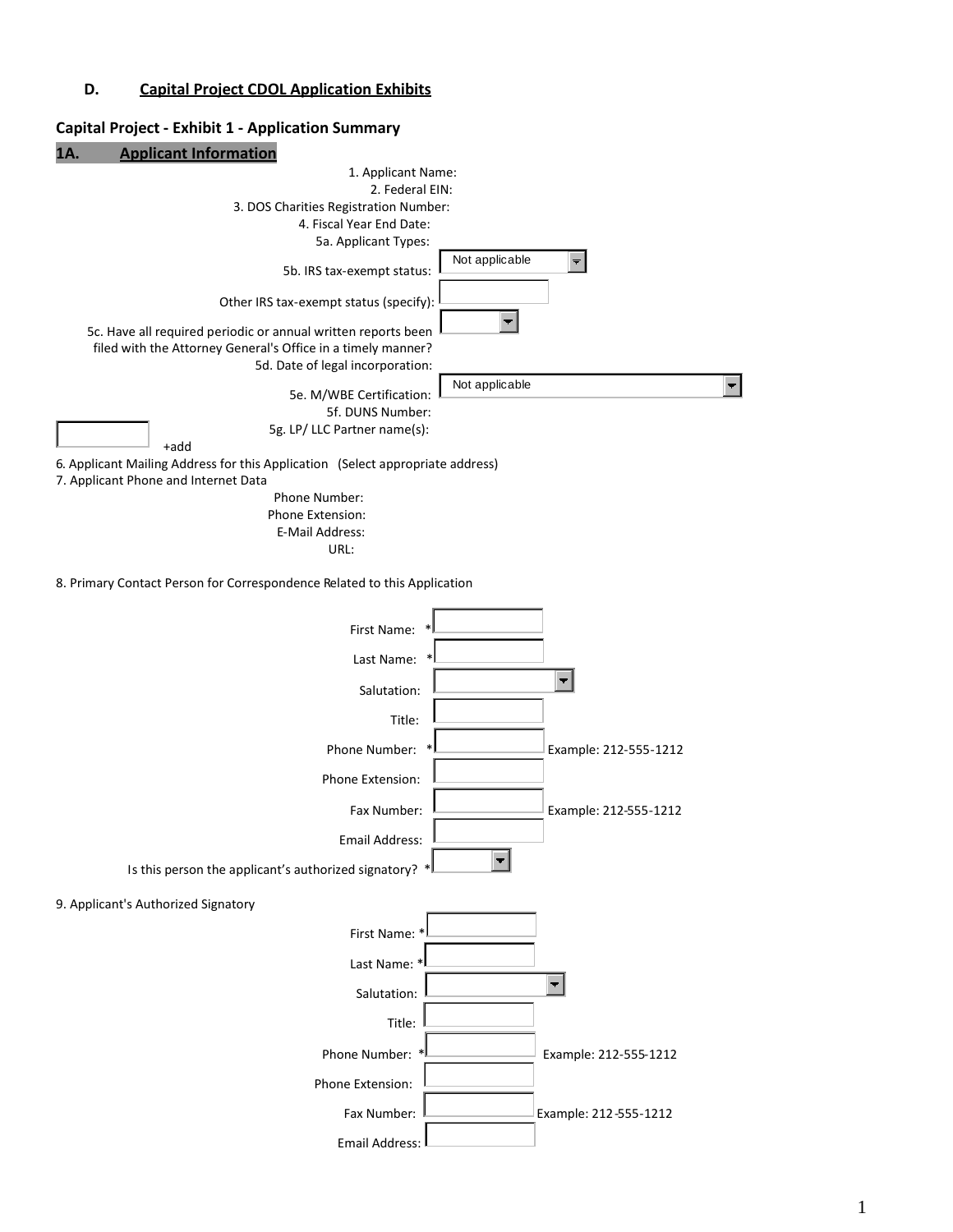# **Capital Project - Exhibit 1 - Application Summary**

# **1B. Owner Information**

|   | If 'No', click the Submit button and continue to the next page.<br>1. Will the Applicant transfer title to another entity? * |
|---|------------------------------------------------------------------------------------------------------------------------------|
|   | Unknown<br>2. Owner Name: *<br>or                                                                                            |
|   | This owner is: *                                                                                                             |
|   | 3. Federal EIN:<br>Example: 123456789                                                                                        |
|   | 4. Fiscal Year End Date:<br>Example: 01/31                                                                                   |
|   | 5a. Organization Type(s):                                                                                                    |
| П | □<br><b>Public Housing Authority</b><br>Non-Profit Corporation                                                               |
| П | For Profit Corporation<br>Housing Development Fund Company                                                                   |
| П | Town Government<br>Charitable Organization                                                                                   |
| П | □<br>Village Government<br>Limited Partnership                                                                               |
| П | г<br><b>City Government</b><br>Limited Liability Corporation                                                                 |
| П | <b>County Government</b>                                                                                                     |
|   | Not applicable<br>5b. If the owner is a Non-Profit or Charitable Organization is the<br>IRS tax-exempt category 501(c)(3)?   |
|   | 5c. If the owner is a Limited Liability Corporation or a Limited Partnership, enter the names of Members/Partners:           |
|   | $+$ add                                                                                                                      |
|   | 6. Owner's Mailing Address                                                                                                   |
|   | Care Of:                                                                                                                     |
|   | P.O. Box:                                                                                                                    |
|   | Room/Suite Number:                                                                                                           |
|   | <b>Street Number:</b>                                                                                                        |
|   | <b>Street Name:</b>                                                                                                          |
|   | <b>Street Suffix:</b>                                                                                                        |
|   | City: *                                                                                                                      |
|   | State: *                                                                                                                     |
|   | Zip Code: *<br>Example: 12345-0000                                                                                           |

Fax Number: Example: 212-555-1212

Phone Number: \* Example: 212-555-1212

Prime Contact Person

| $\ast$<br>First Name: |  |
|-----------------------|--|
| Last Name: *!         |  |
| Title:                |  |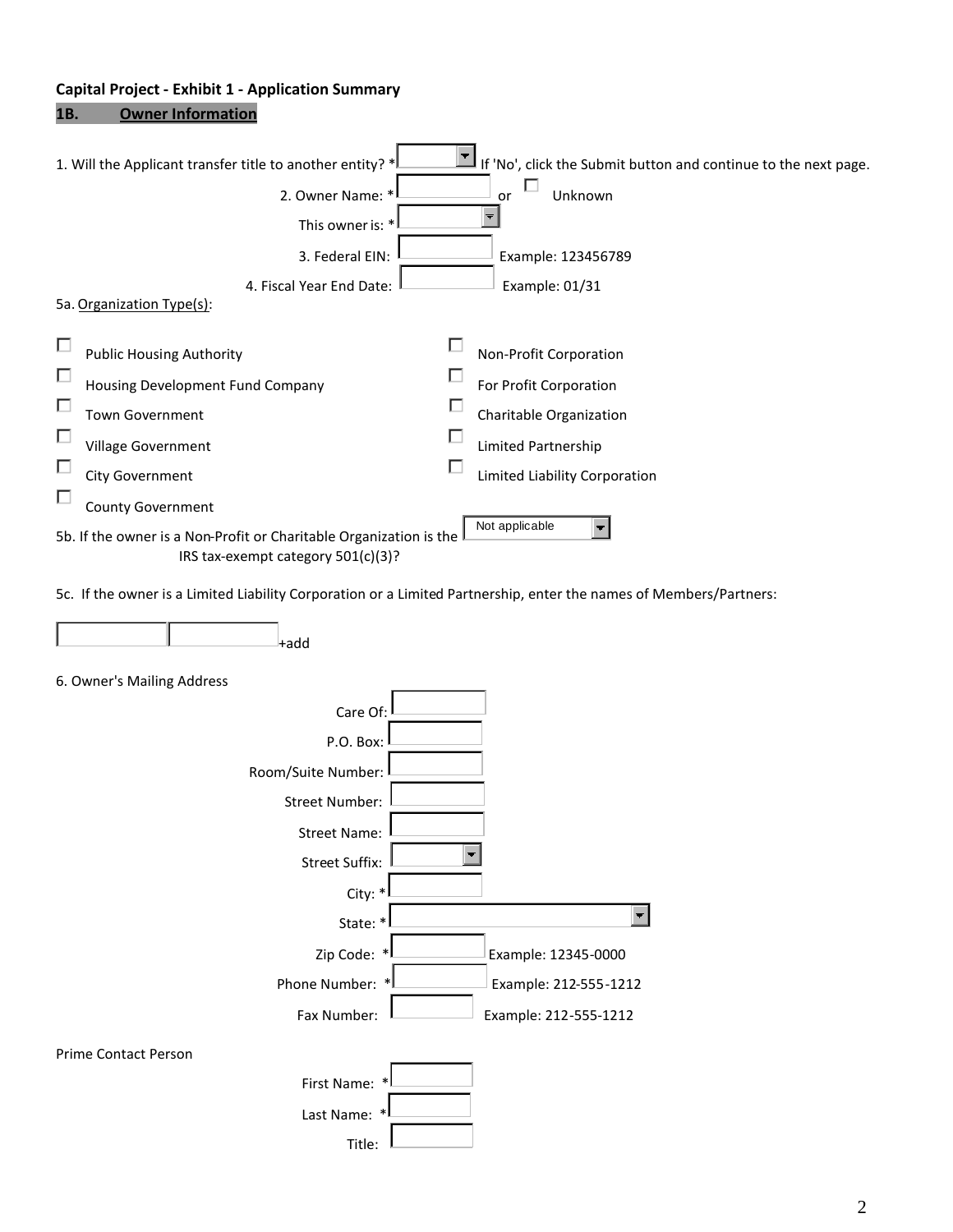#### Capital Project- Exhibit 1 - Application Summary

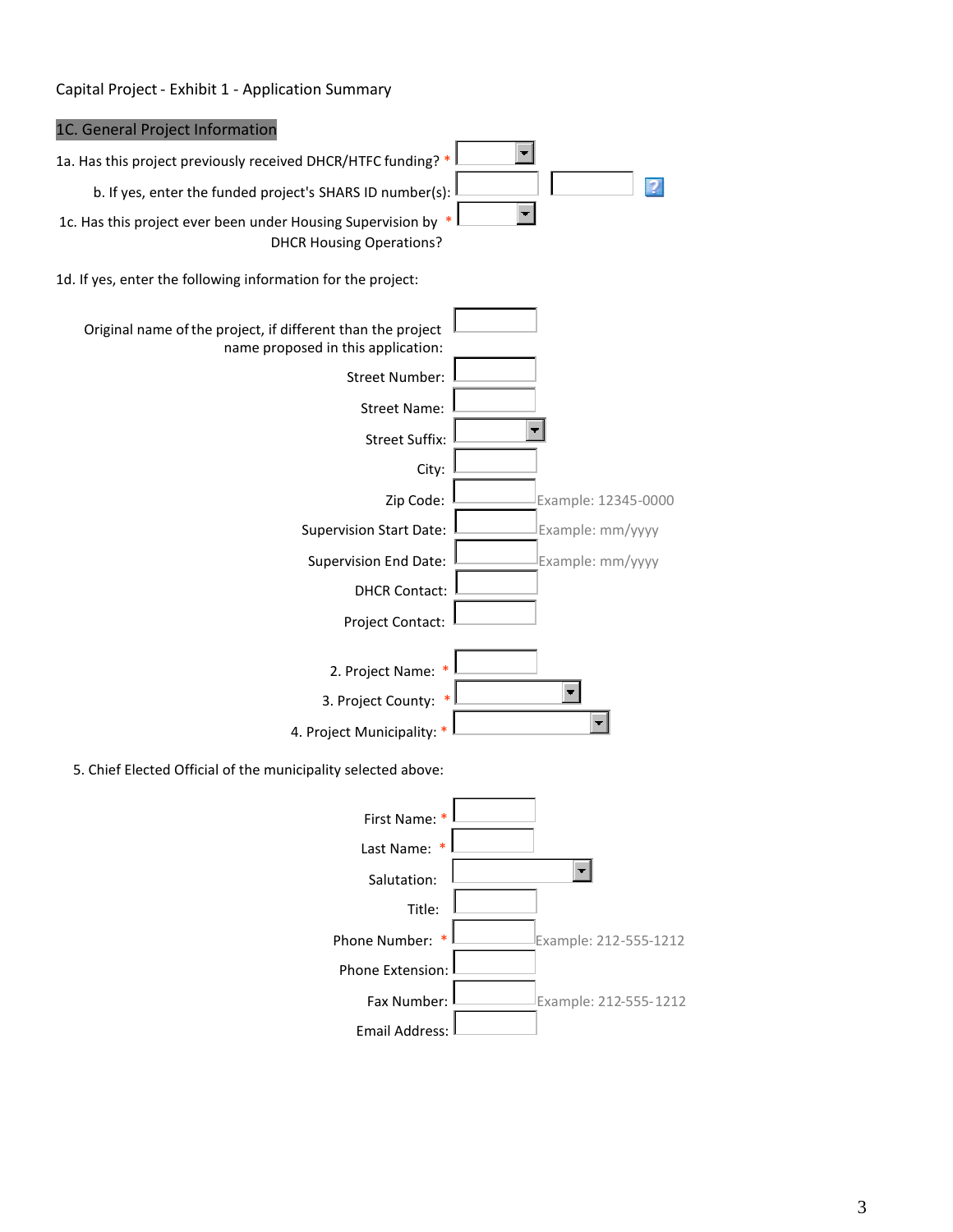#### **Capital Project - Exhibit 1 - Application Summary**

#### **1D. Program Funding**

1. Read the Application instructions carefully before completing this section. Once this section is completed it cannot be changed. Please verify that your selection is correct before clicking the 'Submit' button.



#### 2. Seed Money Requests

2a. Enter the amount of seed money funds being requested from **one** of the following programs

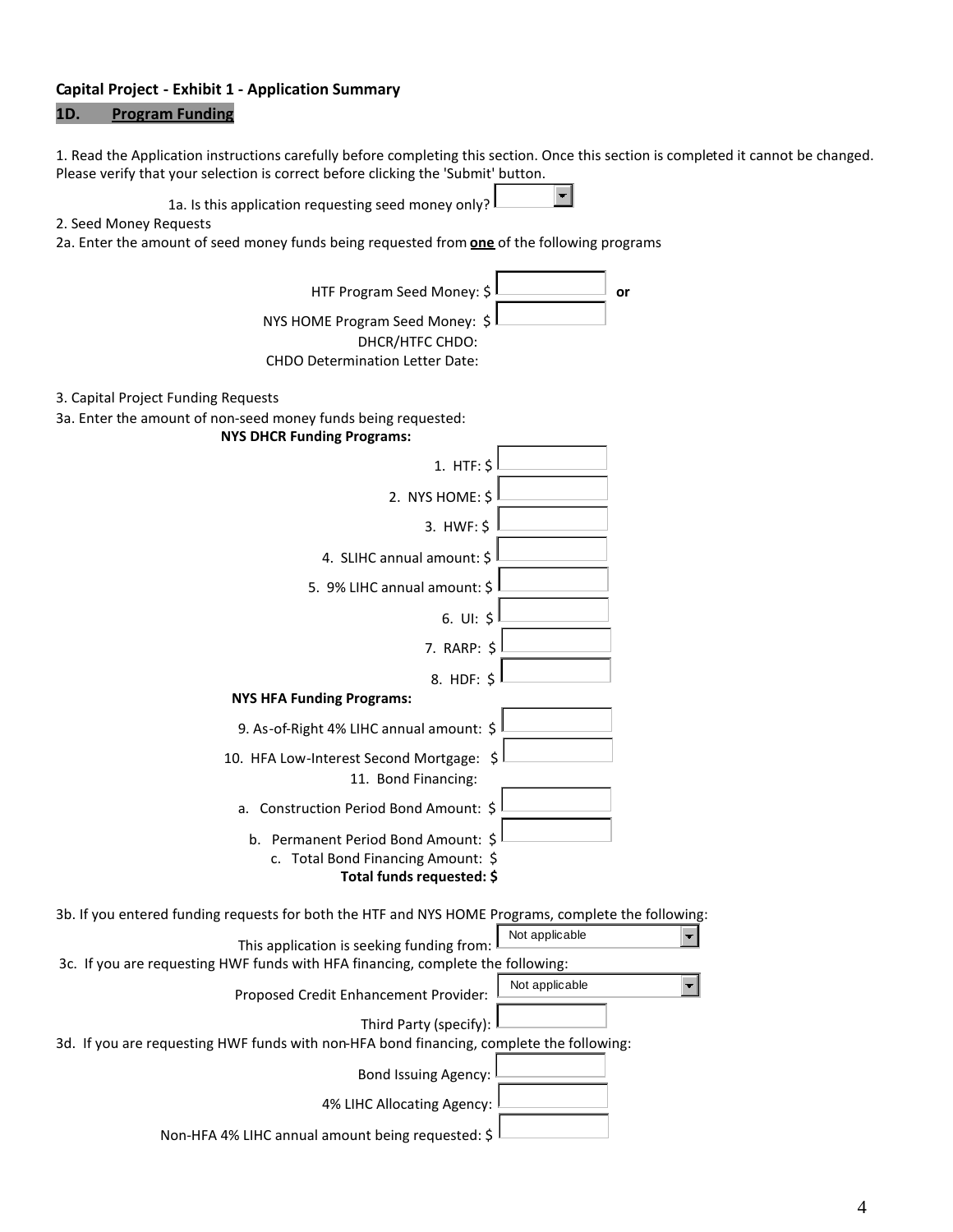#### **Capital Project - Exhibit 1 - Application Summary**

#### **1E. Project Initiatives and Program-Specific Application Designations**

1. Funding Initiatives

Select the type(s) of initiative you are requesting that this application be reviewed as:

 $\Box$ Not Applicable П Green Building Initiative П Housing Choice Voucher Project Based Assistance Initiative П Energy Efficiency Initiative П OMH Priority Population 2. Policy Priorities Select the applicable type(s) of Policy Priorities: П Not Applicable П Mitchell-Lama Preservation П Mixed Income/Mixed Use Revitalization П Transit Oriented Development  $\Box$ Housing Opportunity П Lead Abatement П Green Plus П Supportive Housing 3. Occupied Rehabilitation Not applicable  $\left. \cdot \right\vert$ Is this project currently occupied and will it be preserved as \* affordable housing? 4. New York/New York III Supportive Housing Agreement Not applicable  $\overline{2}$ Will your project include units which will serve one or more NY/NYIII Special Populations? 5. 9% LIHC Program set-aside Designations Select the type of LIHC set-aside for which you are applying:  $\Box$ Not Applicable П Preservation Project  $\Box$ Supportive Housing Project  $\Box$ 

High Acquisition Cost Project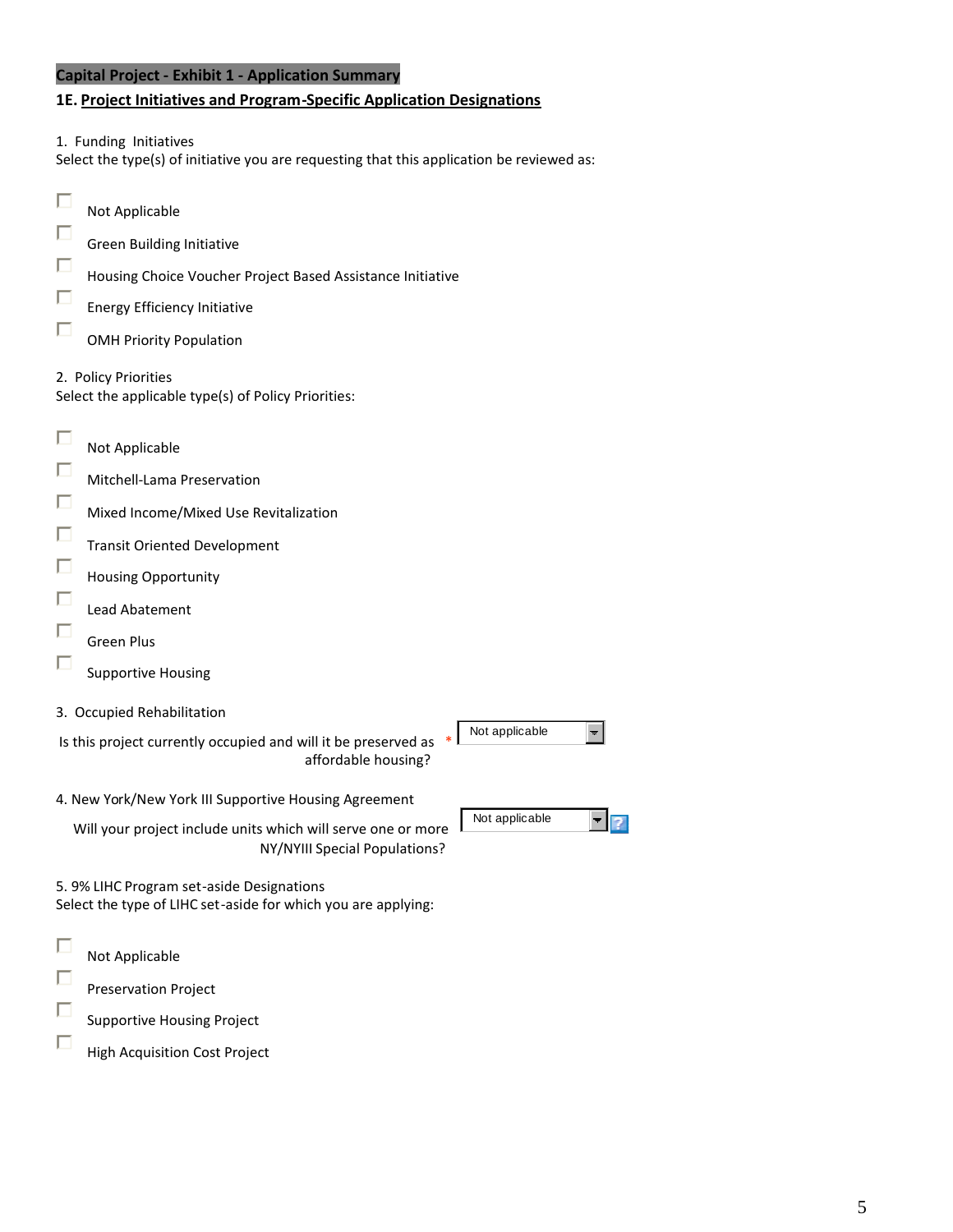#### 6. 9% LIHC/SLIHC Project Amenities

Are you seeking LIHC/SLIHC scoring points per the Qualified Application Plan by:

| Providing access to discounted broadband internet service?                                                                                                                      | Not applicable |
|---------------------------------------------------------------------------------------------------------------------------------------------------------------------------------|----------------|
| Including on-site Energy Star appliances or equivalent in<br>common laundry facilities or washer/dryer hook-ups?                                                                | Not applicable |
| Including Energy Star central air conditioning or the<br>equivalent that will produce the same or comparable<br>energy efficiency or savings?                                   | Not applicable |
| Including an outdoor patio or garden space?                                                                                                                                     | Not applicable |
| Including Energy Star dishwashers or the equivalent that<br>will produce the same or comparable energy efficiency or<br>savings in the units and the community kitchen, if any? | Not applicable |
| Including a computer lab equipped with Energy Star or<br>equivalent computers and equipment, with a minimum of<br>one computer for every 20 residential units?                  | Not applicable |
| 6. Not for Profit Application Designations:                                                                                                                                     |                |
| Select the Not for Profit designation that this application should be reviewed as:                                                                                              |                |
| Not Applicable                                                                                                                                                                  |                |
| <b>CHDO</b>                                                                                                                                                                     |                |
| 9% LIHC Not for Profit Set-Aside                                                                                                                                                |                |

 $\Box$ HTF Not for Profit Set-Aside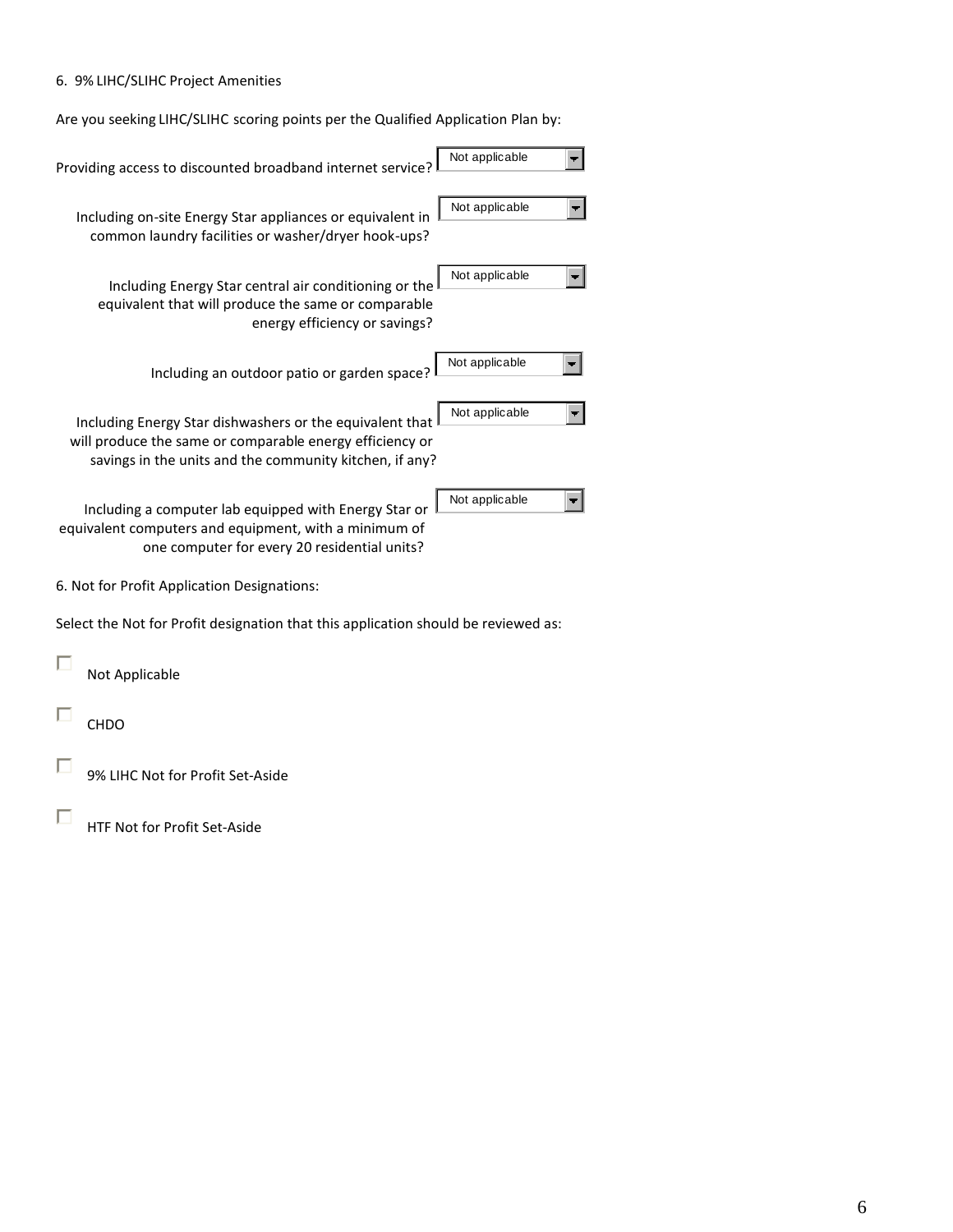#### **Capital Project - Exhibit 1 - Application Summary**

#### **1F. Project Political Districts**

**Indicate the Assembly Member(s), Senator(s), and Member(s) of Congress who represent the district(s) the project site(s) is located in.** Select Members one at a time. Click them once then click the right arrow to move the member to the selection box on the right. To remove a Member from the selection box on the right select the name, click once then click the left arrow.

#### **1. New York State Assembly District(s):**



#### **2. New York State Senate District(s):**



#### **3. New York State Congressional District(s):**

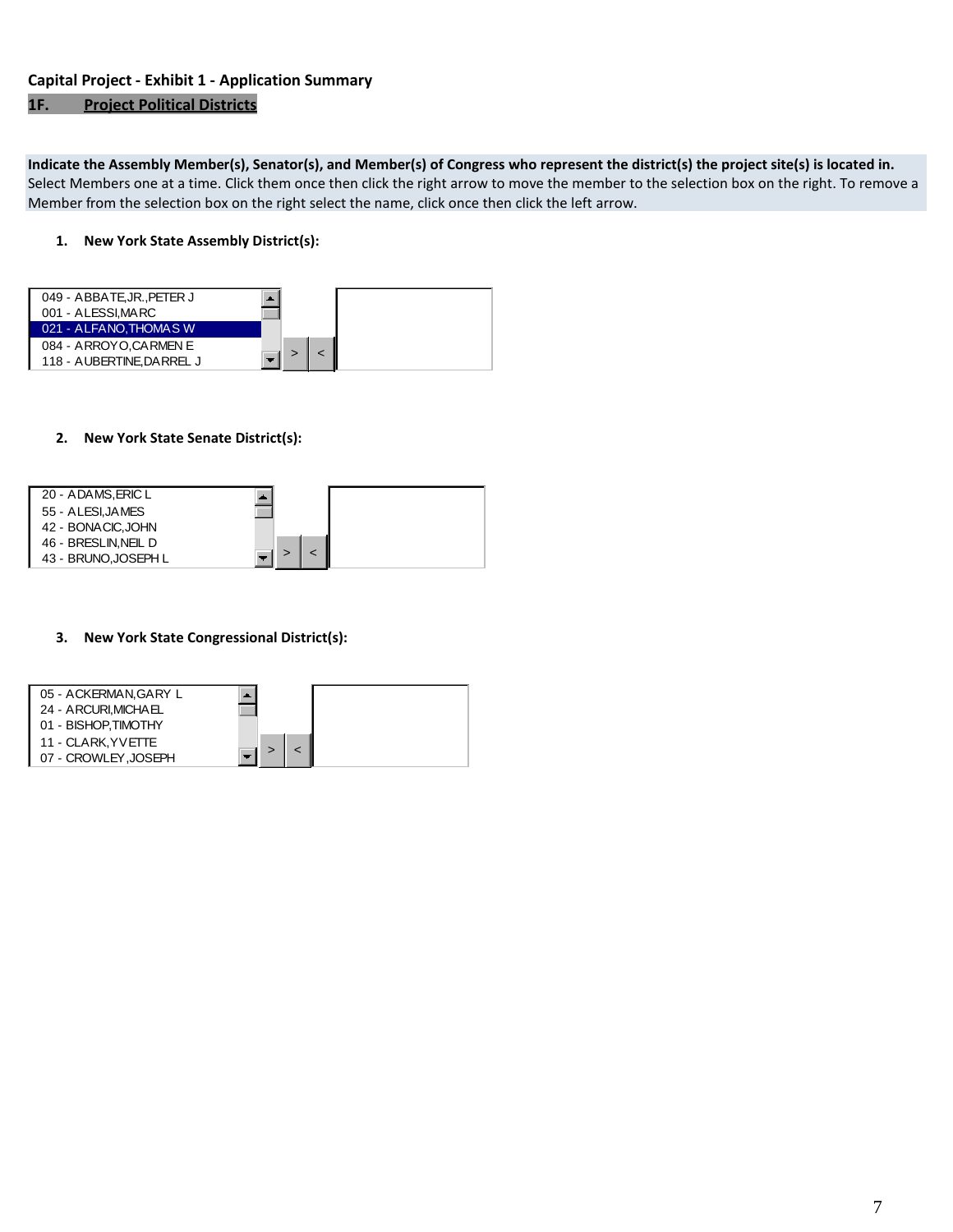# **Capital Project - Exhibit 1 - Application Summary**

# **1G Tenure and Construction Type**

| 1a. Residential Tenure Type of Project *                                                                                                                                         |
|----------------------------------------------------------------------------------------------------------------------------------------------------------------------------------|
| 1b. Will the project include a community room or separate<br>community building that is for the exclusive use of the tenants,<br>and is therefore, considered residential space? |
| 2a. Does this project involve Residential Construction only? *                                                                                                                   |
| 2b. Non-Residential Construction Type(s):                                                                                                                                        |
| 1. Commercial                                                                                                                                                                    |
| 2. Civic                                                                                                                                                                         |
| 3a. Community Service Facility (CSF)                                                                                                                                             |
| Complete only if 3a Community Service Facility is selected and LIHC and/or SLIHC have been requested:                                                                            |
| Project County/Municipality:<br>Qualified Census Tract (QCT):<br>Use the HUD Qualified Census Tract Table Generator<br>to find the QCT for your project.                         |
|                                                                                                                                                                                  |
| 3c. Agency from which Credit is being requested:<br>Not applicable<br>3d. Will you include a portion of the expenses associated                                                  |
| with the CSF as eligible basis?                                                                                                                                                  |

8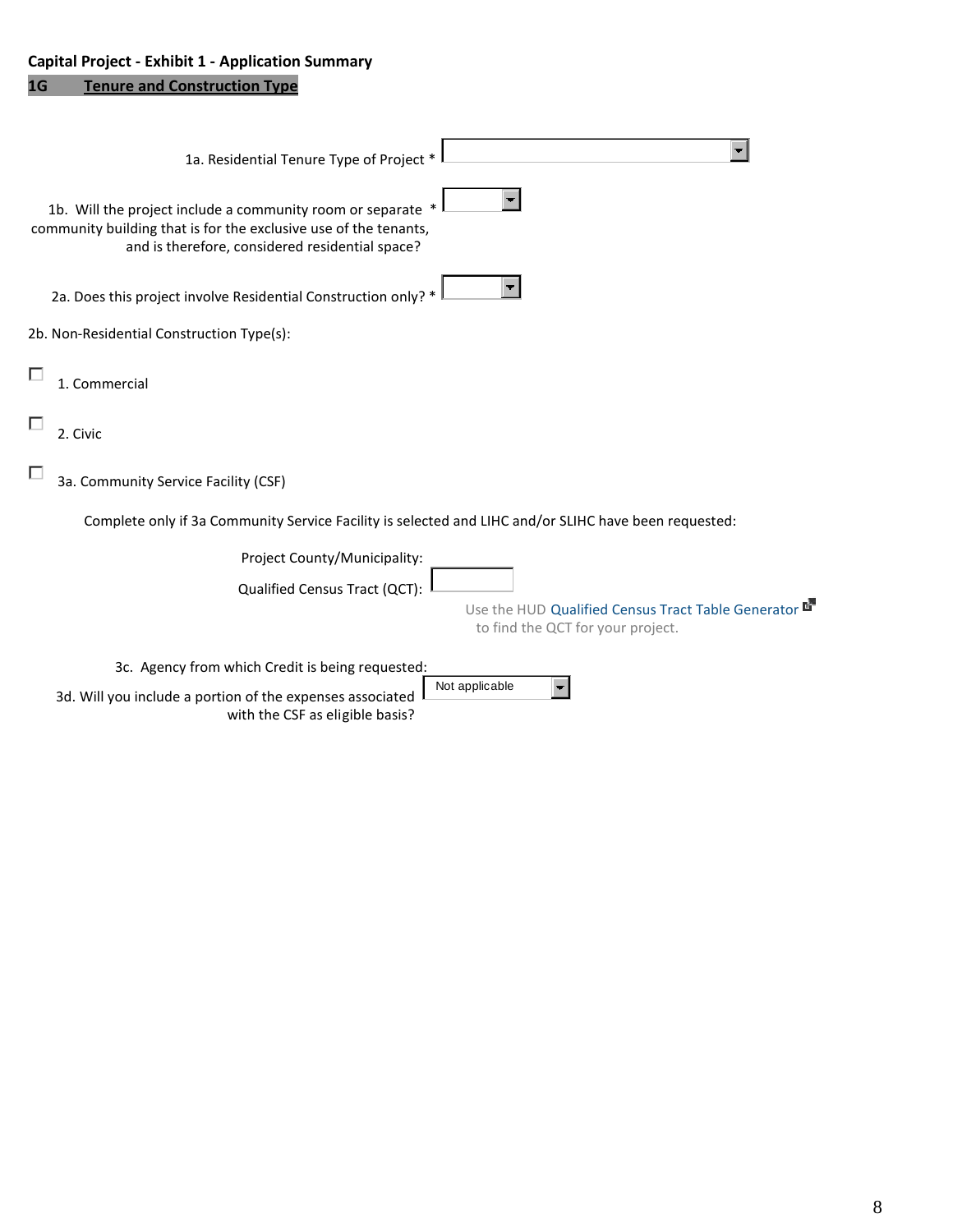# **Capital Project - Exhibit 1 - Application Summary 1H. Units Assisted**

| <b>Residential Units</b>                     |
|----------------------------------------------|
| Residential Existing/Rehab:                  |
| <b>Residential New Construction:</b>         |
| Community Room Existing/Rehab:               |
| <b>Community Room New Construction:</b>      |
| Non-Residential Units                        |
| Community Service Facility Existing/Rehab:   |
| Community Service Facility New Construction: |
| <b>Civic New Construction:</b>               |
| Civic New Construction:                      |
| Commercial Existing/Rehab:                   |
| <b>Commercial New Construction:</b>          |

1. Total Units in Project - All Sources

|                       | <b>Residential</b> |                            | Community<br><b>Room</b> |              | <b>CSF</b>         |                     | <b>Civic</b>       |                            | <b>Commercial</b>  |                     |                |
|-----------------------|--------------------|----------------------------|--------------------------|--------------|--------------------|---------------------|--------------------|----------------------------|--------------------|---------------------|----------------|
| All<br><b>Sources</b> | Existing/<br>Rehab | <b>New</b><br><b>Const</b> | Existing/<br>Rehab       | New<br>Const | Existing/<br>Rehab | New<br><b>Const</b> | Existing/<br>Rehab | <b>New</b><br><b>Const</b> | Existing/<br>Rehab | <b>New</b><br>Const | <b>Options</b> |
|                       |                    |                            |                          |              |                    |                     |                    |                            |                    |                     | edit           |
|                       |                    |                            |                          |              |                    |                     |                    |                            |                    |                     |                |

2. Units In Project - By Permanent Funding Source

|                       |                     | Residential        |                     | <b>Community Room</b> |                     | <b>CSF</b>         |                     | <b>Civic</b>       |                     | Commercial         |                     |                 |
|-----------------------|---------------------|--------------------|---------------------|-----------------------|---------------------|--------------------|---------------------|--------------------|---------------------|--------------------|---------------------|-----------------|
| Source<br><b>Name</b> | Reg.<br><b>Term</b> | Existing/<br>Rehab | <b>New</b><br>Const | Existing/<br>Rehab    | <b>New</b><br>Const | Existing/<br>Rehab | <b>New</b><br>Const | Existing/<br>Rehab | <b>New</b><br>Const | Existing/<br>Rehab | <b>New</b><br>Const | <b>Options</b>  |
|                       |                     |                    |                     |                       |                     |                    |                     |                    |                     |                    |                     | edit/<br>delete |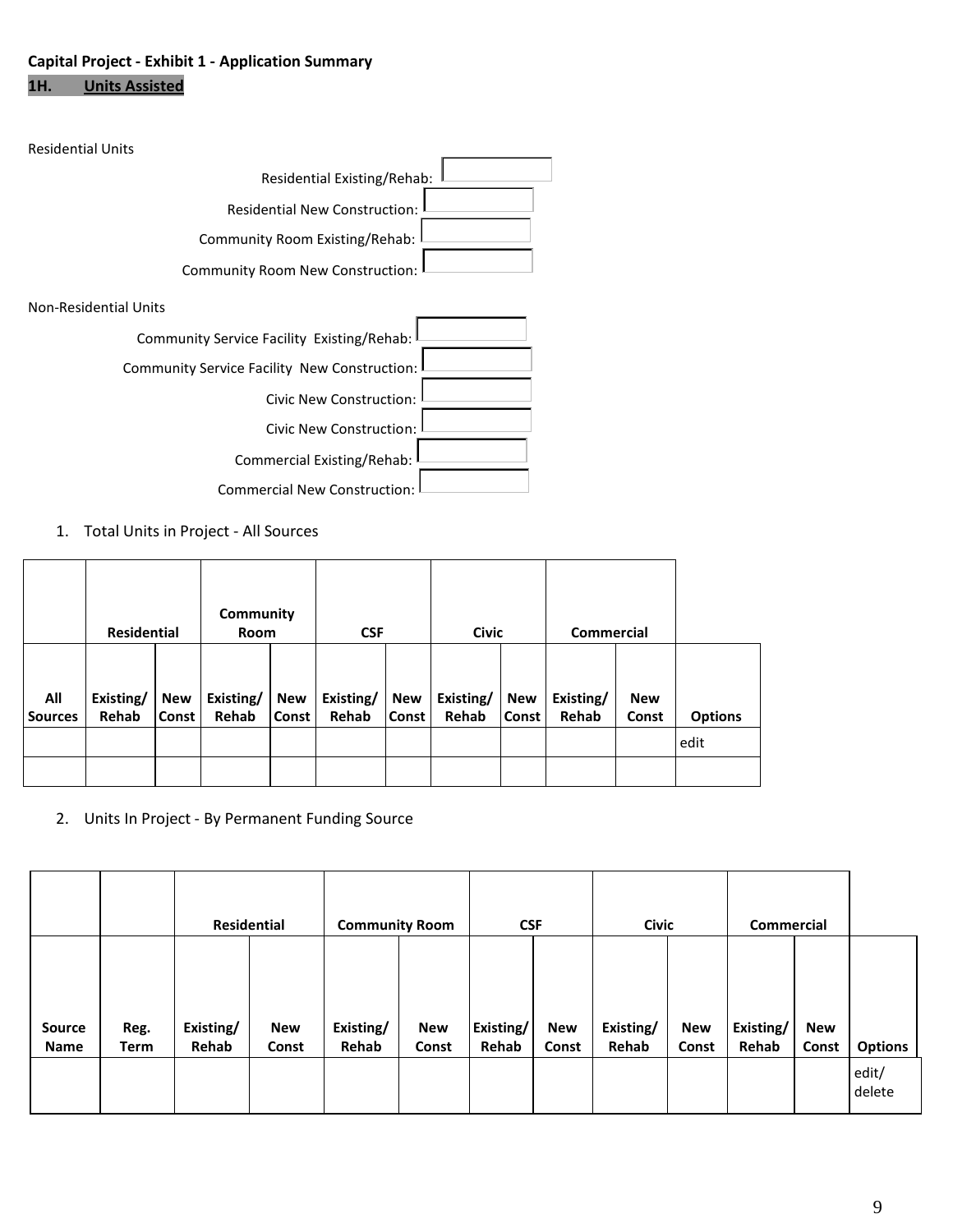#### **Capital Project - Exhibit 1 - Application Summary**

## **1I. Income Targets**

1. Will the project include a non-rent bearing unit for a resident manager/  $*$  | super/maintenance personnel?

#### 2. Income Target Groups:

| <b>Target Groups</b>                                 | <b>All Sources</b> | <b>Units DHCR/HTFC</b> | <b>Units HFA</b> |
|------------------------------------------------------|--------------------|------------------------|------------------|
| Public Assistance Households or <= 30% Median Income |                    |                        |                  |
| >30% through 50% of Median Income                    |                    |                        |                  |
| >50% through 60% of Median Income                    |                    |                        |                  |
| >60% through 80% of Median Income                    |                    |                        |                  |
| >80% through 90% of Median Income                    |                    |                        |                  |
| Greater than 90% of Median Income                    |                    |                        |                  |
| Non-Rent Bearing Unit for Resident manager/super     |                    |                        |                  |

 $\blacksquare$ 

#### 3. Residential Unit information from Section H. Units Assisted:

a. Total Residential Units - All Sources:

#### b. Highest Residential Unit Total for a DHCR/ HTFC source:

c. Highest Residential Unit Total for an HFA source: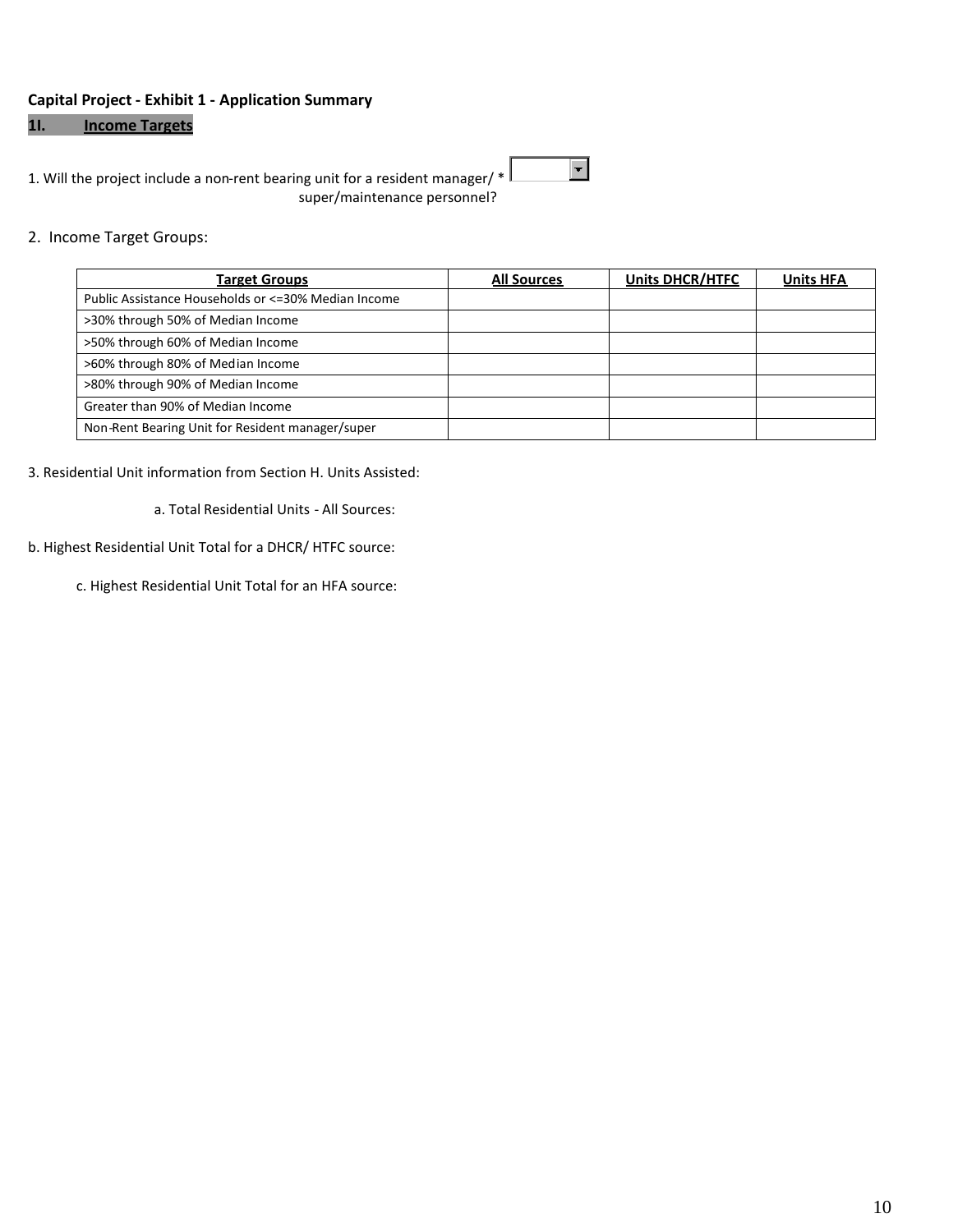## **Capital Project - Exhibit 1 - Application Summary**

# **1J. Project Occupants**

#### 1. Special Population Households

#### **Table J1. Special Population Households**

| <b>Special Population</b>                                                  | Units - All Sources | Units - DHCR/HTFC | Units - HFA |
|----------------------------------------------------------------------------|---------------------|-------------------|-------------|
| <b>Families who are Homeless</b>                                           |                     |                   |             |
| Persons and Families who are in Long Term Recovery from Alcohol Abuse      |                     |                   |             |
| Persons and Families who are in Long Term Recovery from Substance<br>Abuse |                     |                   |             |
| Persons who are Frail Elderly                                              |                     |                   |             |
| <b>Persons who are Homeless</b>                                            |                     |                   |             |
| Persons who are Mentally Retarded/Developmentally Disabled                 |                     |                   |             |
| <b>Persons who are Victims of Domestic Violence</b>                        |                     |                   |             |
| <b>Persons with AIDS/HIV Related Illness</b>                               |                     |                   |             |
| Persons with Physical Disability/Traumatic Brain Injury                    |                     |                   |             |
| Persons with Psychiatric Disabilities                                      |                     |                   |             |

| NY/NYIII Supportive Housing Agreement Special Populations                                                                                                                                                           | Units - All Sources   Units - DHCR/HTFC | Units - HFA |
|---------------------------------------------------------------------------------------------------------------------------------------------------------------------------------------------------------------------|-----------------------------------------|-------------|
| Persons who are chronically homeless or at serious risk of becoming chronically<br>homeless and who suffer from serious and persistent mental illness                                                               |                                         |             |
| Single adults with substance abuse disorder who are chronically homeless or at<br>serious risk of becoming chronically homeless                                                                                     |                                         |             |
| Persons who are chronically homeless or at serious risk of becoming chronically<br>homeless and who are living with HIV/AIDS                                                                                        |                                         |             |
| Families in which the head of household suffers from substance abuse disorder, a<br>disabling medical condition or HIV/AIDS and who are chronically homeless or at<br>serious risk of becoming chronically homeless |                                         |             |
| <b>Total Special Population Households</b>                                                                                                                                                                          |                                         |             |

#### 2. Other Households

#### **Table J2. Other Households**

| <b>Household Type</b>                          | Units - All Sources   Units - DHCR/HTFC | Units - HFA |
|------------------------------------------------|-----------------------------------------|-------------|
| Non-Frail Elderly Households                   |                                         |             |
| <b>Households without Special Needs</b>        |                                         |             |
| <b>Total Other Households</b>                  |                                         |             |
| Total Special Population and Other Households: |                                         |             |

Residential Unit information from Section H. Units Assisted a. Total Residential Units - All Sources:

b. Highest Residential Unit Total for a DHCR/ HTFC source:

c. Highest Residential Unit Total for an HFA source:

3. Elderly Population Targeted:

 $\overline{\phantom{a}}$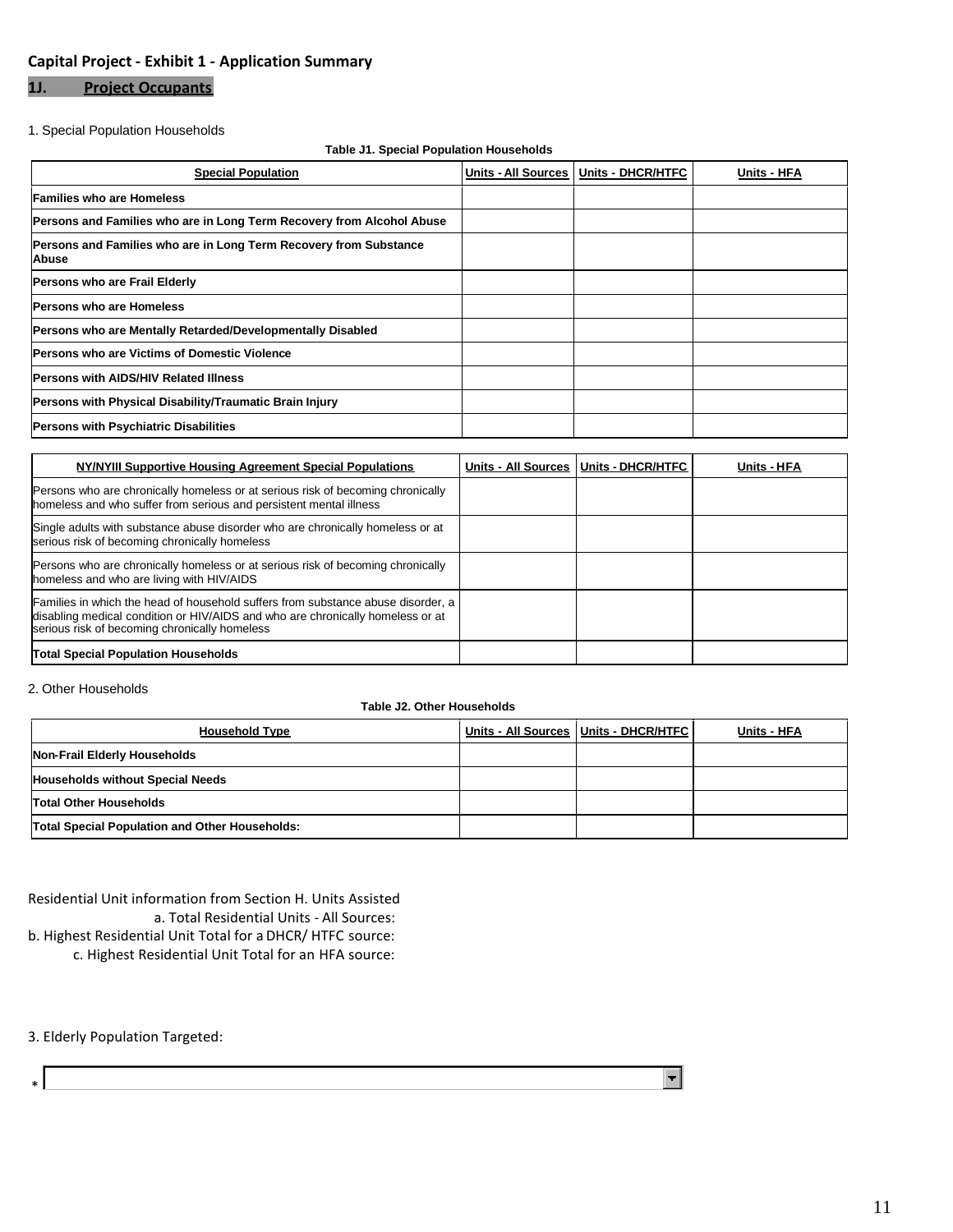1K. Development Team Members

| Company/Organization: *                                                                 |                                          |
|-----------------------------------------------------------------------------------------|------------------------------------------|
| Team Member First Name: *                                                               |                                          |
| Team Member Last Name: *                                                                |                                          |
| Title:                                                                                  |                                          |
| <b>Email Address:</b>                                                                   |                                          |
| Phone Number: *                                                                         | Example: 212-555-1212                    |
| Phone Extension:                                                                        |                                          |
| Fax Number:                                                                             | Example: 212-555-1212                    |
| Proposed Project Role(s): * Select all that apply                                       |                                          |
|                                                                                         |                                          |
|                                                                                         | Developer                                |
|                                                                                         | Owner                                    |
|                                                                                         | Architect                                |
|                                                                                         | <b>General Contractor</b>                |
|                                                                                         | Management Agent                         |
|                                                                                         | Syndicator                               |
|                                                                                         | <b>Housing Consultant</b>                |
|                                                                                         | Letter of Credit Provider/Enhancer Const |
|                                                                                         | Letter of Credit Provider/Enhancer Perm  |
| ш                                                                                       | Other (specify):                         |
|                                                                                         |                                          |
| Does this Team member have previous experience<br>in all of the roles identified above? |                                          |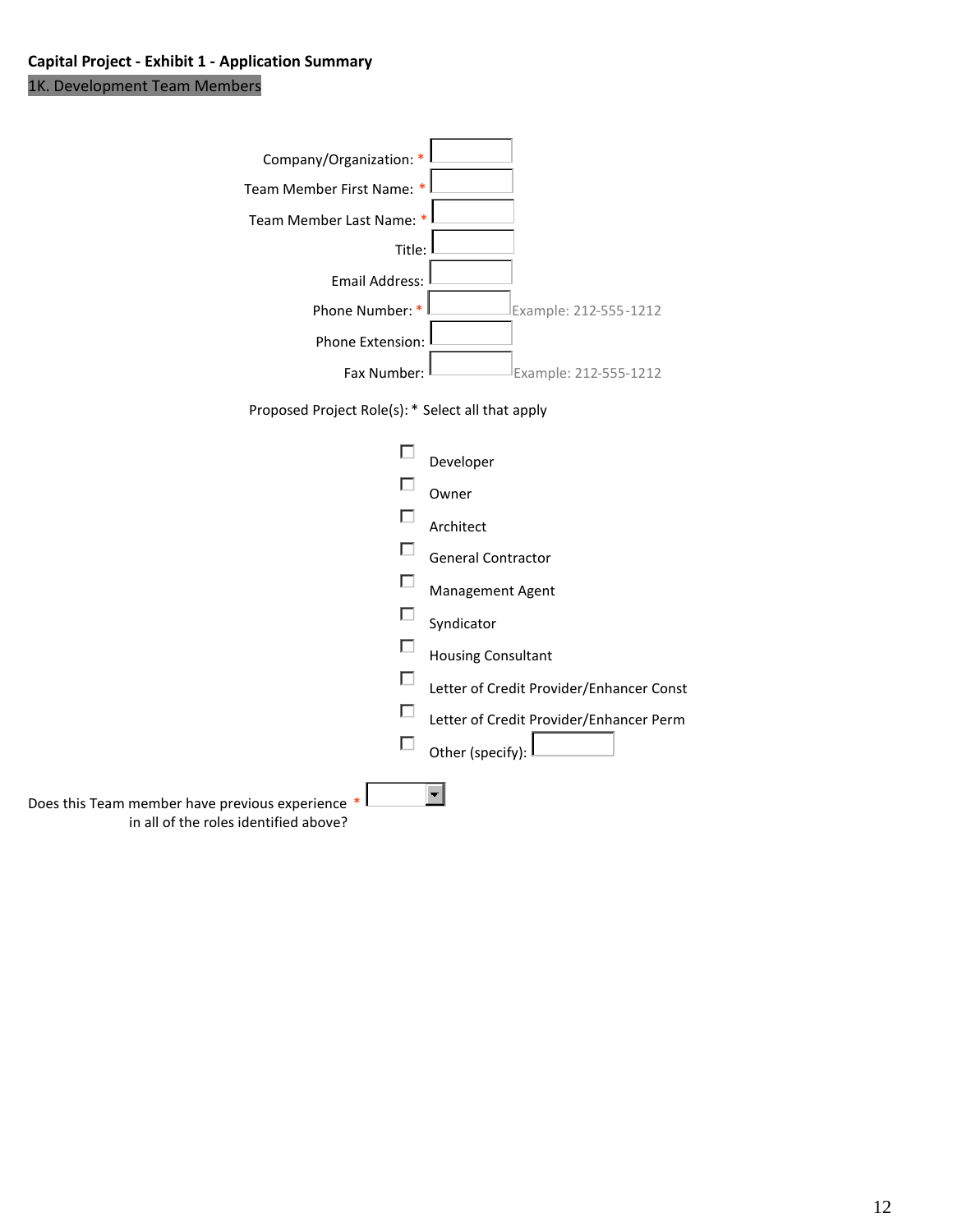Capital Project - Exhibit 1 - Application Summary<br>11. Disclosure of Identities of Interest/Proje

**Disclosure of Identities of Interest/Project Principals** 

| First Name: *   |  |
|-----------------|--|
| Last Name: *    |  |
| Title: $*$      |  |
| Organization: * |  |
| Type: *         |  |

Disclosure of Identity of Interest:

Note: Text will be limited to 4,000 characters which is approximately 1 page of 12 point Times New Roman single spaced text.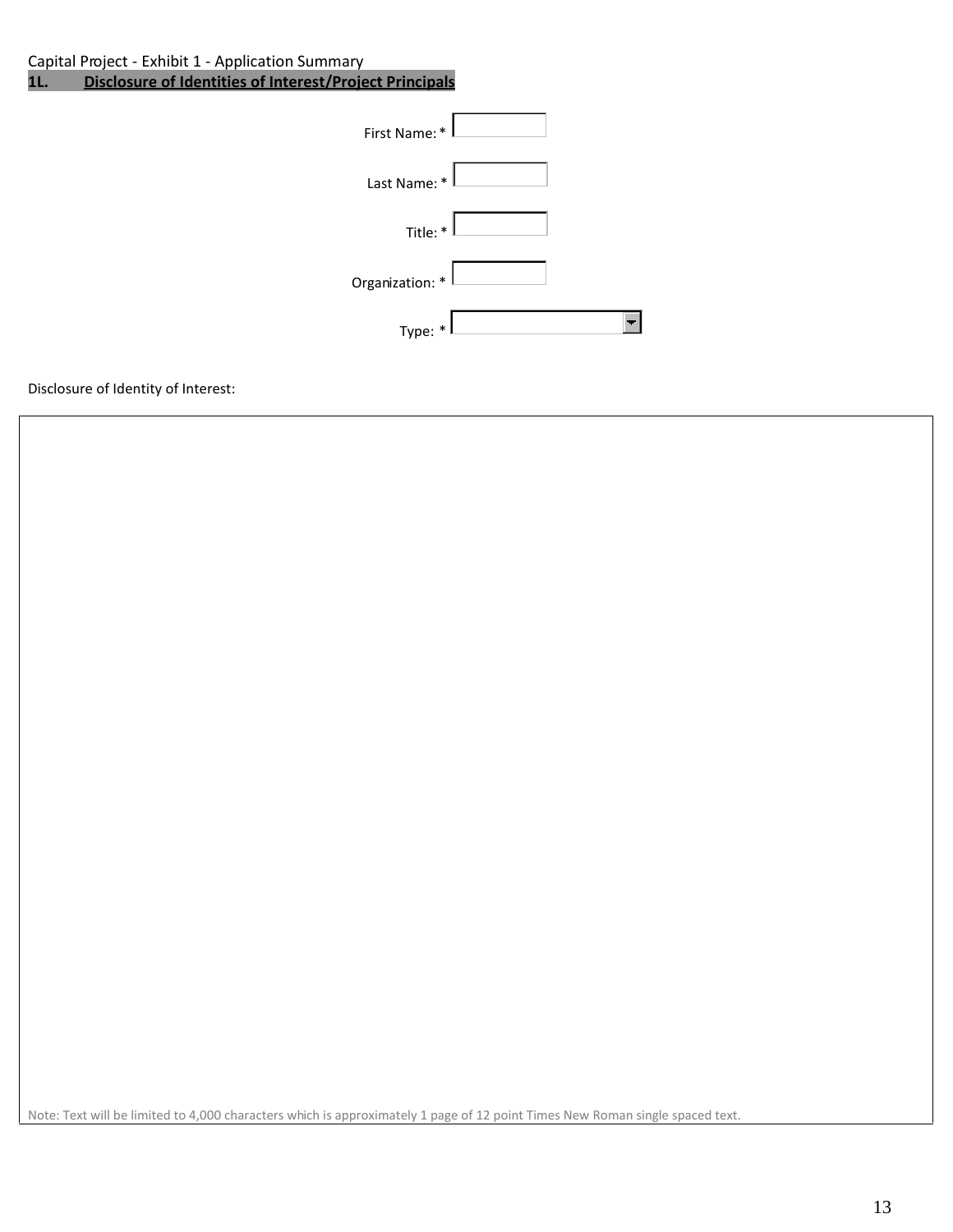# **2A1. Documentation of Community/Housing Needs**

# **1. New York State Consolidated Plan Objectives/Priorities**

## 1a. NYS Consolidated Plan Objectives Addressed by Project

 $\Box$ 

Improve availability and accessibility by preserving existing privately-owned affordable housing while eliminating health and safety hazards

. Improve availability and accessibility by building new housing for working families.

 $\Box$ Improve availability and accessibility by creating new rental and homeownership opportunities through expanded housing production.

 $\Box$ Improve availability and accessibility by building affordable senior housing.

 $\Box$ Improve affordability by creating new homeownership opportunities.

П Improve affordability by creating new rental assistance opportunities.

# 1b. NYS Consolidated Plan Priority Needs to be Addressed by Project

| <b>Household Category</b> | <b>Income Range</b> | <b>Priority Need Level</b> | <b>Project Target</b><br>Population |  |
|---------------------------|---------------------|----------------------------|-------------------------------------|--|
| Renters - Small Related   | 0-30%               | High                       |                                     |  |
|                           | 31-50%              | High                       |                                     |  |
|                           | 51-80%              | Medium                     |                                     |  |
| Renters - Large Related   | $0 - 30%$           | High                       |                                     |  |
|                           | 31-50%              | Medium                     |                                     |  |
|                           | 51-80%              | Medium                     |                                     |  |
| Renters - Elderly         | $0 - 30%$           | <b>High</b>                |                                     |  |
|                           | 31-50%              | High                       |                                     |  |
|                           | 51-80%              | Medium                     |                                     |  |
| Renters - All Others      | $0 - 30%$           | High                       |                                     |  |
|                           | 31-50%              | M                          |                                     |  |
|                           | 51-80%              | M                          |                                     |  |
| Owners                    | $0 - 30%$           | Н                          |                                     |  |
|                           | 31-50%              | H                          |                                     |  |
|                           | 51-80%              | M                          |                                     |  |
| <b>Special Needs</b>      | $0 - 80%$           | Н                          |                                     |  |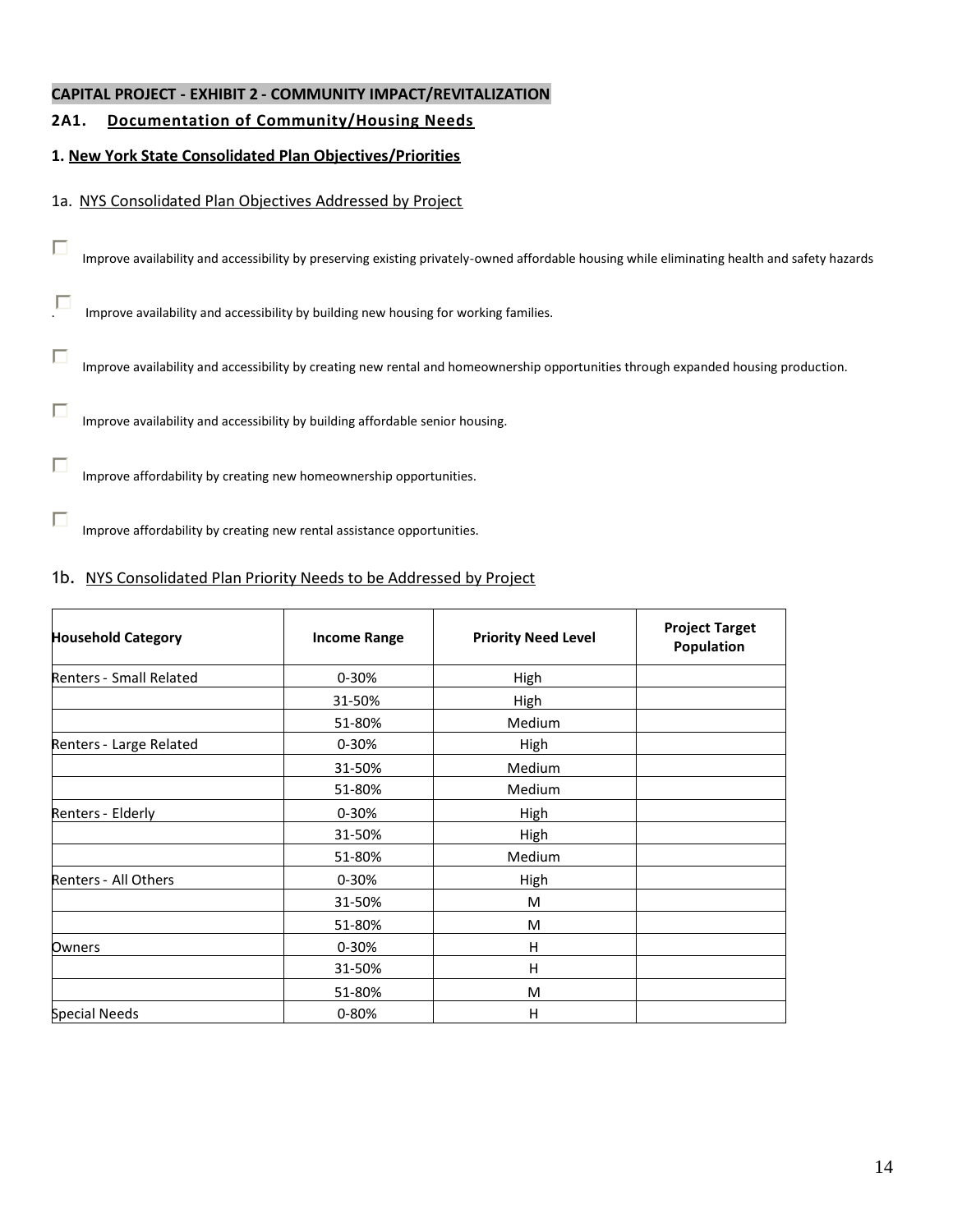## **2A2. Documentation of Community/Housing Needs**

#### **2a Existing Documentation of Local Need**

A. Local Needs Document

| Document Type:                                                                       |
|--------------------------------------------------------------------------------------|
| Other (specify):                                                                     |
| Name:                                                                                |
| Prepared For: *                                                                      |
| Geography Addressed: *                                                               |
| Date Published:                                                                      |
| <b>B. Needs Identified</b>                                                           |
| 1. Identifies this project as type needed for community revitalization?              |
| Yes or No: *<br>Page Number(s):                                                      |
| Not Applicable<br>Priority Level:<br>or<br>Page Number(s):                           |
| 2. Identifies project's targeted income groups and household types as specific need? |
| Yes or No: *                                                                         |
| Page Number(s):                                                                      |
| Not Applicable<br>Priority Level:<br>or                                              |
| Page Number(s):                                                                      |
| 3. Specifically mentions need for proposed project?                                  |



**2b.** Has the project received a HOUSE NY award from the NYS DHCR?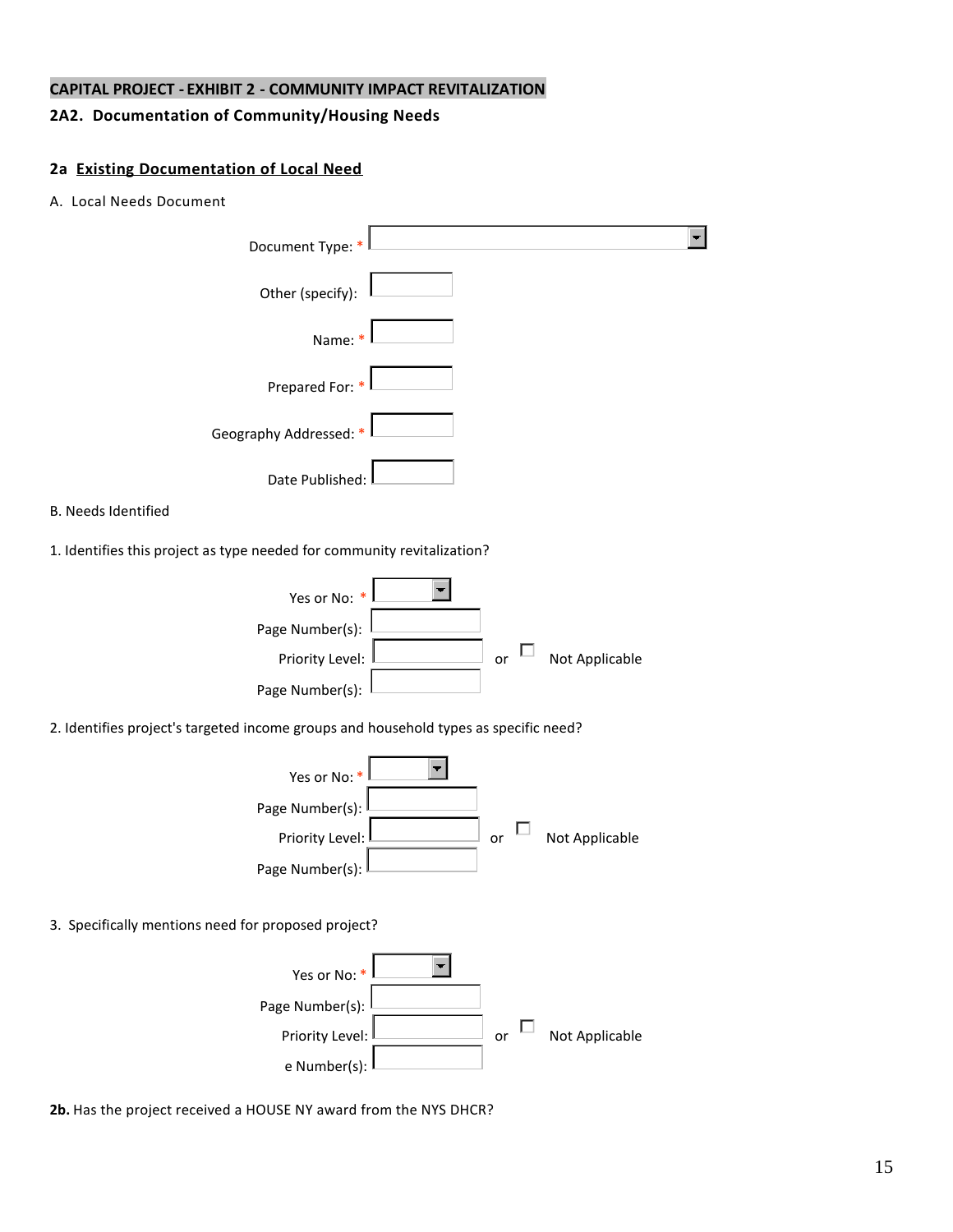# **2A3. Documentation of Community/Housing Needs**

## **3. Local Housing Needs for Proposed Households to be Assisted**

| Data Source: *              |  |
|-----------------------------|--|
| Date:                       |  |
| Geography Covered: *        |  |
| Type of Housing Proposed: * |  |
| Other (specify):            |  |

| <b>Proposed Income Ranges</b>    | #HHs at Income Range for<br><b>Project Type Proposed</b> | #HHs at Inc. Range in<br><b>Need</b><br>of Affordable Housing | %HHs in Need of<br><b>Affordable Housing</b> |
|----------------------------------|----------------------------------------------------------|---------------------------------------------------------------|----------------------------------------------|
| <= 30% of Median Income          |                                                          |                                                               |                                              |
| 530% to <=50% of Median Income   |                                                          |                                                               |                                              |
| 50% to <=60% of Median Income    |                                                          |                                                               |                                              |
| >60% to <=80% of Median Income   |                                                          |                                                               |                                              |
| 580% to <=90% of Median Income   |                                                          |                                                               |                                              |
| >90% to <= 120% of Median Income |                                                          |                                                               |                                              |
| > Market                         |                                                          |                                                               |                                              |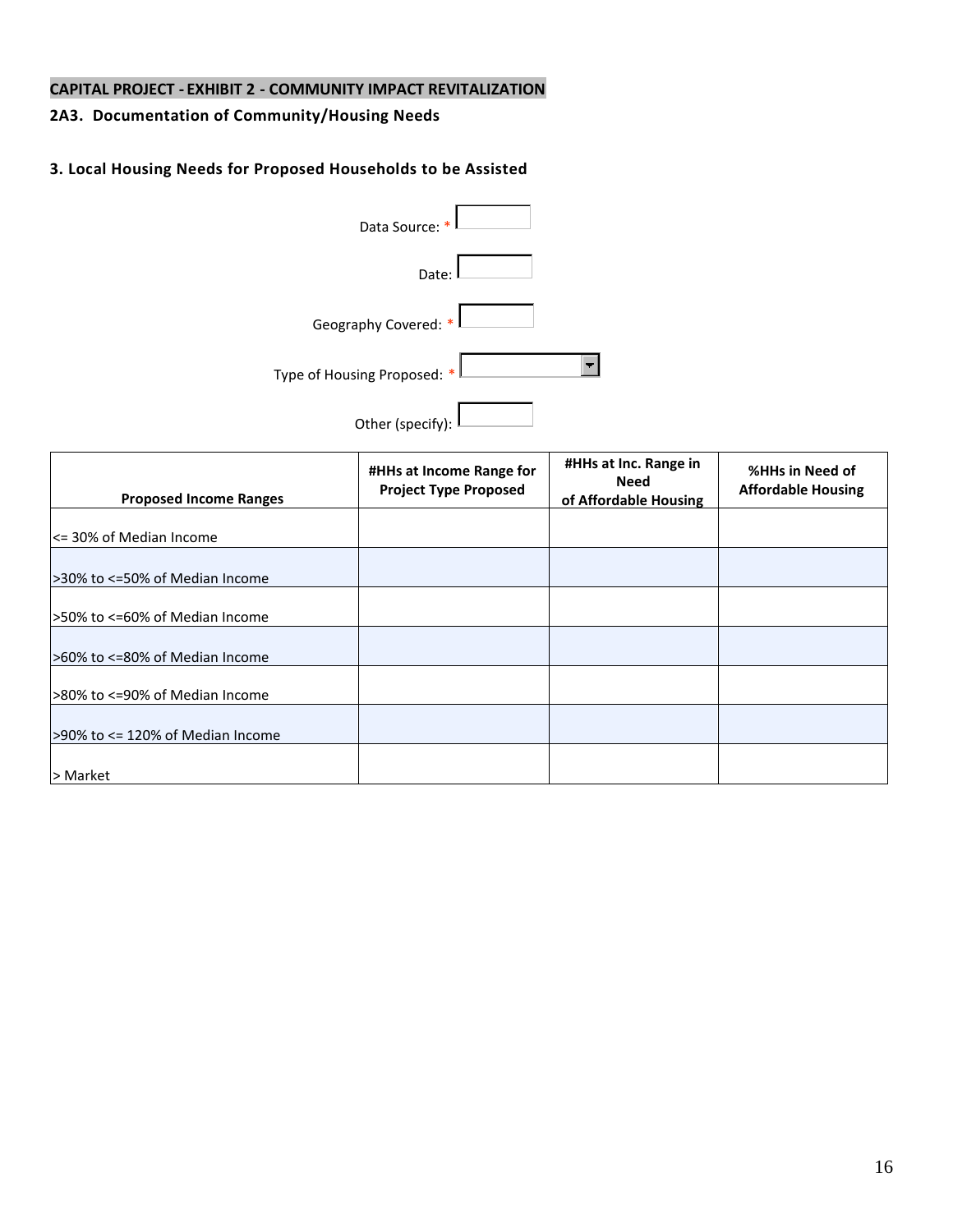# **2B. Evidence of Local Support**

1. Local support for the proposed project:

| Local Support Category: *                   |  |
|---------------------------------------------|--|
| Other (specify):                            |  |
| Source Name: *                              |  |
| Description: *                              |  |
| Dollar Value: * \$<br>Not applicable<br>lor |  |
| Status:                                     |  |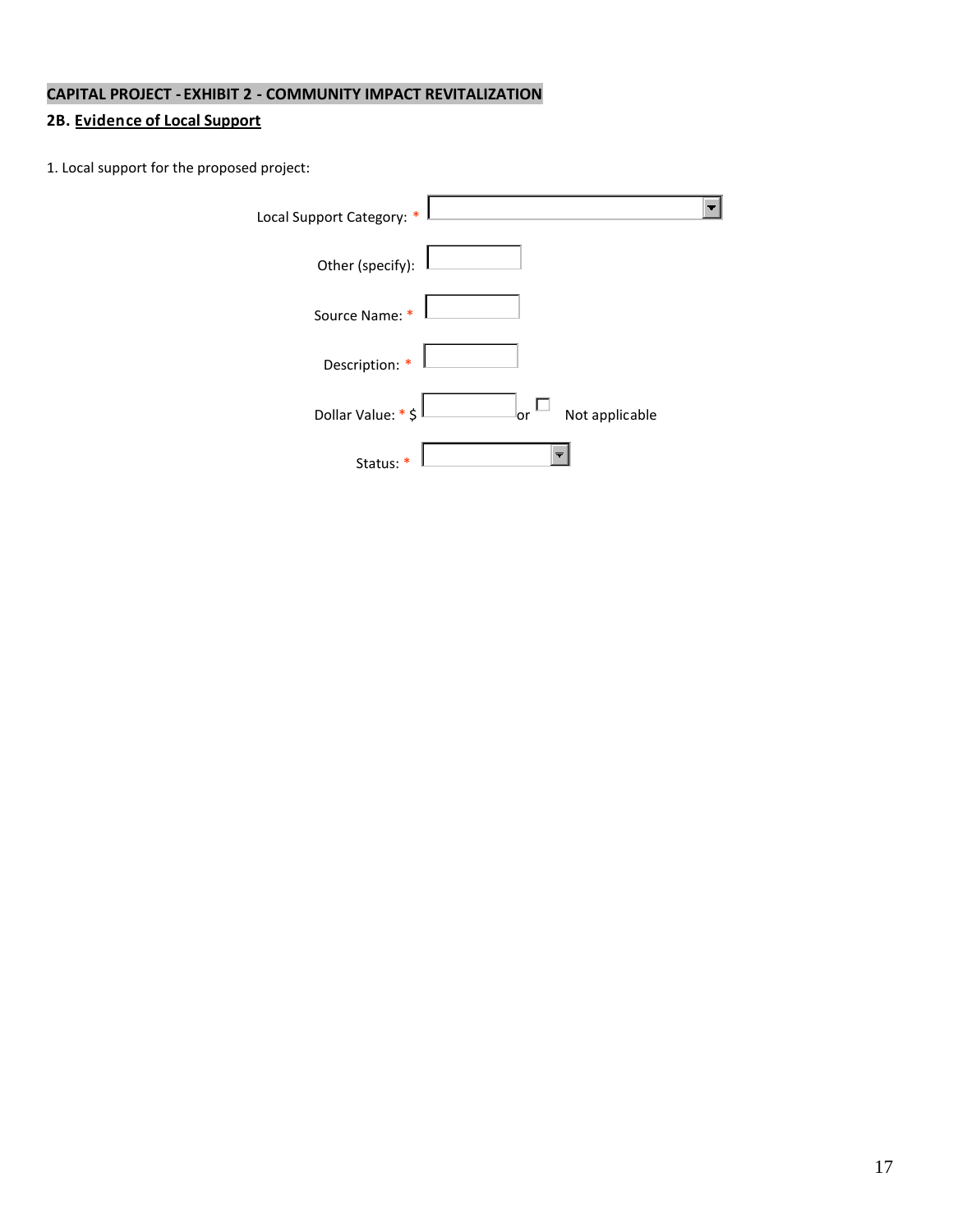# **2C. Special Project Locality Designations**

| A. Special Designation Categories: * <sup> </sup> |  |
|---------------------------------------------------|--|
| Other (specify): L                                |  |
| B. Name/Location: $*$                             |  |
| C. Year Initiated: $*$                            |  |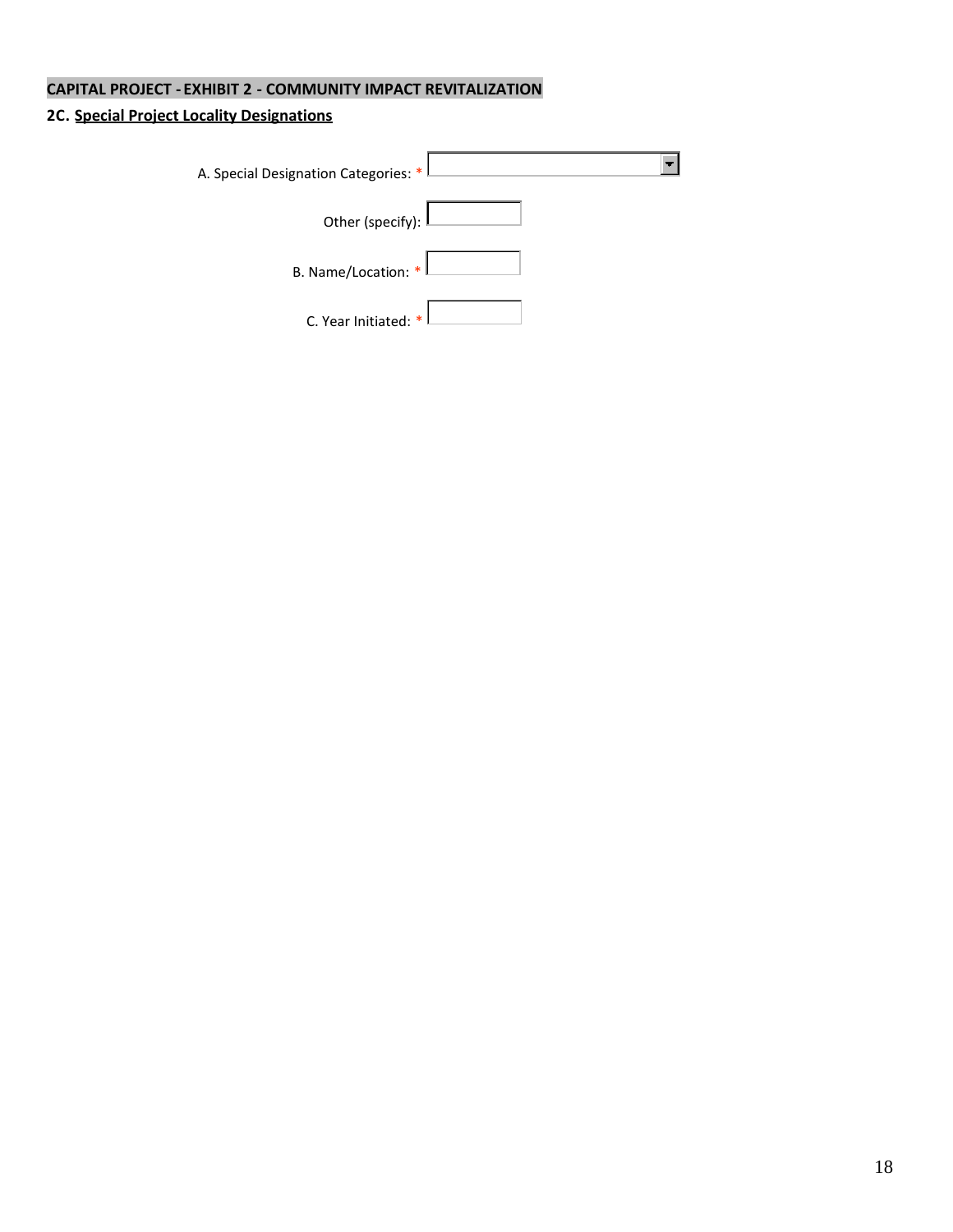#### **2D1. Community Needs Narrative**

Referencing the documentsidentified in A. Documentation of Community/Housing needs – 2a. Existing Documentation of Local Need, provide a concise but thorough narrative summary. If there are no existing local planning documents available, reference the NYS Consolidated Plan.

1. Provide information on: the amount of subsidized housing which has been built in the primary market area of the proposed location of the project within the past 10 years; and the extent of unmet demand for affordable housing for the income group(s) which are proposed to be served by the proposed project. In your response include the sources for the data and other information provided and any additional information regarding past inability of the current market to adequately provide adequate affordable housing.

#### **CAPITAL PROJECT - EXHIBIT 2 - COMMUNITY IMPACT REVITALIZATION**

#### **2D2. Community Needs Narrative**

Referencing the documents identified in A. Documentation of Community/Housing needs – 2a. Existing Documentation of Local Need, provide a concise but thorough narrative summary. If there are no existing local planning documents available, reference the NYS Consolidated Plan.

Provide information on the general housing market in the primary market area of the proposed project. Include the current vacancy rates for units in the primary market area which are comparable to the proposed units.

#### **CAPITAL PROJECT - EXHIBIT 2 - COMMUNITY IMPACT REVITALIZATION**

#### **2D3. Community Needs Narrative**

Referencing the documents identified in A. Documentation of Community/Housing needs – 2a. Existing Documentation of Local Need, provide a concise but thorough narrative summary. If there are no existing local planning documents available, reference the NYS Consolidated Plan.

Describe how the proposed project is part of a comprehensive community revitalization strategy which includes the use or reuse of existing buildings, including the historic rehabilitation of existing buildings, and which addresses employment, educational, cultural and recreational opportunities within the community in which the proposed project will be located. Refer to information provided elsewhere in this exhibit including the New York State Consolidated Plan, documents listed in table 2a of this exhibit and the information provided in Attachment C1, Community Needs Support Documentation.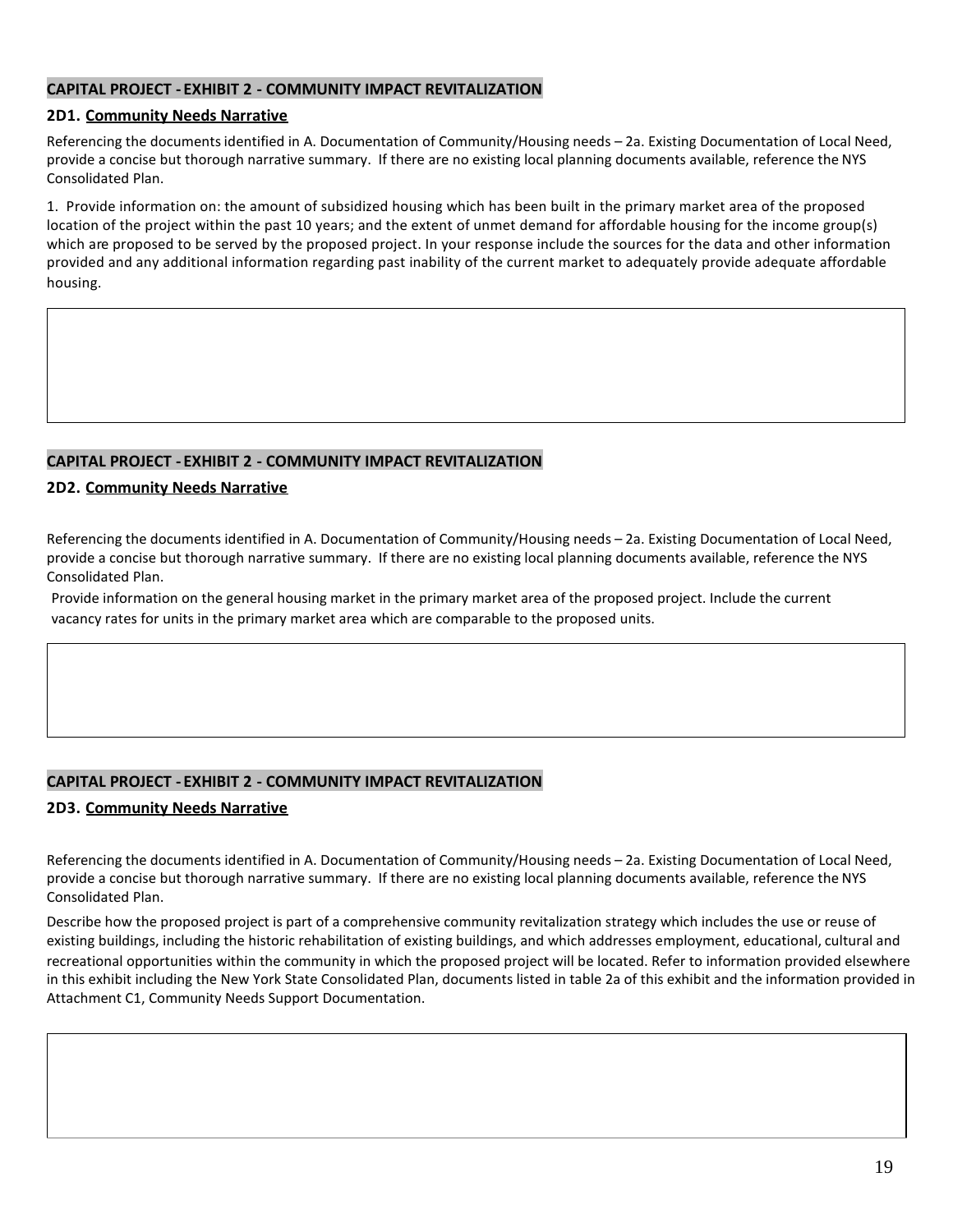## **2E. Communities Under Court-Order/Court Decision**

| 1. Is the project located in a community in which a court decision $*$<br>or court-ordered plan to address desegregation or remedy a<br>violation of law been issued? If yes, complete the following: |  |
|-------------------------------------------------------------------------------------------------------------------------------------------------------------------------------------------------------|--|
| 2. Has a court monitor been appointed and issued written approval for the project? $*$ l                                                                                                              |  |

3. Summarize the court decision or plan, and describe how the proposed project is consistent with the courts action: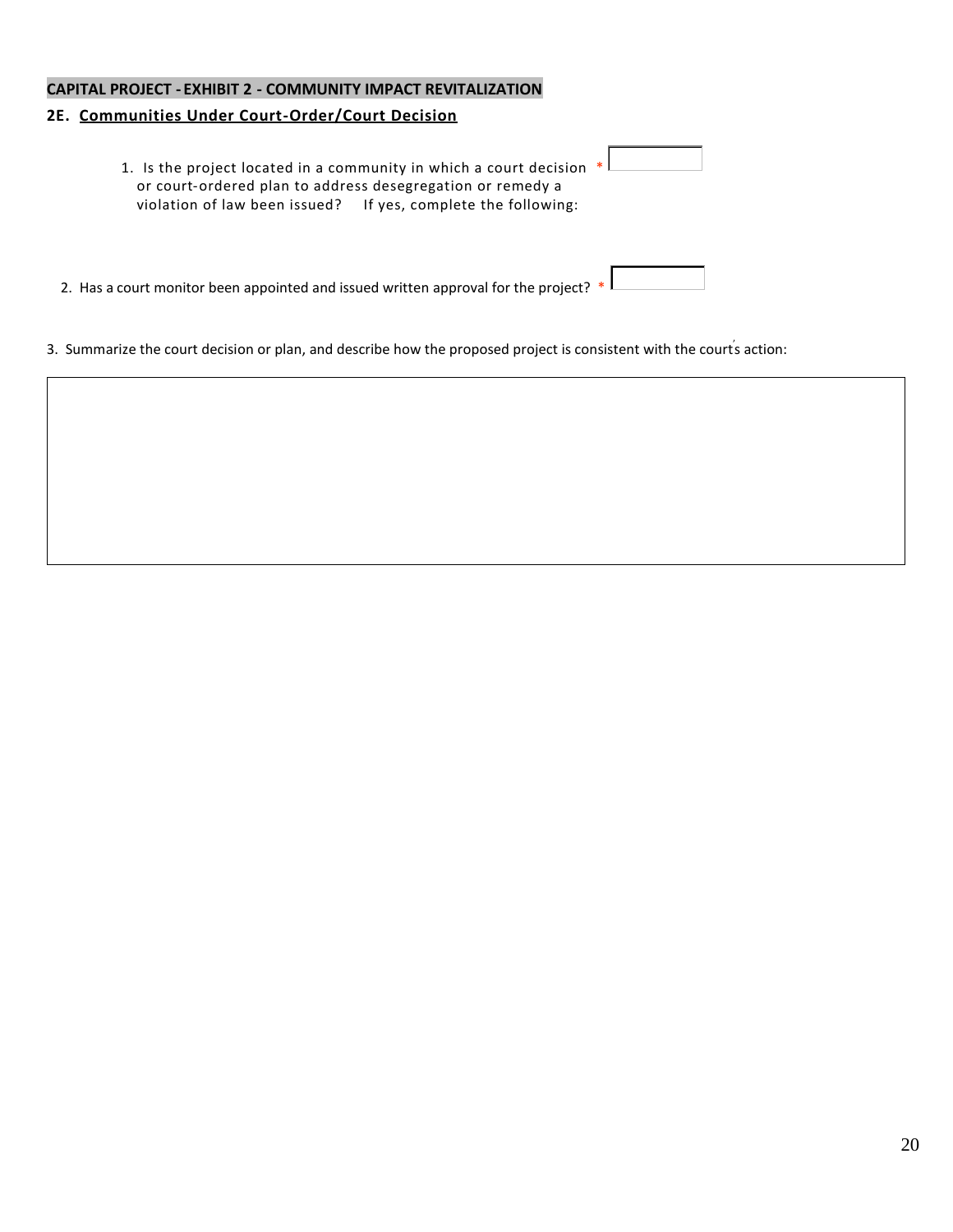# **Capital Project - Exhibit 3 – Development Budget/Funding Sources** 3A. Construction Cost Basis

| 1. Is total construction cost based upon a guaranteed price contract? L       |  |
|-------------------------------------------------------------------------------|--|
| 2. Select the wage rate that the total construction cost figure was based on: |  |

21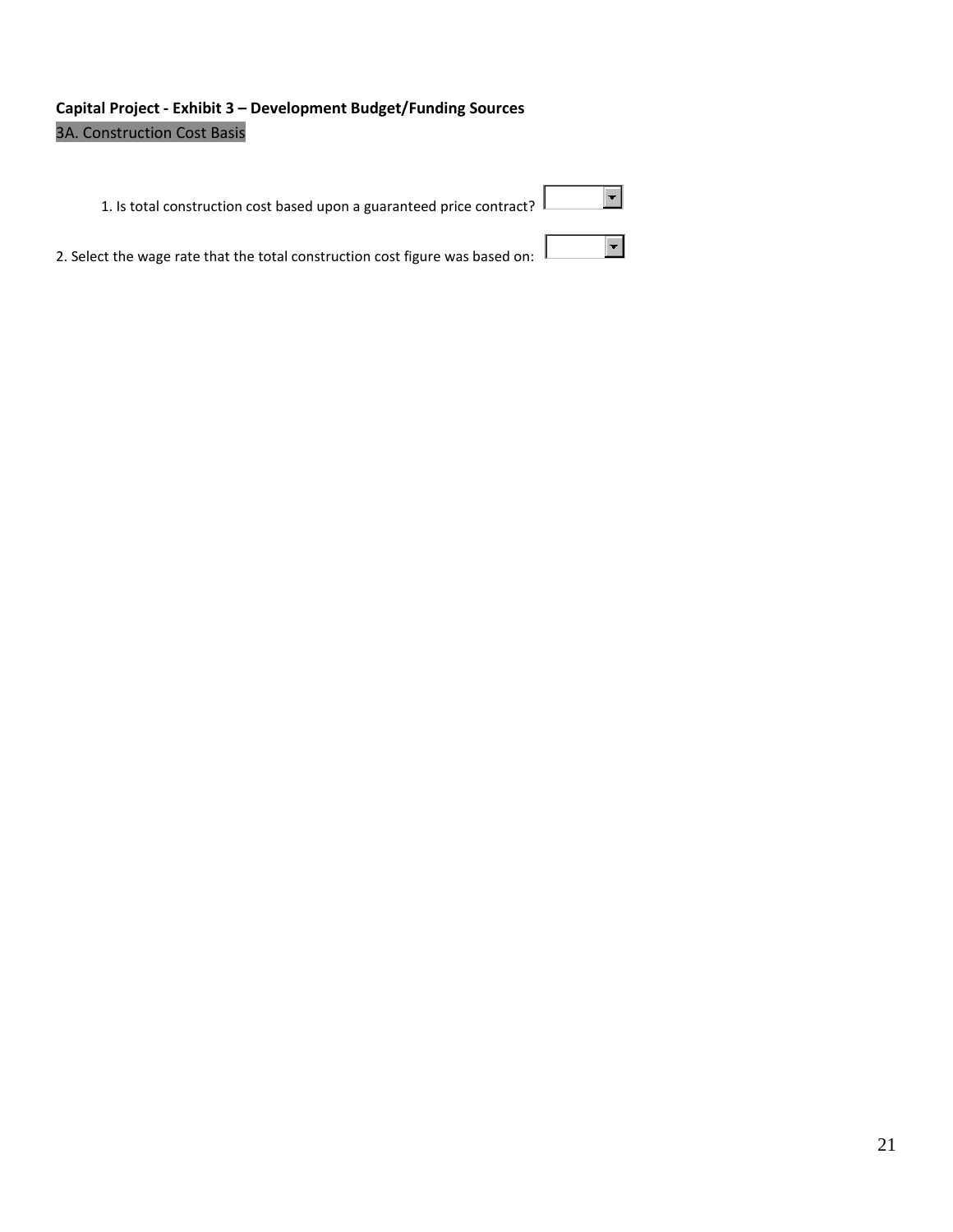# **Capital Project - Exhibit 3 – Development Budget/Funding Sources**

# 3B. Funding Sources

| Source                                           |
|--------------------------------------------------|
| <b>Financing Type:</b>                           |
| $\blacksquare$<br>Source:                        |
| <b>Specify Source:</b>                           |
| <b>Amount of Funds</b><br>Residential Amount: \$ |
| Community Services Facility Amount: \$           |
| Civic Amount: \$                                 |
| Commercial Amount: \$                            |
| <b>Total Funds from Selected Source:</b>         |
| Assistance<br>Assistance Type:                   |
| <b>Financing Term:</b>                           |
| Not Applicable<br>Financing Term Type:           |
| Interest Rate Percent:<br>%                      |
| Residential Interim Interest: \$                 |
| Community Services Facility Interim Interest: \$ |
| Civic Interim Interest: \$                       |
| Commercial Interim Interest: \$                  |
| Not Applicable<br>Lien Position:<br>or           |
| <b>Regulatory Term:</b><br>Years                 |

**As you enter each source, they will be redisplayed in a grid as shown below:**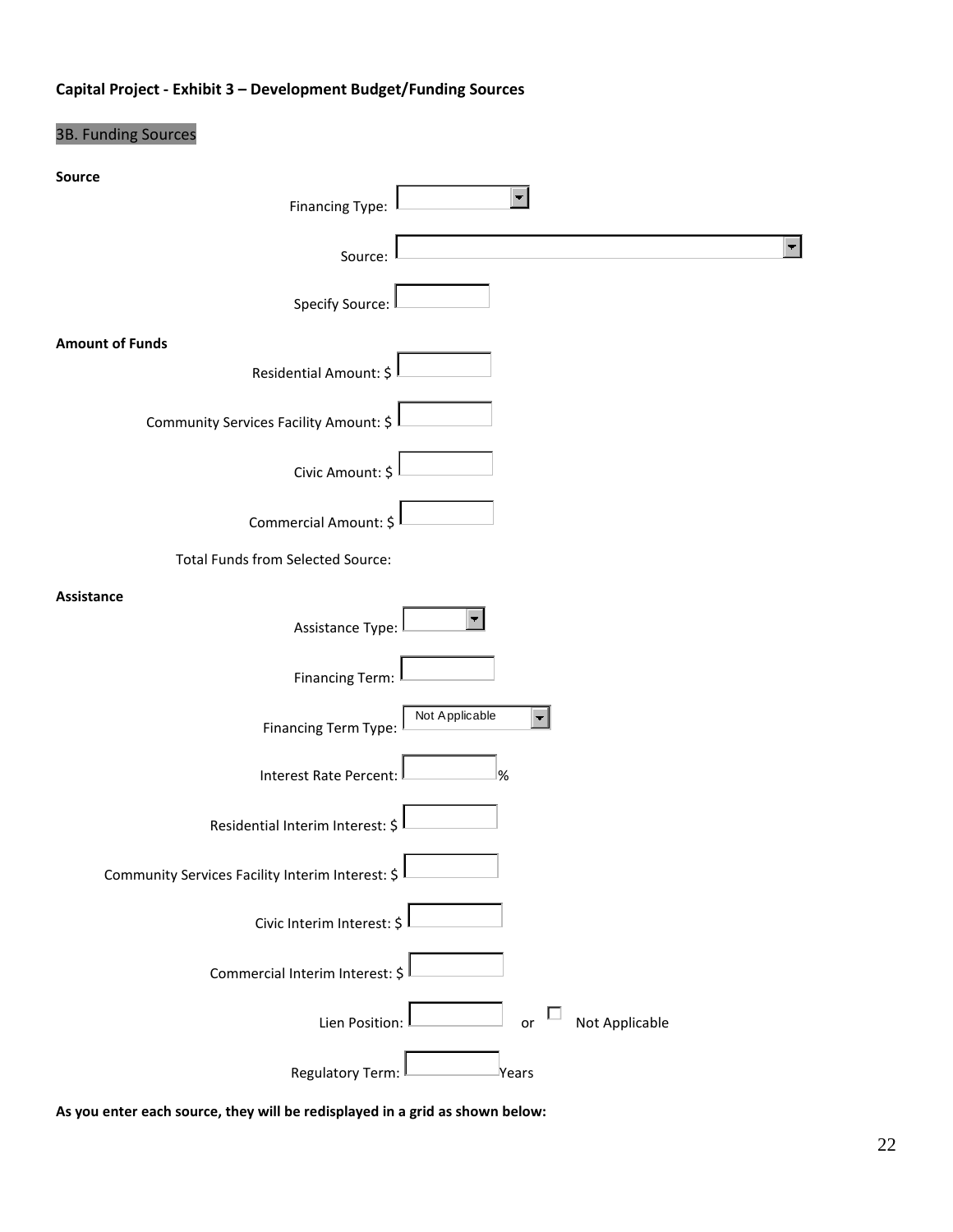Construction Financing Source

| <b>Source</b>                           | Amount Type | Assist       | <b>Financing</b><br><b>Term</b> | <b>Interest Rate</b><br>% | <b>Interim</b><br><b>Interest</b> | Lien<br><b>Position</b> | Regulatory<br>Term | <b>Options</b> |
|-----------------------------------------|-------------|--------------|---------------------------------|---------------------------|-----------------------------------|-------------------------|--------------------|----------------|
| <b>Developer</b><br><b>Contribution</b> | 98.000      | <b>Other</b> | N/A                             | N/A                       | N/A                               | N/A                     | N/A                | edit/delete    |

#### Permanent Financing Source

| <b>Source</b>             |        | <b>Amount</b> Assist Type | <b>Financing</b><br>Term | <b>Interest Rate</b><br>% | <b>Lien Position</b> | <b>Regulatory Term</b> | <b>Options</b> |
|---------------------------|--------|---------------------------|--------------------------|---------------------------|----------------------|------------------------|----------------|
| Developer<br>Contribution | 98.000 | Other                     | N/A                      | N/A                       | N/A                  | N/A                    | edit   delete  |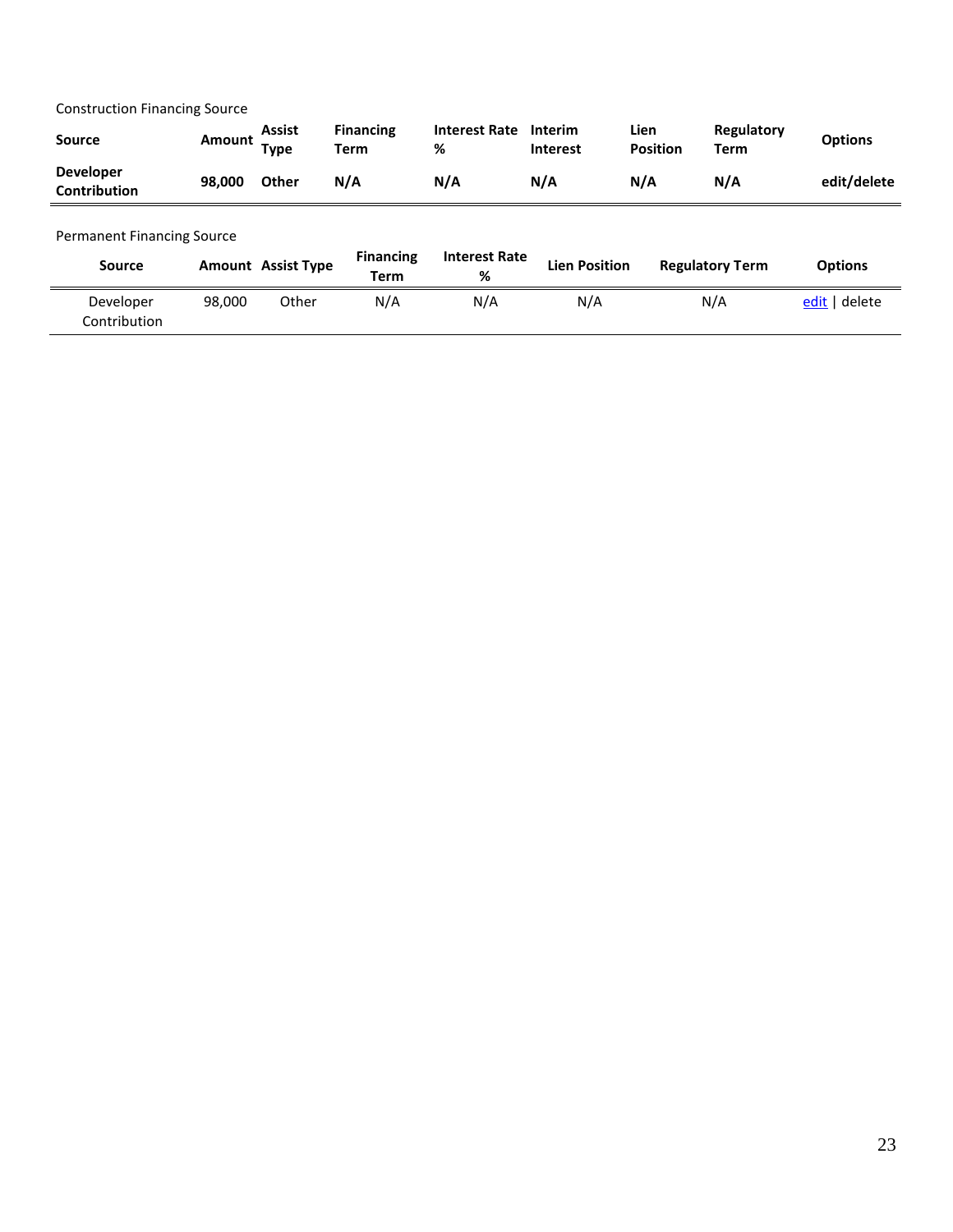# **Capital Project - Exhibit 3 – Development Budget/Funding Sources**

3C. Development Budget

 $\Box$ Select a Budget Type

| Permanent Sources of Financing Identified for selected Budget Type | <b>Amount of Funds Identified</b> | <b>Options</b> |
|--------------------------------------------------------------------|-----------------------------------|----------------|
| Developer Equity - Other                                           | \$1,621,771                       | <u>add</u>     |

| <b>Costs</b>                                         | <b>Developer Equity</b> | <b>Total</b> |
|------------------------------------------------------|-------------------------|--------------|
| A. Acquisition                                       |                         |              |
| 1. Land                                              |                         |              |
| 2. Structure(s)                                      |                         |              |
| 3. Total Acquisition (sum lines 1 & 2)               |                         |              |
| <b>B. Soft Costs</b>                                 |                         |              |
| 4. Appraisal(s)                                      |                         |              |
| 5. Housing Consultant                                |                         |              |
| 6. Survey                                            |                         |              |
| 7. Soil Borings                                      |                         |              |
| 8. Asbestos/Lead-Based Paint Testing                 |                         |              |
| 9. Architecture/Engineering Fee                      |                         |              |
| 10. Construction Manager Fee                         |                         |              |
| 11. Legal Fees                                       |                         |              |
| 12. Non-Profit Developer's Allowance                 |                         |              |
| 13. Cost Certification Audit                         |                         |              |
| 14. Insurance                                        |                         |              |
| 15. Taxes                                            |                         |              |
| 16. Interim Interest                                 |                         |              |
| 17. Closing Costs                                    |                         |              |
| 18. Title and Recording Fee                          |                         |              |
| 19. Relocation Expenses                              |                         |              |
| 20. LIHC/SLIHC Application Fee - \$3000              |                         |              |
| 21. LIHC/SLIHC Allocation Fee - \$60000              |                         |              |
| 22. Other DHCR/HTFC Fees                             |                         |              |
| 23. Other Soft Costs - Specify                       |                         |              |
| 24. Total Soft Costs (sum lines 4 - 23)              |                         |              |
| <b>C. Construction</b>                               |                         |              |
| 25. Site Work                                        |                         |              |
| 26. Off-Site Work                                    |                         |              |
| 27. Demolition                                       |                         |              |
| 28. Environmental Remediation                        |                         |              |
| 29. Other Construction Costs - Specify               |                         |              |
| 30. Subtotal Site Preparation (sum lines 25<br>- 29) |                         |              |
| 31. Residential                                      |                         |              |
| 32. Community Service Facility or Civic Space        |                         |              |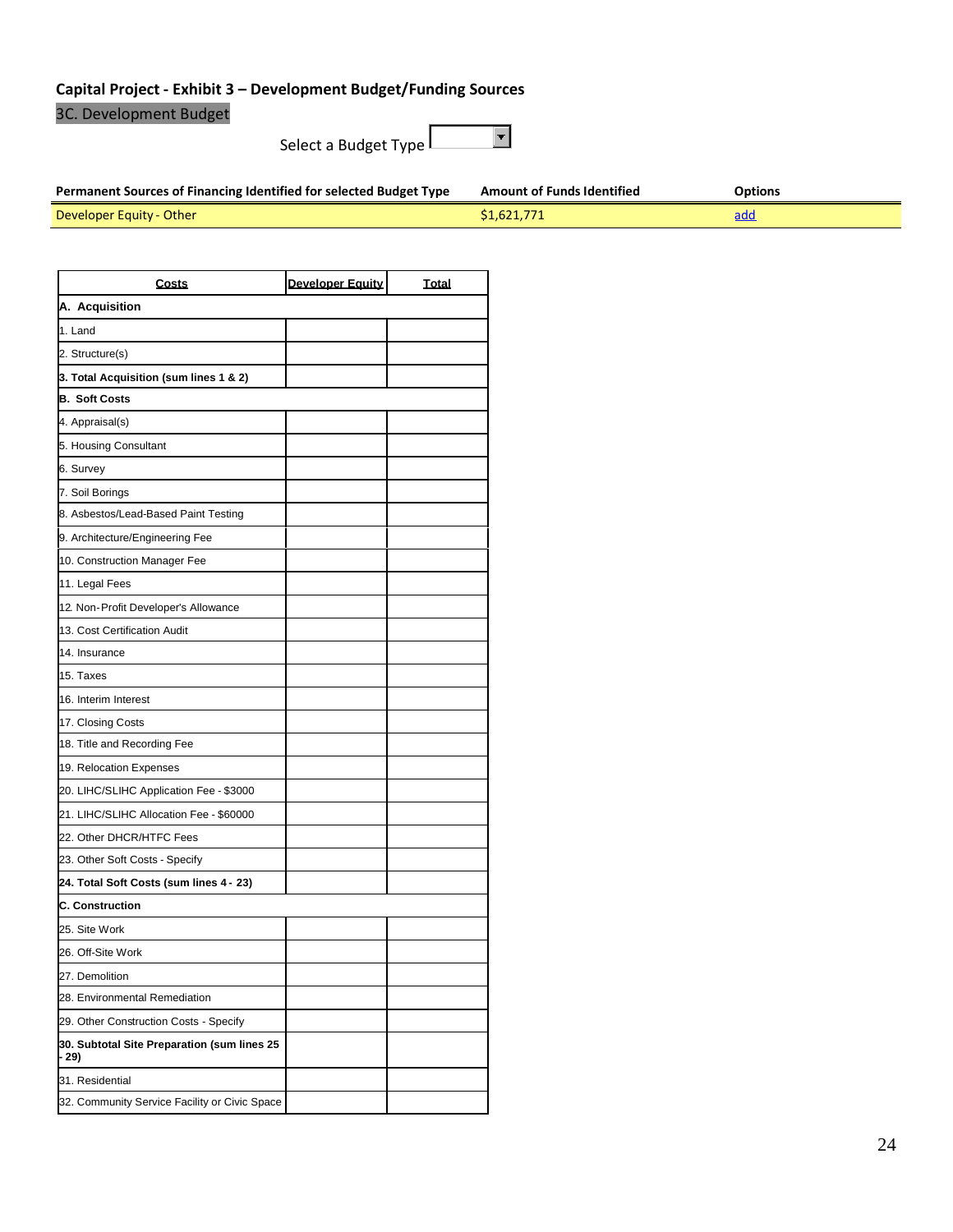| 33. Commercial                                               |  |
|--------------------------------------------------------------|--|
| 34. General Contractor's Insurance                           |  |
| 35. Performance Bond Premium                                 |  |
| 36. Subtotal Contractor's Costs (sum lines<br>30 - 35)       |  |
| 37. General Requirements                                     |  |
| 38. Builder's Overhead                                       |  |
| 39. Builder's Profit                                         |  |
| 40. Total Construction (sum lines 36 - 39)                   |  |
| 41. Project Contingency                                      |  |
| 42. LIHC/SLIHC Developer's Fee                               |  |
| 43. Total Development Cost (sum lines 3,<br>24, 40, 41 & 42) |  |
| D. Working Capital                                           |  |
| 44. Initial Operating Deficit                                |  |
| 45. Supplemental Management Fee &<br>Marketing               |  |
| 46. Purchase of Maintenance & Other<br>Equipment - Specify   |  |
| 47. Other Working Capital - Specify                          |  |
| 48. Total Working Capital (sum lines 44 -<br>47)             |  |
| E. Project Reserves                                          |  |
| 49. Capitalization of Operating Reserve                      |  |
| 50. Capitalization of Replacement Reserve                    |  |
| 51. Reserve for Adapting Units                               |  |
| 52. Other Project Reserves                                   |  |
| 53. Total Project Reserves (sum lines 49 -<br>52)            |  |
| 54. Total Project Costs (sum lines 43, 48 &<br>53)           |  |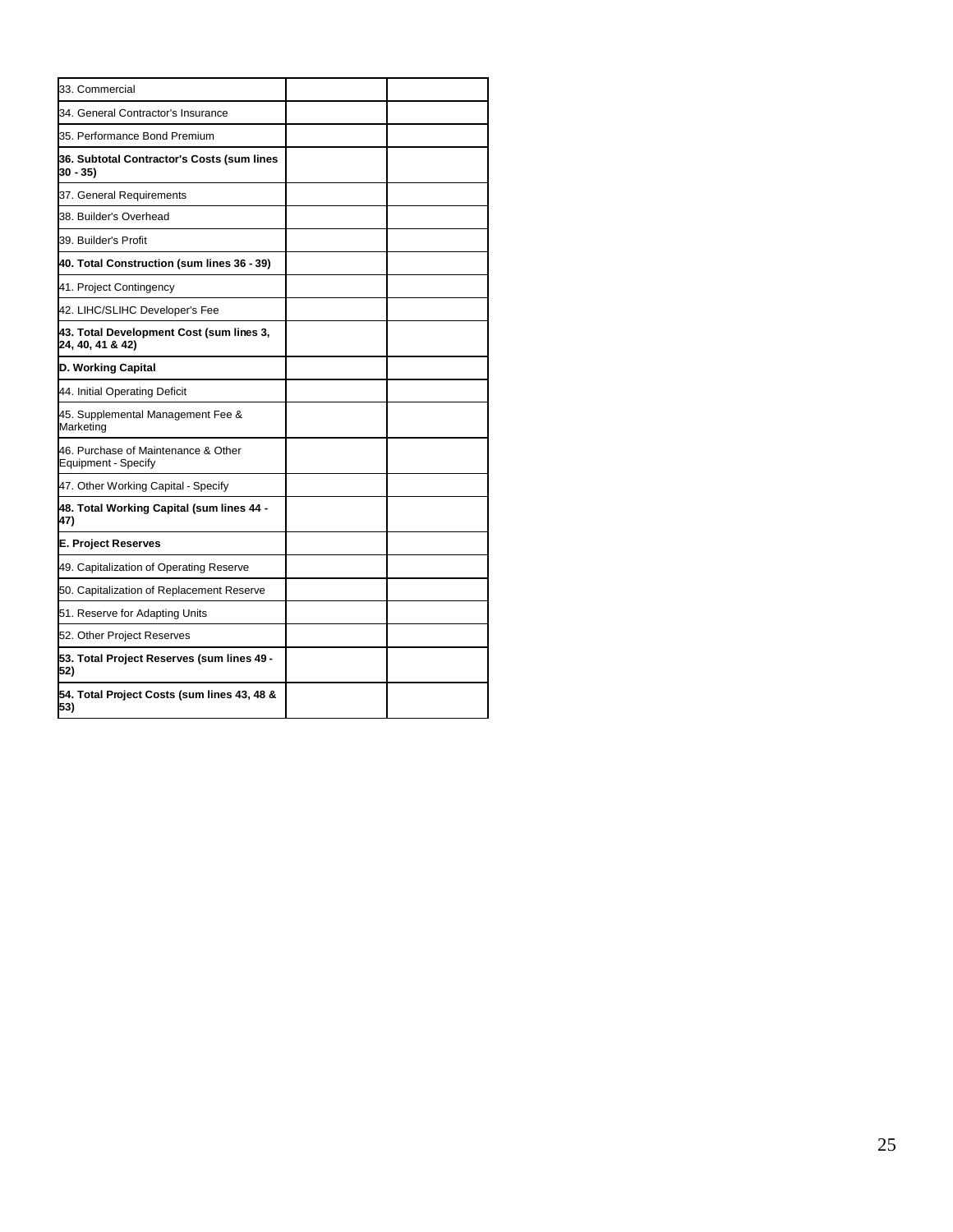## **Capital Project - Exhibit 4 - Rents & Affordability**

4A. Tenant Affordability Plan for Rental Units

1. Do you anticipate that any units in the project  $*$ will receive a rental subsidy?

2. If yes, enter the number of units that you expect to receive the subsidy by source:

 $\left| \cdot \right|$ 

| a. DSS Housing Allowance: |
|---------------------------|
| b. HTFC Section 8:        |
| c. Section 8 Other:       |
| d. DHCR RRAP:             |
| e. USDA - RD Section 521: |
| f. Other Subsidy Source:  |
| Other (specify):          |

Total Number of Units:

3. If the project includes a non rent-bearing unit to be occupied by a building superintendent/resident manager, complete the following:

| a. Unit size:                                                                                 |  |
|-----------------------------------------------------------------------------------------------|--|
| b. Number of occupants in unit:                                                               |  |
| c. Total cost of monthly utilities paid by occupant: $\zeta$<br>d. Total annual housing cost: |  |
| 4. Will the comparable market rents entered include:                                          |  |
| a. Heat: $*$                                                                                  |  |
| b. Hot Water: *                                                                               |  |
| c. Electricity:                                                                               |  |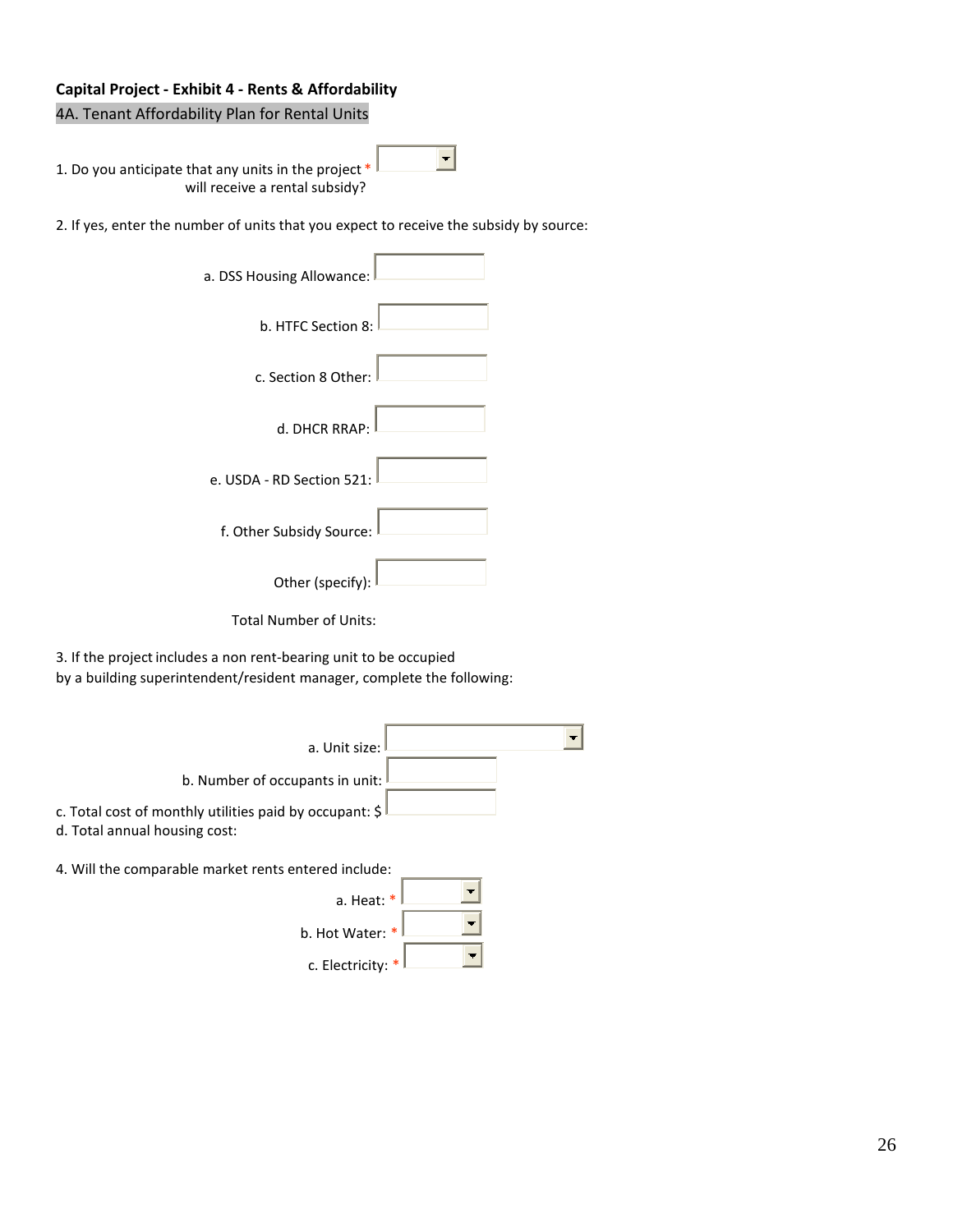## **Capital Project - Exhibit 4 - Rents/Maintenance Fees & Affordability** 4A1. Monthly Housing Costs for Rental Units

| Rental Subsidy: *                                       |  |
|---------------------------------------------------------|--|
| Unit Size: *                                            |  |
| Number of Units:<br>$\ast$                              |  |
| Comparable Market Rent: *\$                             |  |
| Monthly Basic Rent: *\$                                 |  |
| Tenant Paid Utilities: *\$                              |  |
| Area Median Income: *\$                                 |  |
| Percent of Area Median Income Unit will be Targeted to: |  |

Unit information:

a. Total Residential Units - All Sources: b. Total Rental Units to Receive Subsidy: c. Total Rental Units without Subsidy: d. Total Owner Occupied Units:

#### **A1. Monthly Housing Costs for Rental Units with Subsidies:**

| <b>Unit Size</b> |                                            | # of Units                                               | # of Occupants<br>Per Unit                                       | Comparable<br><b>Market Rent</b> | <b>Monthly Basic</b><br>Rent      | <b>Tenant Paid</b><br><b>Utilities</b> | <b>Total Monthly</b><br><b>Housing Cost</b> | <b>Options</b>                             |
|------------------|--------------------------------------------|----------------------------------------------------------|------------------------------------------------------------------|----------------------------------|-----------------------------------|----------------------------------------|---------------------------------------------|--------------------------------------------|
|                  |                                            |                                                          |                                                                  |                                  |                                   |                                        |                                             | edit delete                                |
|                  |                                            | A2. Affordability for Rental Units with Subsidies:       |                                                                  |                                  |                                   |                                        |                                             |                                            |
|                  | <b>Total Annual</b><br><b>Housing Cost</b> | <b>Afford Unit</b>                                       | <b>Minimum Annual</b><br><b>Income Needed to</b>                 | Area Median<br>Income (AMI)      | % of AMI Unit is<br>Affordable to | be Targeted to                         | % of AMI Unit will                          | Max Rent at 60%<br><b>LIHC Eligibility</b> |
|                  |                                            |                                                          |                                                                  |                                  | n/a                               |                                        |                                             |                                            |
| ΑЗ.              |                                            |                                                          | <b>Monthly Housing Costs for Rental Units without Subsidies:</b> |                                  |                                   |                                        |                                             |                                            |
| <b>Unit Size</b> |                                            | # of Units                                               | # of Occupants<br>Per Unit                                       | Comparable<br><b>Market Rent</b> | <b>Monthly Basic</b><br>Rent      | <b>Tenant Paid</b><br><b>Utilities</b> | <b>Total Monthly</b><br><b>Housing Cost</b> | <b>Options</b>                             |
|                  |                                            |                                                          |                                                                  |                                  |                                   |                                        |                                             | edit delete                                |
| A4.              |                                            | <b>Affordability for Rental Units without Subsidies:</b> |                                                                  |                                  |                                   |                                        |                                             |                                            |
|                  | <b>Total Annual</b><br><b>Housing Cost</b> | <b>Afford Unit</b>                                       | <b>Minimum Annual</b><br><b>Income Needed to</b>                 | Area Median<br>Income (AMI)      | % of AMI Unit is<br>Affordable to | be Targeted to                         | % of AMI Unit will                          | Max Rent at 60%<br><b>LIHC Eligibility</b> |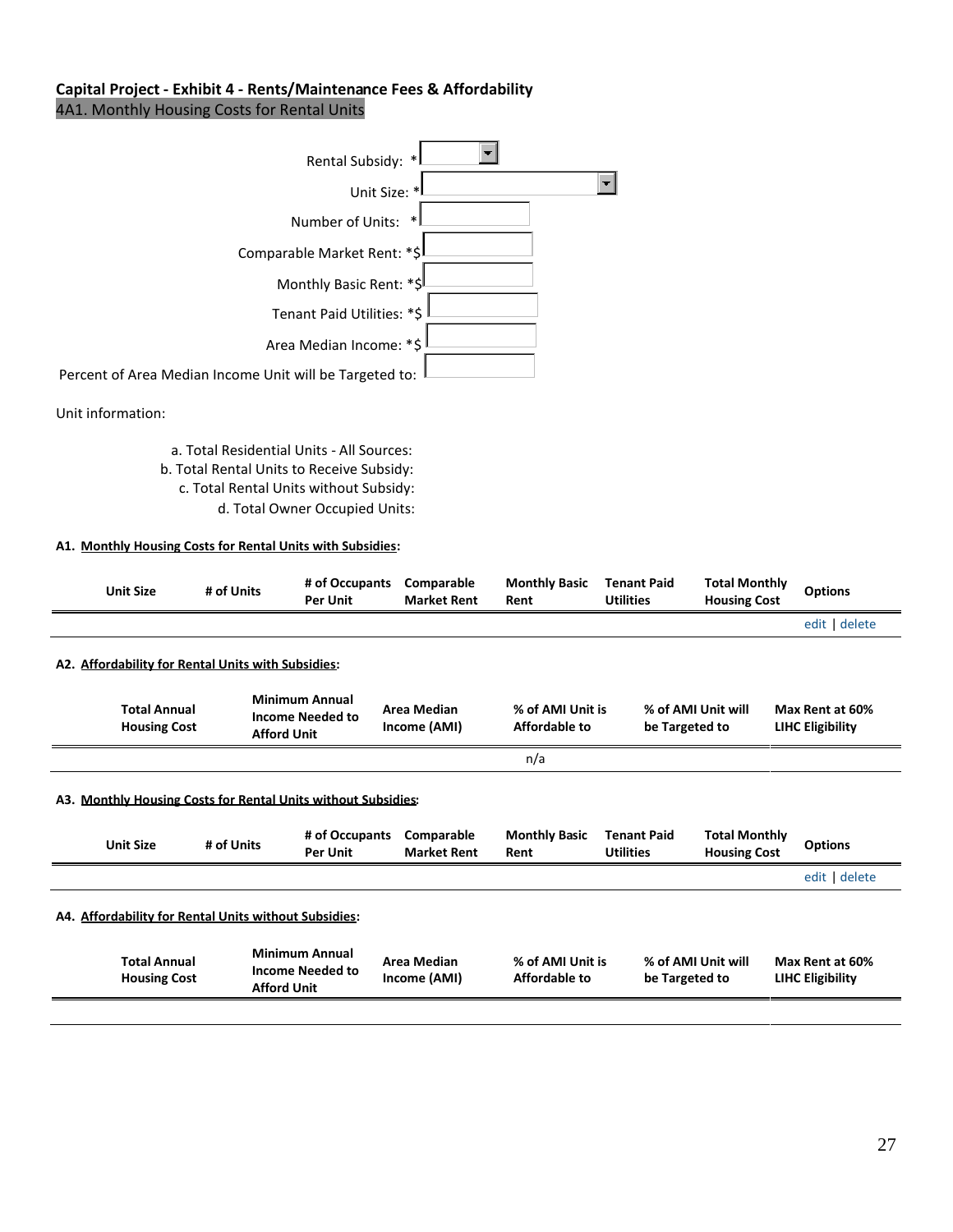## **Capital Project - Exhibit 5 - Operating Budget** 5A1. Total Effective Income

#### A. Effective Residential Income

1. Total Residential Monthly Income/ Maintenance Fees: \$

2. Annual Gross Residential Income: \$

3. Estimated Percentage of Vacancy and Arrears:

3a. Total Residential Vacancy and Arrears: \$

4. Net Residential Income: \$

#### 5. Ancillary Residential Income:

a. Annual income from laundry facilities: \$

b. Annual income from parking facilities: \$

Other (specify):

c. Annual income from other sources: \$

6. Total Ancillary Residential Income: \$

7. Total Effective Residential Income: \$

B. Effective Non-Residential Income:

8. Gross Commercial/Civic/CSF Income: \$

9. Estimated Percentage of Commercial/Civic/CSF Vacancy and Arrears:  $\Box$ 

9a. Total Commercial/Civic/CSF Vacancy and Arrears:

10. Net Commercial Income:

 $\blacksquare$ 

10a. Will the income for this portion of the project be guaranteed through a master lease and/or developer guarantee?

11. Total Effective Income - Residential and Non-Residential: \$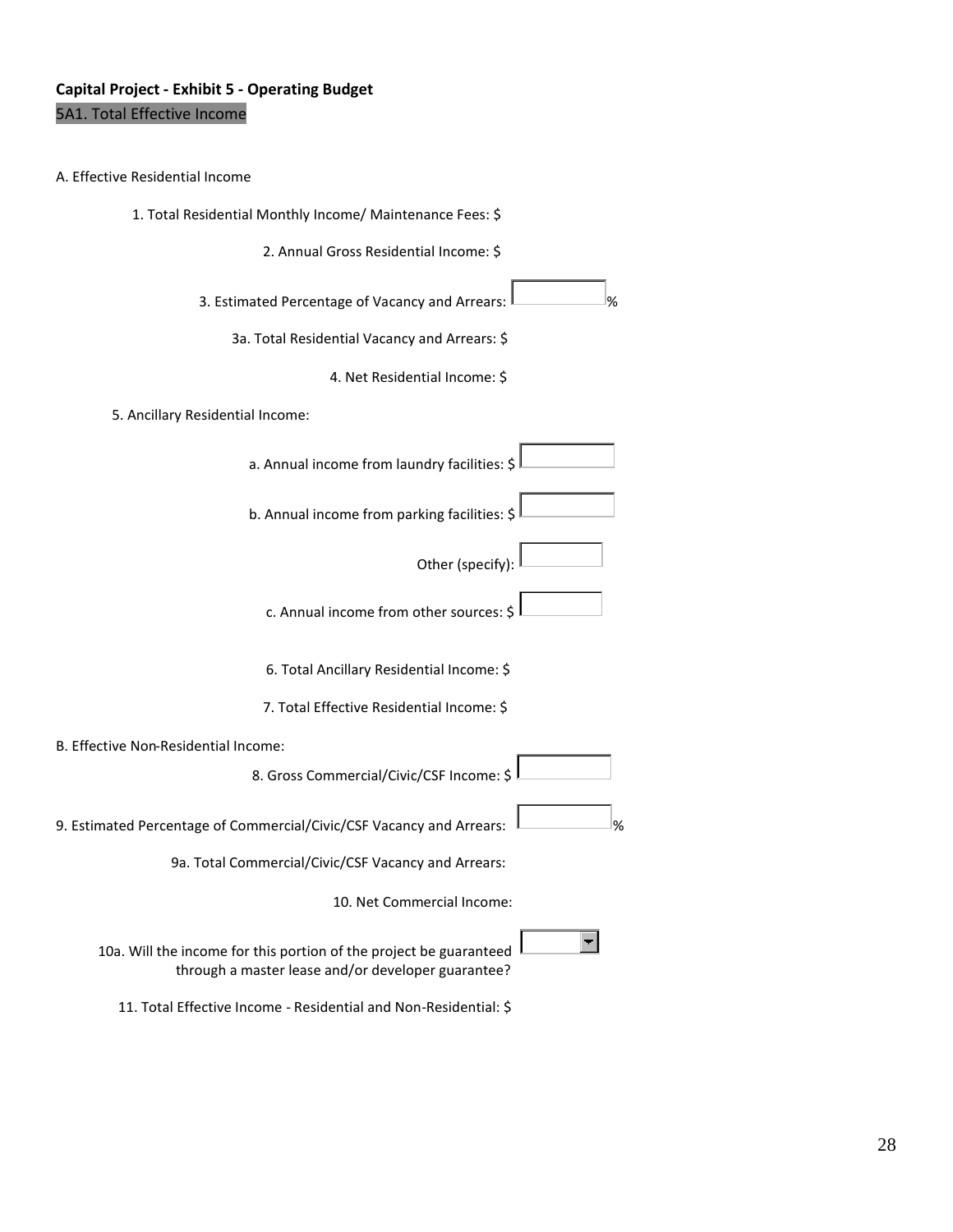# **Capital Project - Exhibit 5 - Operating Budget**

5A2. Basisfor Projections of Operating Budget

## **Budget Type Options**

Residential and additional and additional additional and additional additional additional additional additional

## **Annual Expenses Estimates**

| <b>Income</b>                          | Year1<br><b>Income</b> | <b>Type</b> | Pct. $(+/-)$ | Rationale | <b>Source</b> | <b>Options</b> |
|----------------------------------------|------------------------|-------------|--------------|-----------|---------------|----------------|
| 1. Total Effective Income              | \$                     |             |              |           |               | edit           |
| A. Administration<br><b>Expense</b>    | <b>Year1 Cost</b>      | <b>Type</b> | Pct. $(+/-)$ | Rationale | <b>Source</b> | <b>Options</b> |
| 2. Manager                             |                        |             |              |           |               | edit           |
| 3. Management Fee:                     |                        |             |              |           |               | edit           |
| 4. Accounting & Audit                  |                        |             |              |           |               | edit           |
| 5. Legal                               |                        |             |              |           |               | edit           |
| 6. Advertising                         |                        |             |              |           |               | edit           |
| 7. Office Supplies/Equipment           |                        |             |              |           |               | edit           |
| 8. LIHC Monitoring Fee                 |                        |             |              |           |               | edit           |
| 9. Other Admin. (Specify):             |                        |             |              |           |               | edit           |
| 10. Total Administration               |                        |             |              |           |               |                |
| <b>B. Maintenance &amp; Operations</b> |                        |             |              |           |               |                |
| 11. Janitor & Cleaning Payroll         |                        |             |              |           |               | edit           |
| 12. Janitor & Cleaning Supplies        |                        |             |              |           |               | edit           |
| 13. Exterminating                      |                        |             |              |           |               | edit           |
| 14. Garbage & Trash Removal            |                        |             |              |           |               | edit           |
| 15. Security                           |                        |             |              |           |               | edit           |
| 16. Ground Expense                     |                        |             |              |           |               | edit           |
| 17. Maintenance/Repair Payroll         |                        |             |              |           |               | edit           |
| 18. Maintenance/Repair<br>Materials    |                        |             |              |           |               | edit           |
| 19. Maintenance/Repair<br>Contracts    |                        |             |              |           |               | edit           |
| 20. Elevator                           |                        |             |              |           |               | edit           |
| 21. Snow Removal                       |                        |             |              |           |               | edit           |
| 22. Painting & Decorating              |                        |             |              |           |               | edit           |
| 23. Other M/O (Specify):               |                        |             |              |           |               | edit           |
| 24. Total Maint./Operations            |                        |             |              |           |               |                |
| C. Utilities                           |                        |             |              |           |               |                |
| 25. Fuel Oil                           |                        |             |              |           |               | edit           |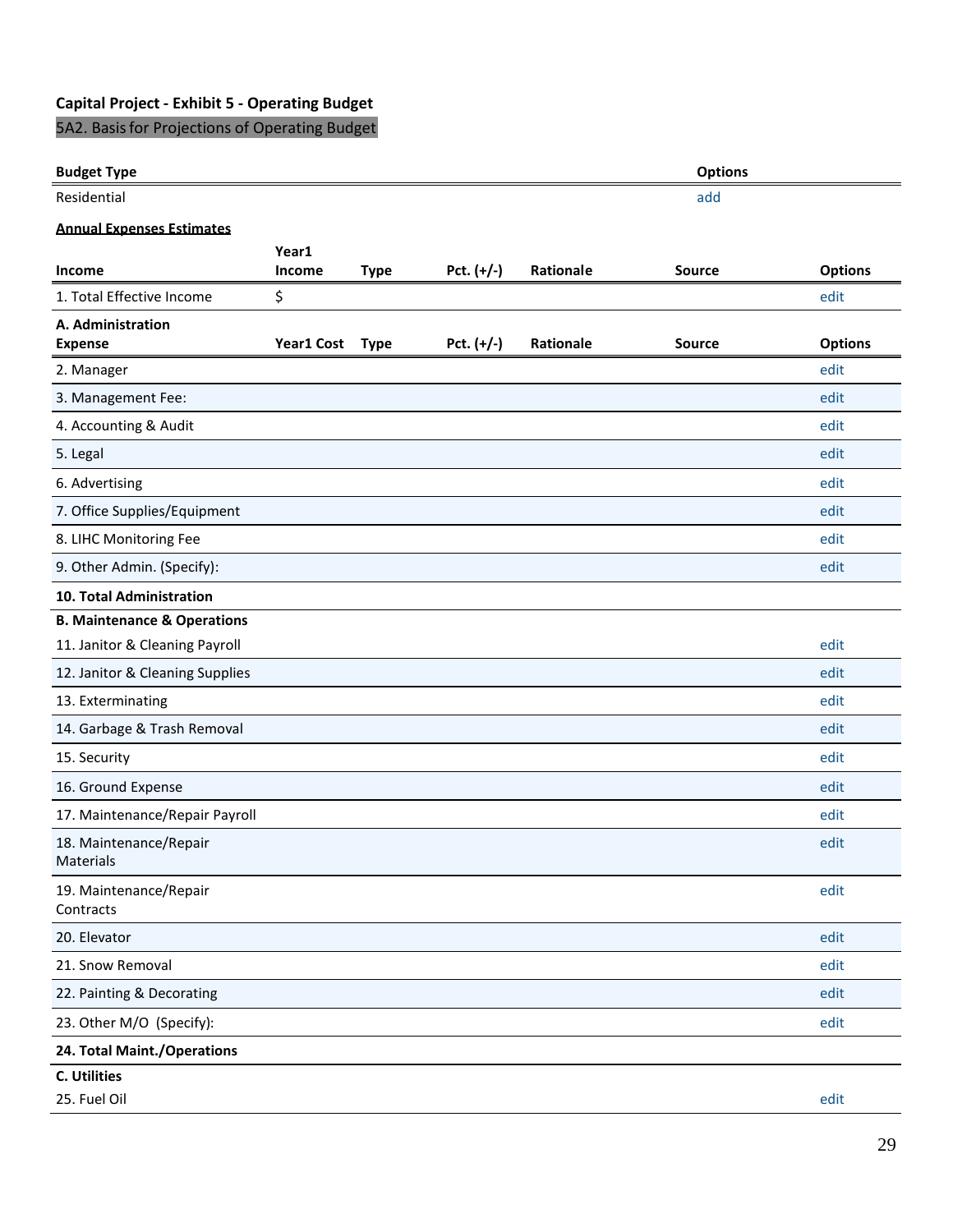| 26. Lighting/Electricity                                    | edit |
|-------------------------------------------------------------|------|
| 27. Water & Sewer                                           | edit |
| 28. Gas                                                     | edit |
| 29. Other Utilities (Specify):                              | edit |
| <b>30. Total Utilities</b>                                  |      |
| D. Taxes & Insurance                                        |      |
| 31. Real Estate Taxes                                       | edit |
| 32. Payroll Taxes                                           | edit |
| 33. Other Taxes (Specify):                                  |      |
| 34. Property & Liability Insurance                          | edit |
| 35. Fidelity Bond Insurance                                 | edit |
| 36. Other Insurance (Specify):                              | edit |
| 37. Total Taxes & Insurance                                 |      |
| 38. Operating Reserve                                       | edit |
| 39. Replacement Reserve                                     | edit |
| <b>40. Total Expenses</b><br>41. Net Operating Income<br>\$ |      |
| <b>E. Debt Service</b>                                      |      |
| 42. Debt Source                                             | add  |
| 43. Total Debt Service                                      |      |
| \$<br>44. Cash Flow                                         |      |
| 45. Repayment Deferred Dev<br>Fee                           |      |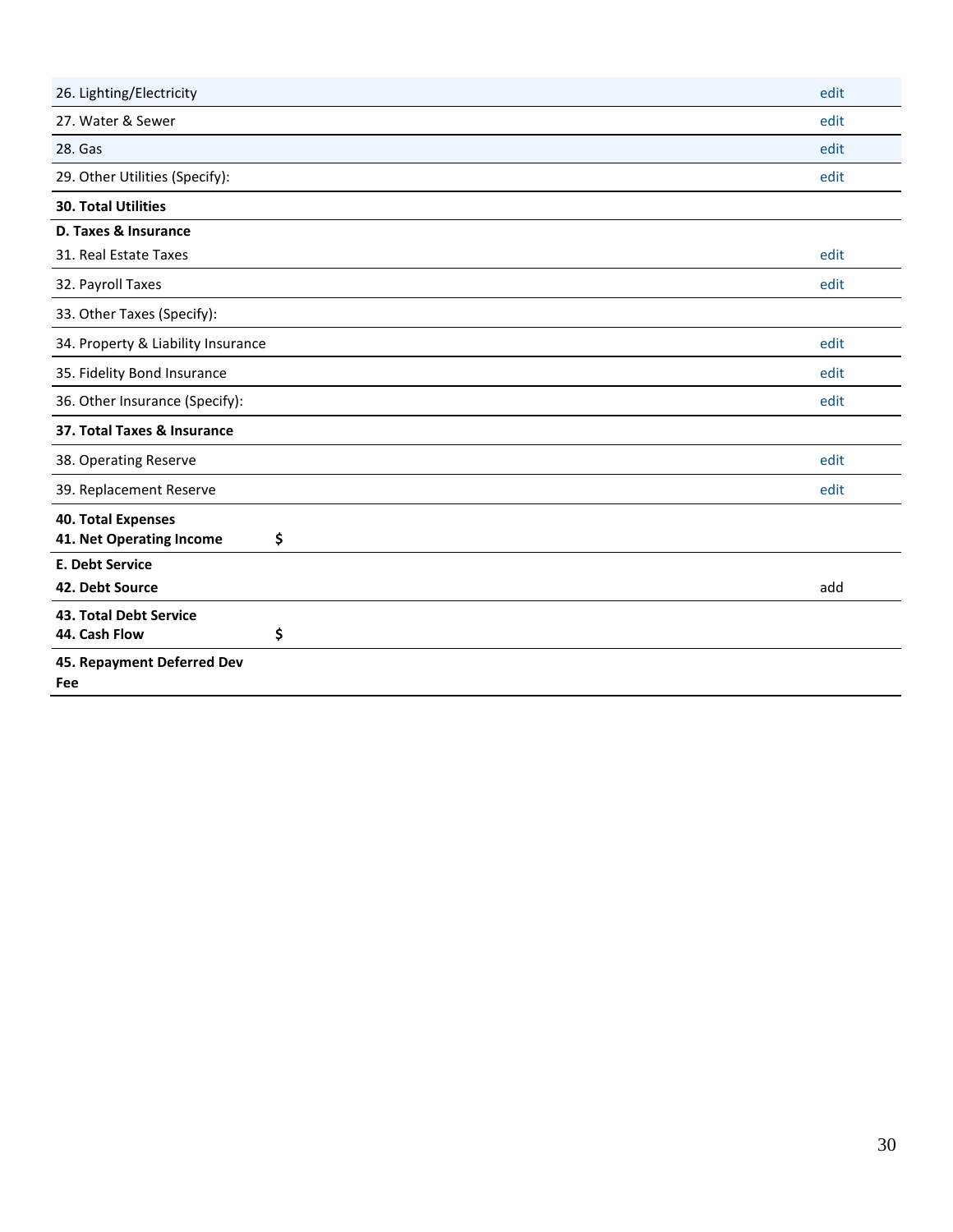# **Capital Project - Exhibit 5 - Operating Budget**

5A3. Operating Budget

## Years: [ 1-5 ] [ 6-10 ] [ 11-15 ]

| Income                                 | <b>Type</b> | Year 1 | Year 2 | Year 3 | Year 4 | Year 5 | <b>Options</b> |
|----------------------------------------|-------------|--------|--------|--------|--------|--------|----------------|
| 1. Total Effective Income              | \$          |        |        |        |        |        |                |
| A. Administration                      |             |        |        |        |        |        |                |
| 2. Manager                             |             |        |        |        |        |        |                |
| 3. Management Fee:                     |             |        |        |        |        |        |                |
| 4. Accounting & Audit                  |             |        |        |        |        |        |                |
| 5. Legal                               |             |        |        |        |        |        |                |
| 6. Advertising                         |             |        |        |        |        |        |                |
| 7. Office Supplies/Equipment           |             |        |        |        |        |        |                |
| 8. LIHC Monitoring Fee                 |             |        |        |        |        |        |                |
| 9. Other Admin. (Specify):             |             |        |        |        |        |        |                |
| 10. Total Administration               |             |        |        |        |        |        |                |
| <b>B. Maintenance &amp; Operations</b> |             |        |        |        |        |        |                |
| 11. Janitor & Cleaning Payroll         |             |        |        |        |        |        |                |
| 12. Janitor & Cleaning Supplies        |             |        |        |        |        |        |                |
| 13. Exterminating                      |             |        |        |        |        |        |                |
| 14. Garbage & Trash Removal            |             |        |        |        |        |        |                |
| 15. Security                           |             |        |        |        |        |        |                |
| 16. Ground Expense                     |             |        |        |        |        |        |                |
| 17. Maintenance/Repair Payroll         |             |        |        |        |        |        |                |
| 18. Maintenance/Repair Materials       |             |        |        |        |        |        |                |
| 19. Maintenance/Repair Contracts       |             |        |        |        |        |        |                |
| 20. Elevator                           |             |        |        |        |        |        |                |
| 21. Snow Removal                       |             |        |        |        |        |        |                |
| 22. Painting & Decorating              |             |        |        |        |        |        |                |
| 23. Other M/O (Specify):               |             |        |        |        |        |        |                |
| 24. Total Maintenance/ Operations      |             |        |        |        |        |        |                |
| C. Utilities                           |             |        |        |        |        |        |                |
| 25. Fuel Oil                           |             |        |        |        |        |        |                |
| 26. Lighting/Electricity               |             |        |        |        |        |        |                |
| 27. Water & Sewer                      |             |        |        |        |        |        |                |
| 28. Gas                                |             |        |        |        |        |        |                |
| 29. Other Utilities(Specify):          |             |        |        |        |        |        |                |
| <b>30. Total Utilities</b>             |             |        |        |        |        |        |                |
| D. Taxes & Insurance                   |             |        |        |        |        |        |                |
| 31. Real Estate Taxes                  |             |        |        |        |        |        |                |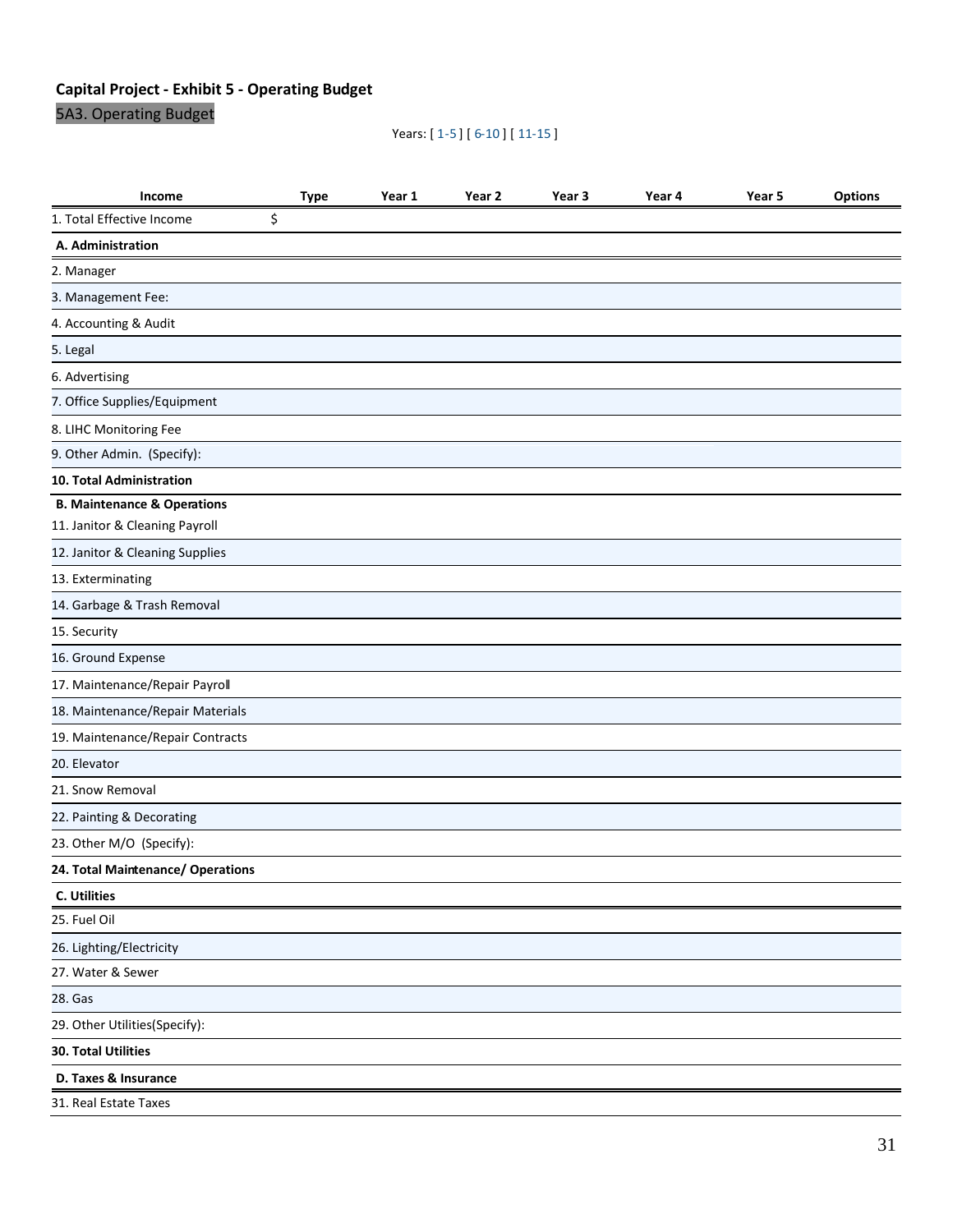| 32. Payroll Taxes                  |        |  |
|------------------------------------|--------|--|
| 33. Other Taxes (Specify):         |        |  |
| 34. Property & Liability Insurance |        |  |
| 35. Fidelity Bond Insurance        |        |  |
| 36. Other Insurance (Specify):     |        |  |
| 37. Total Taxes & Insurance        |        |  |
| 38. Operating Reserve              |        |  |
| 39. Replacement Reserve            |        |  |
| 40. Total Expenses                 |        |  |
| 41. Net Operating Income           |        |  |
| E. Debt Service                    |        |  |
| 42. Debt Source                    |        |  |
| 43. Total Debt Service             |        |  |
| 44. Cash Flow                      |        |  |
| 45. Repayment Deferred Dev Fee     |        |  |
| <b>Deferred Developer's Fee</b>    | Amount |  |
| A. Total Deferred Developers Fee   |        |  |
| B. Total Repaid in 15 years        |        |  |
| C. Discrepancy                     |        |  |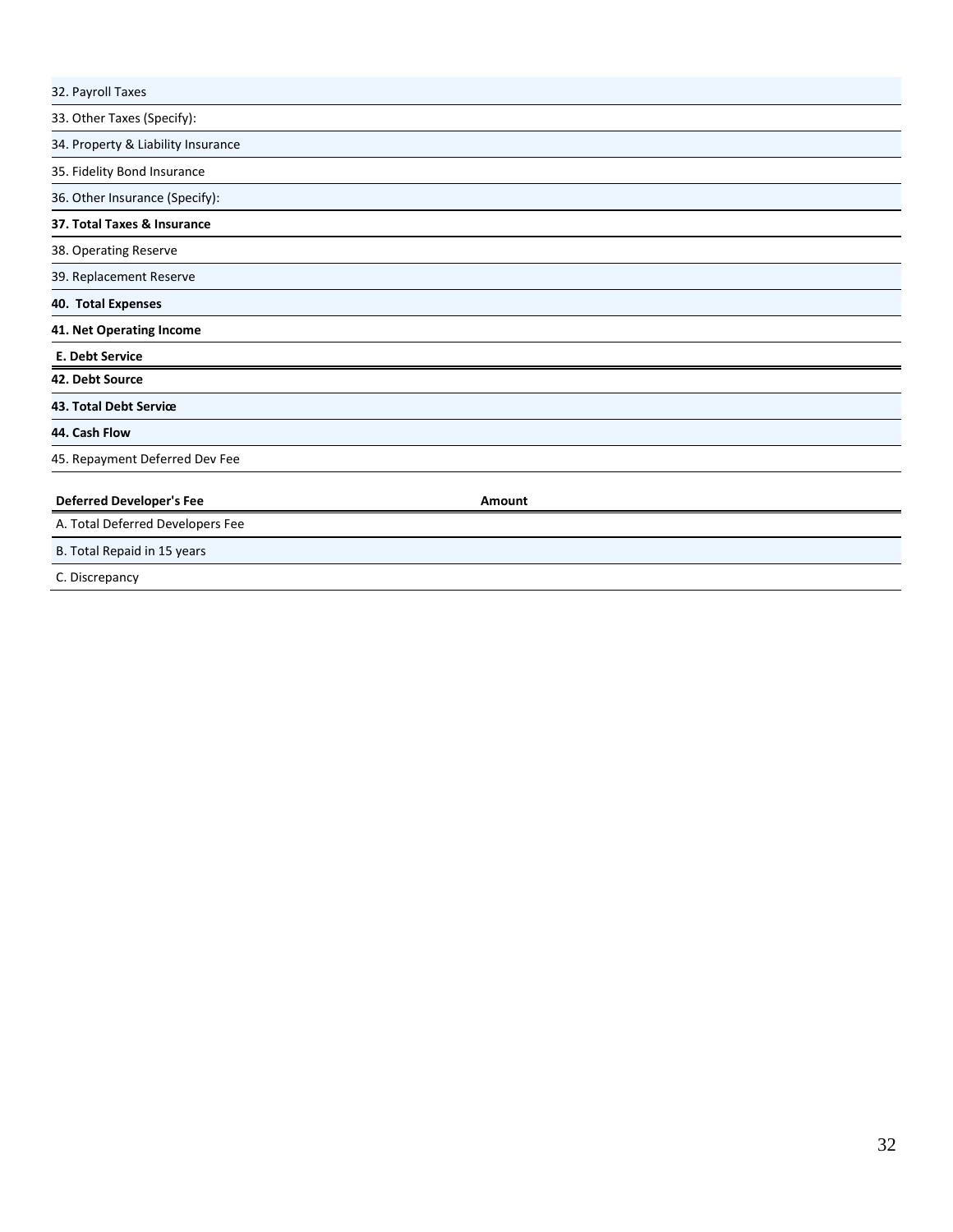# **Capital Project - Exhibit 6 - Development Timetable**

## 6A1. Development Track

1. Indicate which development track the project will follow:

## 6A2. Additional Approvals

Select each additional approval required for the project. Selected additional approvals will be added to Exhibit6A3 - Development and Approvals Timetable.

- □ ULURP (NYC Only)
- □ UDAAP (NYC Only)
- □ Zoning Change/Variance
- □ Subdivision Approval
- □Archaeological Survey
- □ Village/Town/City Council Review/Approval
- □ PILOT/Tax Abatement
- □ Flood Plain/Waterfront/Coastal Zone Approval
- □ Lead Agency Designation for Coordinated Review
- □ Full EAF under SEQR/CEQR
- □ SPDES Discharge Permit
- □ SPDES General Storm Water Permit
- □ HTFC Predevelopment Award
- □ N/A No Additional Approvals necessary
- □Other (specify)

+add

 $\blacksquare$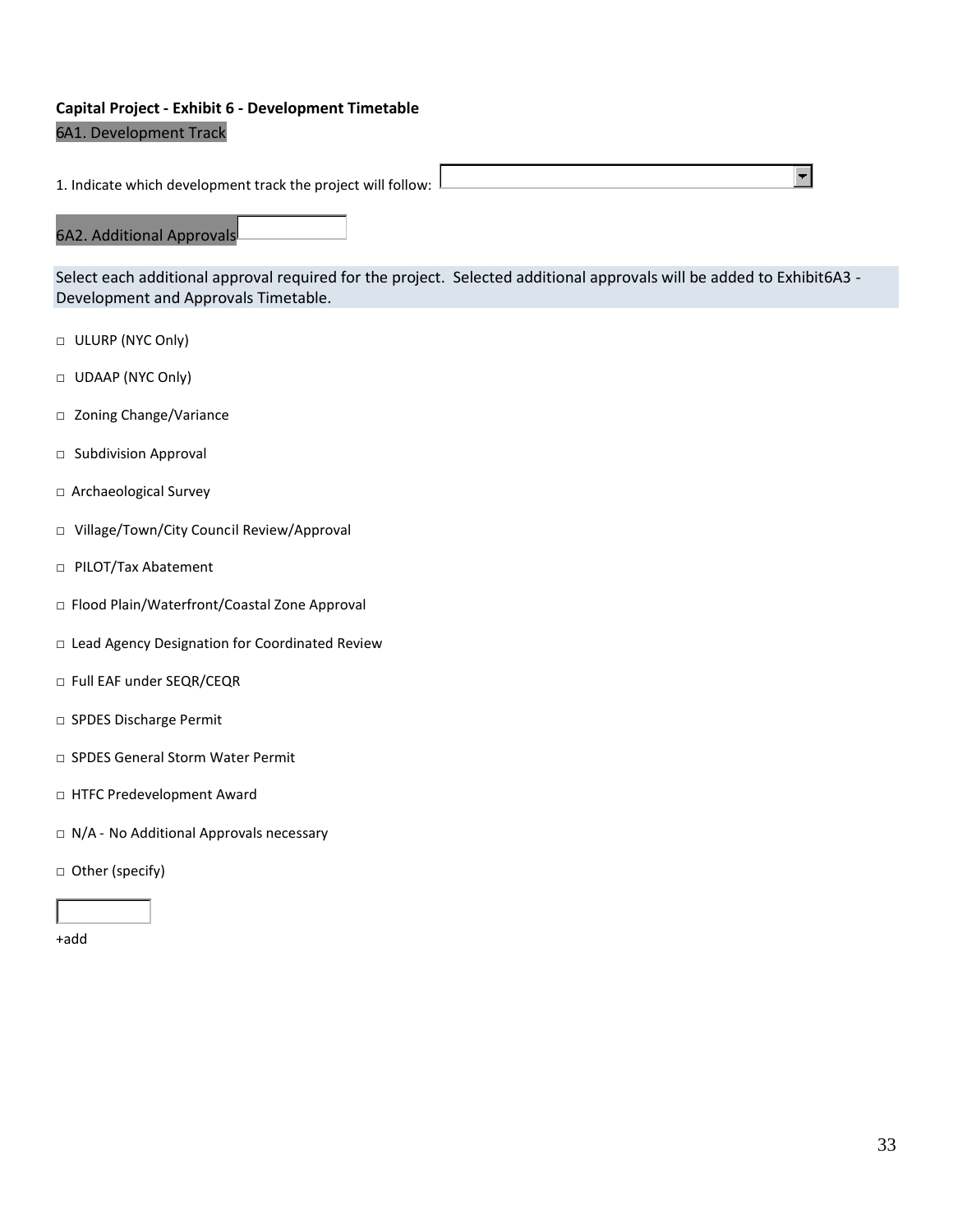# **Capital Project - Exhibit 6 - Development Timetable**

# 6A3. Development and Approvals Timetable

| Activity/Approval                                                         | <b>Status</b> | Contact<br>Name/Phone | <b>Completion</b><br>Date | <b>Options</b> |
|---------------------------------------------------------------------------|---------------|-----------------------|---------------------------|----------------|
| 1. HTFC Board Approval                                                    |               |                       |                           | edit           |
| 2. HTFC Funding Commitment Letter                                         |               |                       |                           | edit           |
| 3. Site Ownership                                                         |               |                       |                           | edit           |
| 4. Planning Board/Site Plan Approvals                                     |               |                       |                           | edit           |
| 5. SHPO Determination                                                     |               |                       |                           | edit           |
| 6. Phase I Environmental Site Assessment                                  |               |                       |                           | edit           |
| 7. Zoning Approval                                                        |               |                       |                           | edit           |
| 8. SEQR Determination                                                     |               |                       |                           | edit           |
| 9. HFA Conditional Commitment & Term Sheet (HWF<br>only)                  |               |                       |                           | edit           |
| 10. HTFC Board Approval for SEQR/Environ. Clearance                       |               |                       |                           | edit           |
| 11. HFA Board Approval (HWF only)                                         |               |                       |                           | edit           |
| 12. HWF Funding Commitment (HWF only)                                     |               |                       |                           | edit           |
| 13. Non-HFA Bond Issuer Commitment & Term Sheet                           |               |                       |                           | edit           |
| 14. Bid Document Submission                                               |               |                       |                           | edit           |
| 15. Bond Issuance/Construction Loan Closing (HWF only)                    |               |                       |                           | edit           |
| 16. Contract Document Submission                                          |               |                       |                           | edit           |
| 17. Contract (Construction) Execution                                     |               |                       |                           | edit           |
| 18. Pre-Construction Meeting                                              |               |                       |                           | edit           |
| 19. Construction Start                                                    |               |                       |                           | edit           |
| 20. Rent-Up Conference with DHCR/Housing<br>Management staff or HFA Staff |               |                       |                           | edit           |
| 21. Final Inspection                                                      |               |                       |                           | edit           |
| 22. Construction Complete/ Certificate of Occupancy                       |               |                       |                           | edit           |
| 23. Project Rent-Up/Occupancy                                             |               |                       |                           | edit           |
| 24. Cost Cert/Audit/Close-Out Document Submission                         |               |                       |                           | edit           |
| 25. Permanent Financing Closing                                           |               |                       |                           | edit           |
| 26. 8609 Eligibility Submission (LIHC/SLIHC only)                         |               |                       |                           | edit           |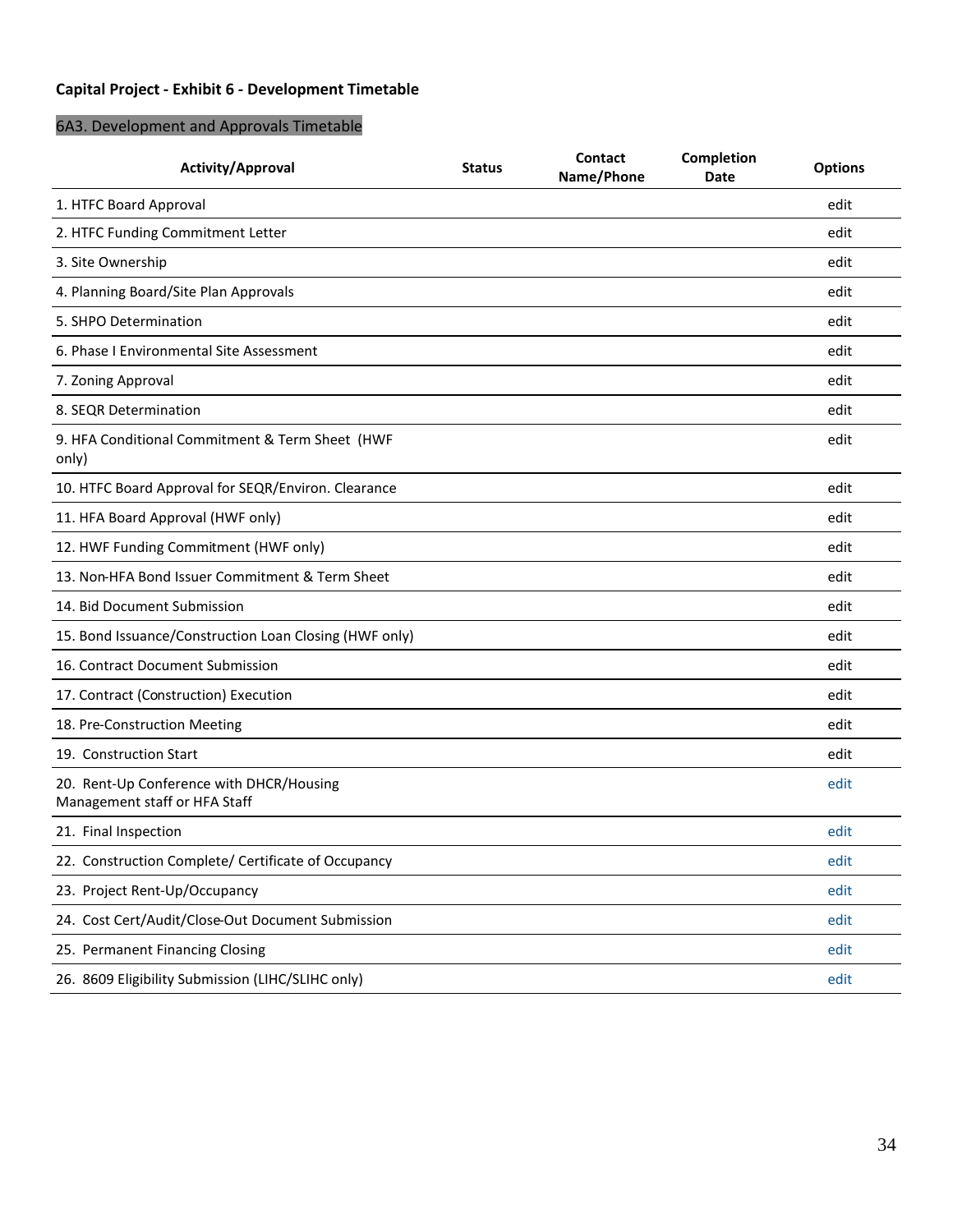# **Capital Project - Exhibit 7 - Development Timetable**

# 7A. Development Team's Relevant Experience

| Similar Project Details:                                  |                                                                         |                                                                               |  |
|-----------------------------------------------------------|-------------------------------------------------------------------------|-------------------------------------------------------------------------------|--|
| 1. Project Name: *                                        |                                                                         |                                                                               |  |
| 2. Total Project Cost: *\$                                |                                                                         |                                                                               |  |
| If the similar project included HTFC/DHCR funding:        |                                                                         |                                                                               |  |
| 3. SHARS ID:                                              |                                                                         |                                                                               |  |
| If the similar project did not include HTFC/DHCR funding: |                                                                         |                                                                               |  |
| 4. Project Use:                                           |                                                                         |                                                                               |  |
| 5. Project Type:                                          |                                                                         |                                                                               |  |
| 6. Construction Start Date:                               |                                                                         |                                                                               |  |
| 7. Percent Completed:                                     | $\frac{1}{2}$                                                           |                                                                               |  |
| 8. Number of Units:                                       |                                                                         |                                                                               |  |
| 9. Population Served: I                                   |                                                                         |                                                                               |  |
| <b>Development Team Members:</b>                          |                                                                         |                                                                               |  |
| Team Member:                                              |                                                                         |                                                                               |  |
| Team Member Role(s) in Similar Project:<br>+add           | * □ Developer<br>□ Owner<br>$\square$ Architect<br>□ General Contractor | □ Management Agent<br>□ Syndicator<br>$\square$ Housing Consultant<br>□ Other |  |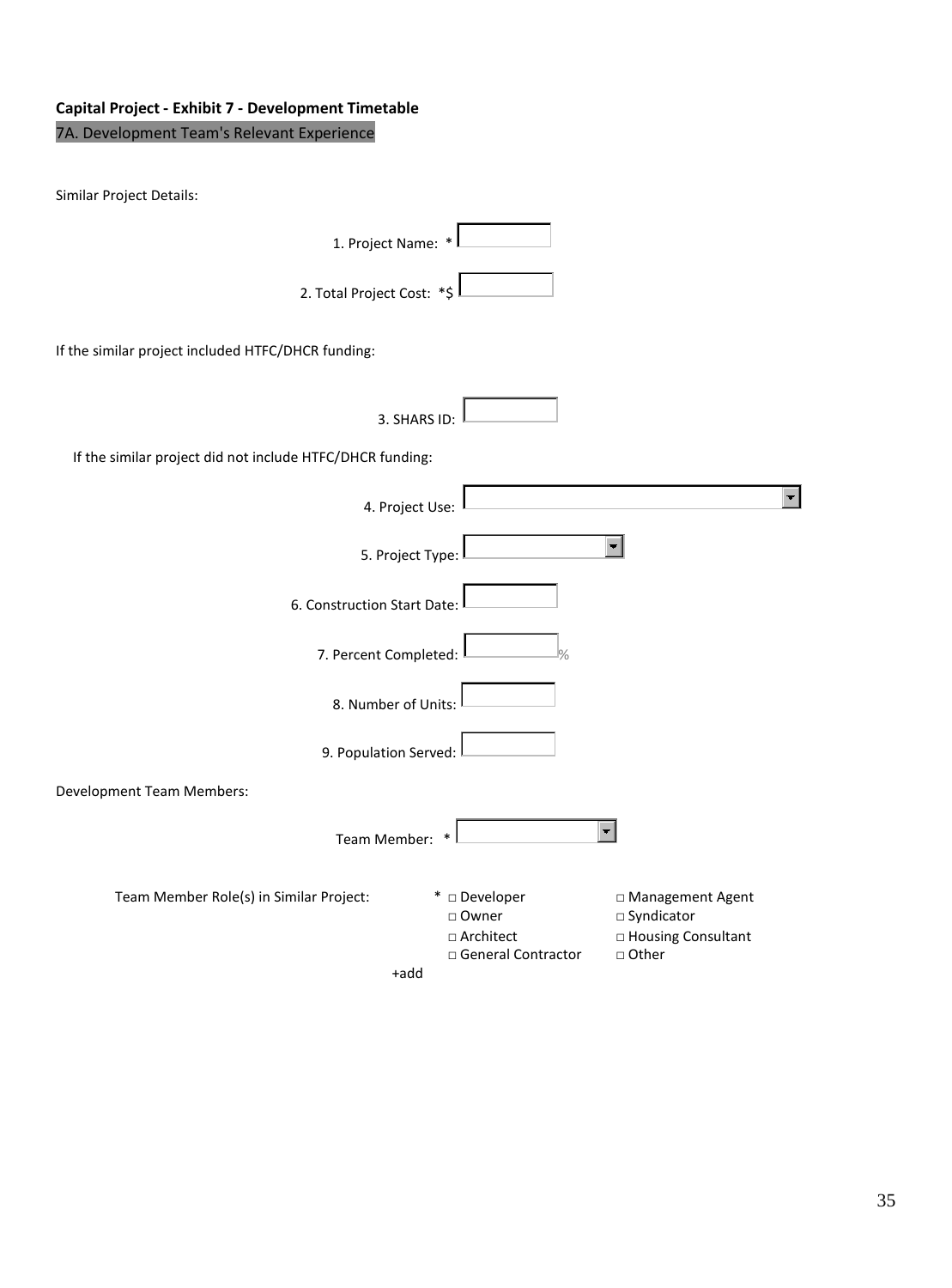# **Capital Project - Exhibit 8 - Site and Building Information** 8A. Site Information

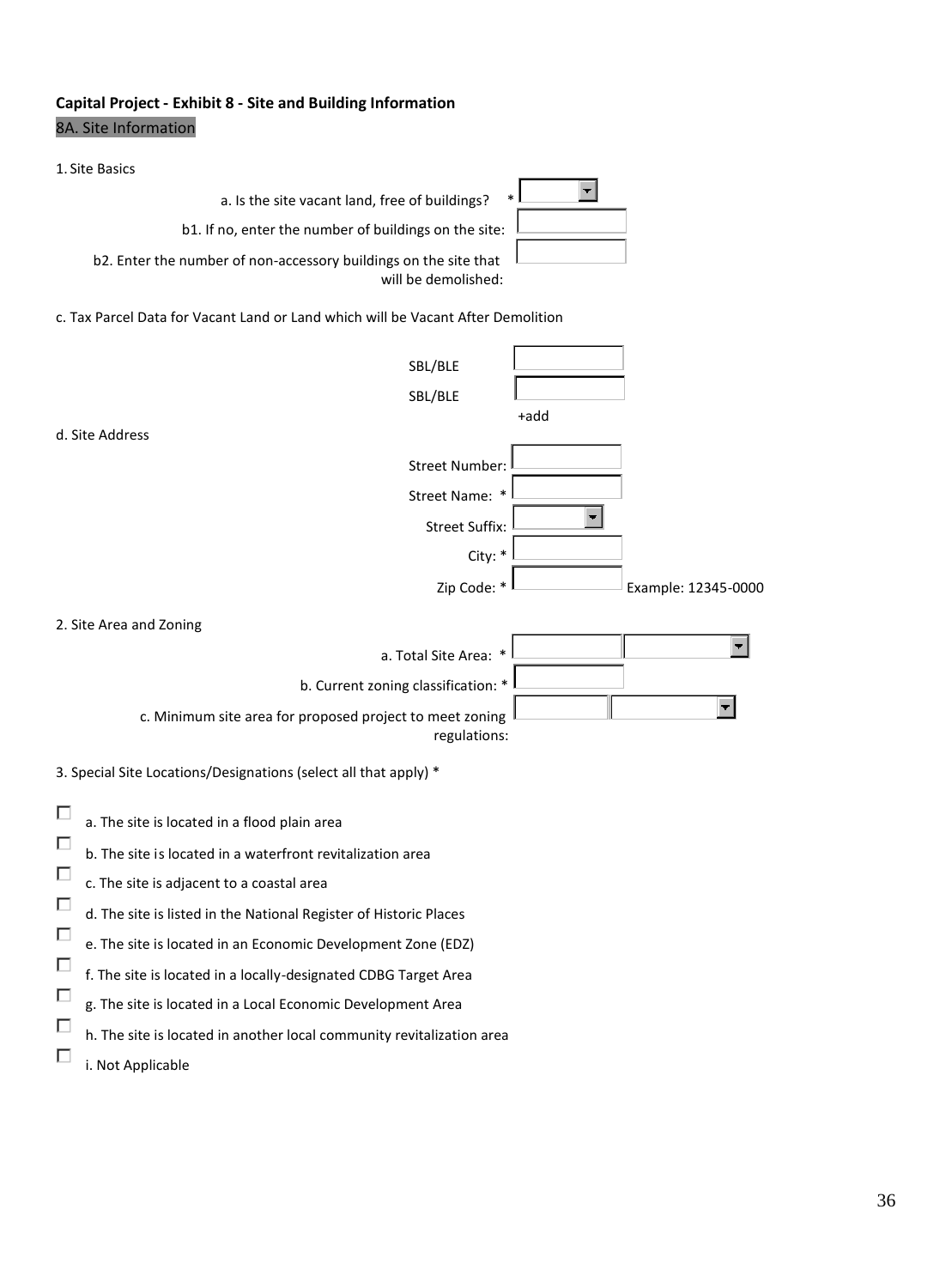## 4. Site Utilities

| <u>Utility</u> | <b>Source</b> | On or Off Site | Distance from Site (in feet) |
|----------------|---------------|----------------|------------------------------|
| Water          |               |                |                              |
| Sewer          |               |                |                              |
| Paving         |               |                |                              |
| Gas            |               |                |                              |
| Electric       |               |                |                              |
| Telephone      |               |                |                              |

| 5. Unusual Site Features (select all that apply) *                                                         |
|------------------------------------------------------------------------------------------------------------|
| a. Cuts                                                                                                    |
| Г<br>b. Fill                                                                                               |
| □<br>c. Erosion                                                                                            |
| L<br>d. Poor Drainage                                                                                      |
| П<br>e. Retaining Walls                                                                                    |
| Г<br>f. Wetlands                                                                                           |
| П<br>g. Subsurface Bedrock                                                                                 |
| П<br>h. High Water Table                                                                                   |
| П<br>i. Other (specify)                                                                                    |
| П<br>j. Not Applicable                                                                                     |
|                                                                                                            |
| 6. Existing Structures/Facilities/Parking                                                                  |
| a. Describe any accessory structures on the site, including their size:                                    |
| Not Applicable<br>Or                                                                                       |
| b. Describe any recreational facilities on the site, including their size:                                 |
| or <sup>L</sup><br>Not Applicable                                                                          |
| c. Site Parking (select all that apply)*                                                                   |
| □<br>The site is vacant land with sufficient space to accommodate local off-street parking requirements    |
| г<br>The site is vacant land without sufficient space to accommodate local off-street parking requirements |
|                                                                                                            |
| Е<br>No. of Spaces:<br>The site has Existing on-site parking (not enclosed)<br><b>Total SF:</b>            |
|                                                                                                            |
| The site has Existing on-site parking (enclosed)<br>No. of Spaces:<br><b>Total SF:</b>                     |
|                                                                                                            |
| Not Applicable                                                                                             |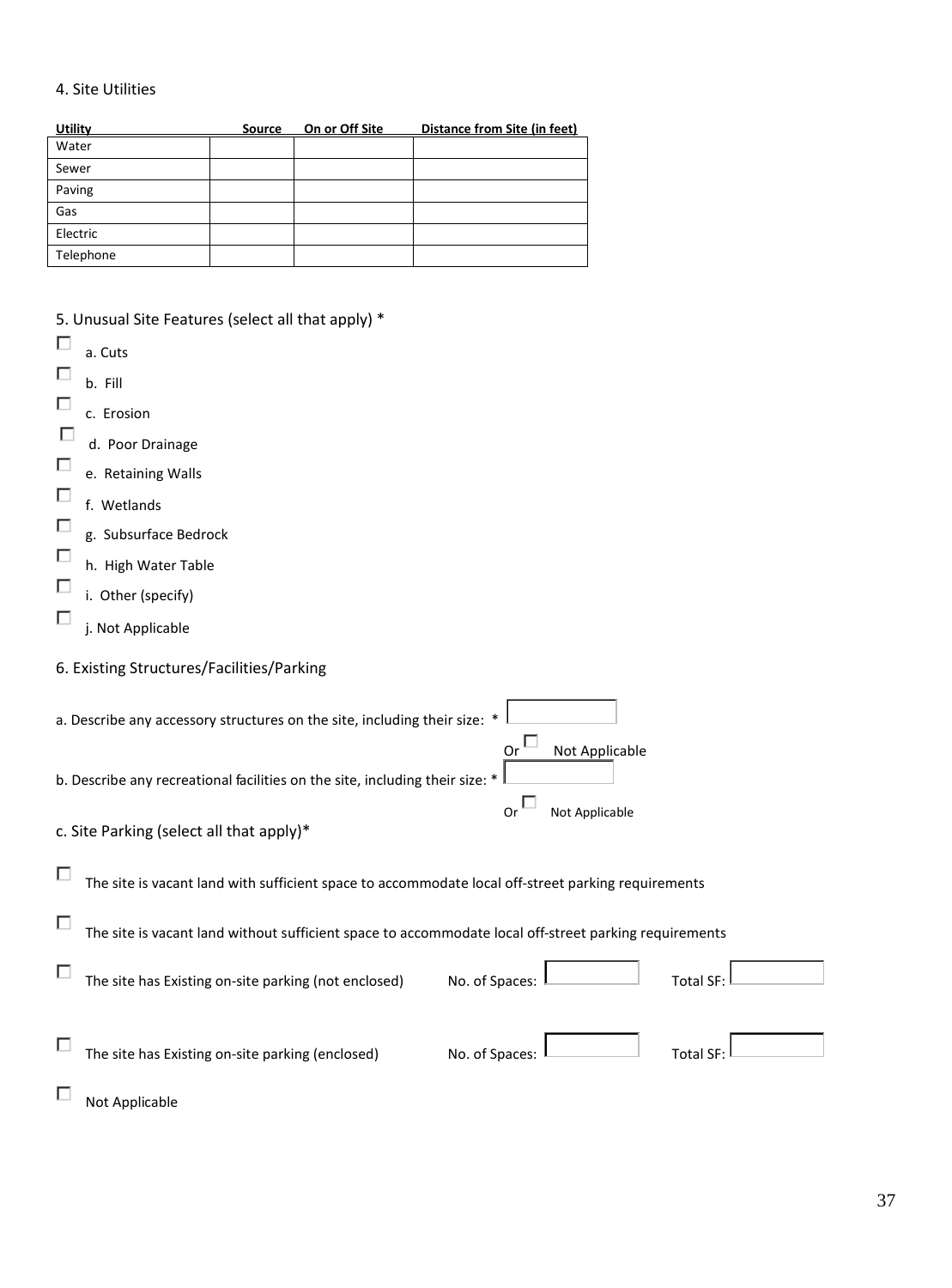# 7. Site Suitability

| a. Is the site free of hazardous materials and incompatible adjacent uses? |                 |
|----------------------------------------------------------------------------|-----------------|
| b. If you answered "No" to a. (above), describe the conditions:            |                 |
| c. Is the site directly accessible from a public road?                     |                 |
| 8. Proximity of Support Services                                           |                 |
| a. What type of area is the site located in?                               |                 |
| b. Primary occupants of the project: *                                     |                 |
| Other primary occupants (specify):                                         |                 |
| c. Distance to Support Services                                            |                 |
| Service                                                                    | <b>Distance</b> |
| <b>Grocery Stores</b>                                                      |                 |
| <b>Other Retail Stores</b>                                                 |                 |
| Schools                                                                    |                 |
| <b>Bus/Subway Lines</b>                                                    |                 |
| <b>Municipal Services</b>                                                  |                 |
| Libraries                                                                  |                 |
| Pharmacies                                                                 |                 |
| <b>Health Facilities</b>                                                   |                 |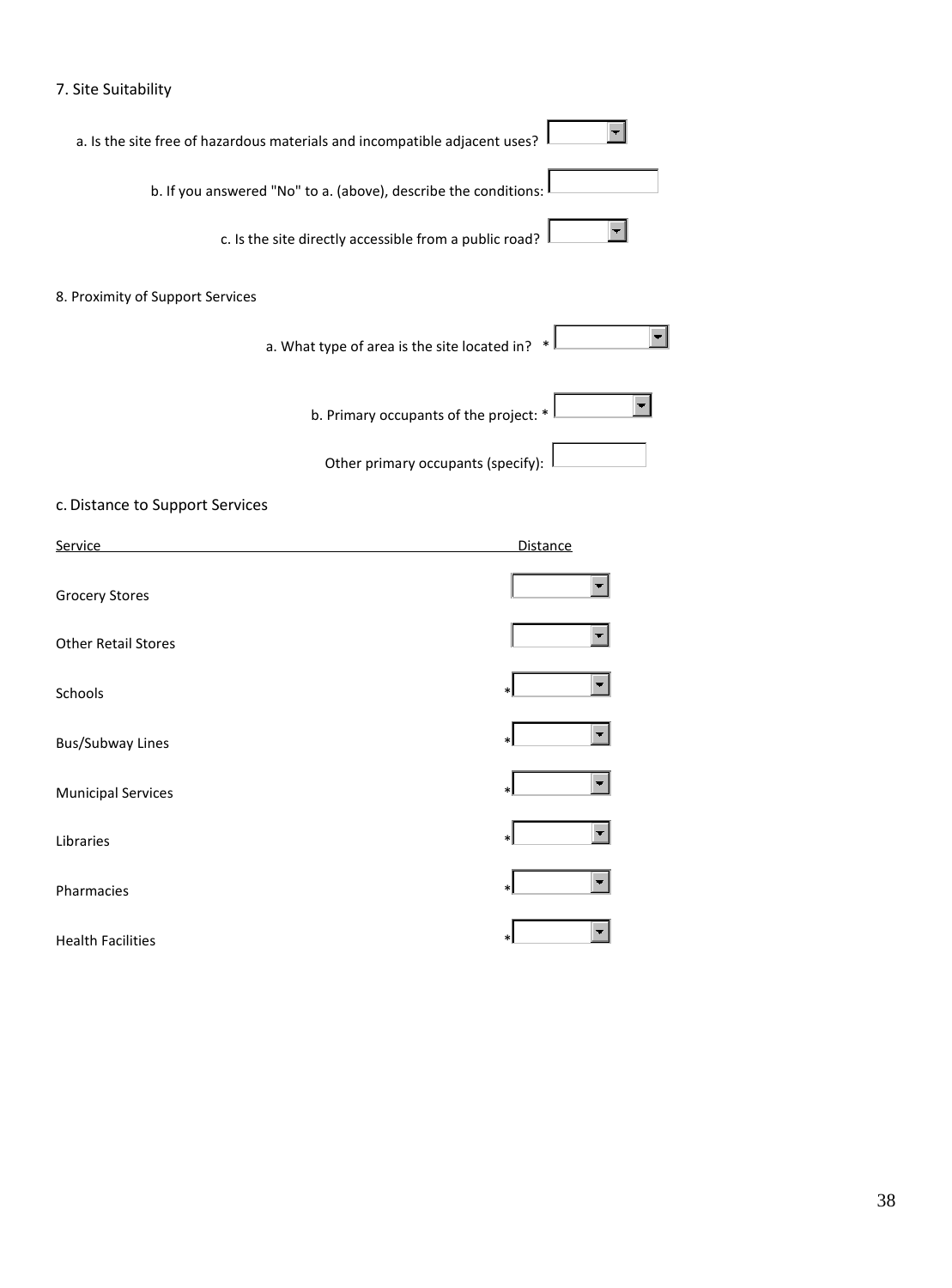# **Capital Project - Exhibit 8 - Site and Building Information** 8A1. Buildings to be Demolished

| Current Tenure:                                       |  |
|-------------------------------------------------------|--|
| Number of Occupied Residential Units: L               |  |
| Number of Occupied Non-Residential Units: $\mathsf L$ |  |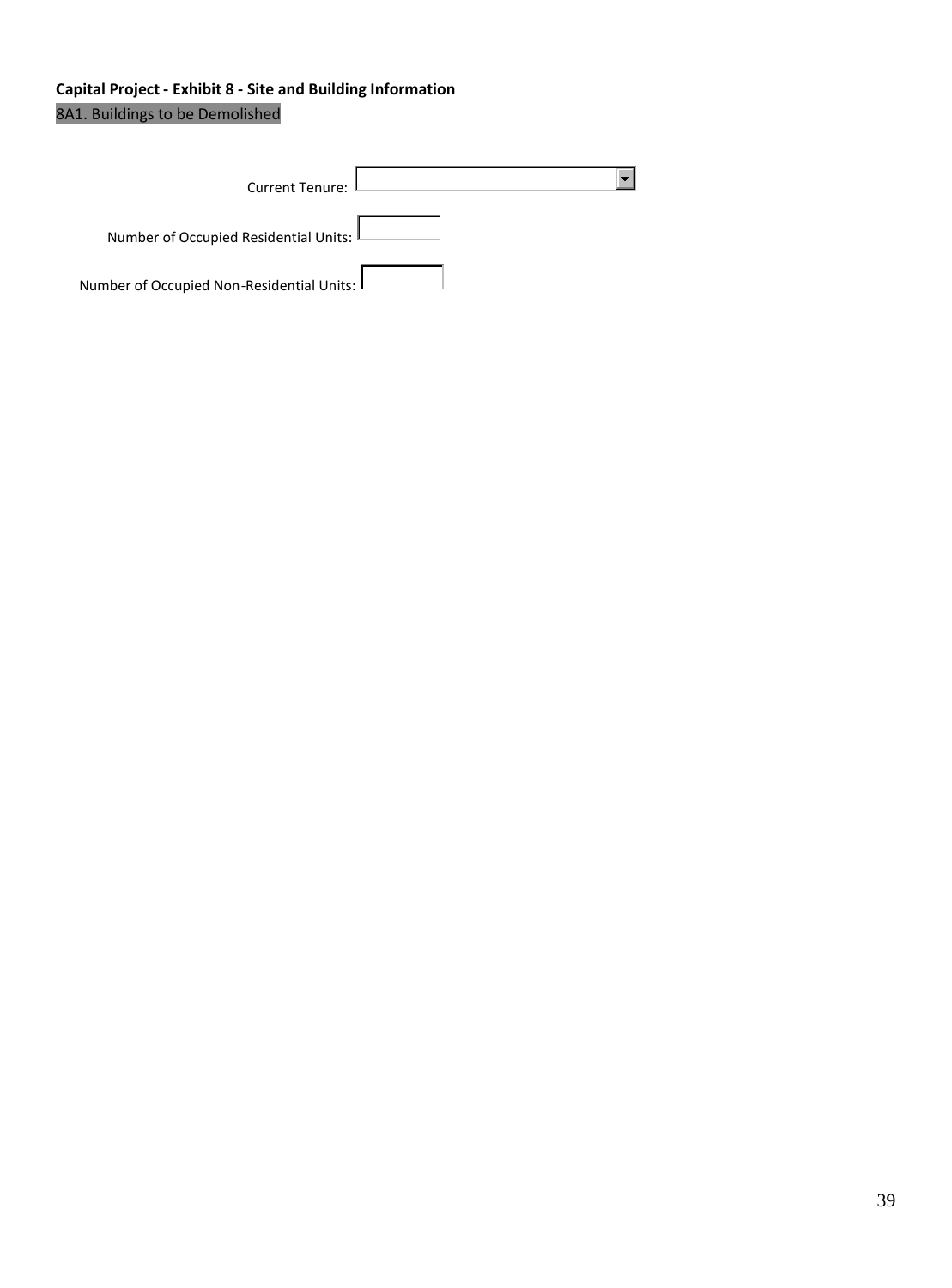# **Capital Project - Exhibit 8 - Site and Building Information**

| 8B1. Building Characteristics                                             |                                                         |                               |
|---------------------------------------------------------------------------|---------------------------------------------------------|-------------------------------|
|                                                                           | Site:                                                   |                               |
| <b>Building 1</b>                                                         |                                                         |                               |
| 1. Type of Activity Proposed                                              |                                                         |                               |
|                                                                           | Proposed Activity *                                     |                               |
| 2. Existing Buildings Characteristics - Complete for Rehab Buildings ONLY |                                                         |                               |
| a. Building Address                                                       |                                                         |                               |
|                                                                           | <b>Street Number:</b>                                   |                               |
|                                                                           | Street Name: *                                          |                               |
|                                                                           | <b>Street Suffix:</b>                                   |                               |
|                                                                           | City: *                                                 |                               |
|                                                                           | Zip Code: *                                             |                               |
|                                                                           | b. Year Built:                                          |                               |
| c. Tax Parcel ID(s):                                                      | SBL/BLE                                                 |                               |
|                                                                           |                                                         | +add                          |
|                                                                           | d. How is the building currently being used? *          |                               |
|                                                                           | Other current use (specify):                            |                               |
|                                                                           | e. Number of current residential units:                 |                               |
|                                                                           | f. Number of current non-residential units:             |                               |
| 3. Occupied Units                                                         |                                                         |                               |
|                                                                           | a. Are any of the residential or non-residential units* |                               |
|                                                                           | in this building occupied?                              |                               |
|                                                                           | b. Number of occupied residential units:                |                               |
|                                                                           | c. Number of occupied non-residential units:            |                               |
|                                                                           | d. Will relocation of tenants be necessary? *           |                               |
|                                                                           | e. Number of residential tenants to be relocated:       |                               |
|                                                                           | f. Number of non-residential tenants to be relocated:   |                               |
| 4. Building Use upon Completion                                           |                                                         |                               |
| a. Building Use (select all that apply): *                                |                                                         |                               |
|                                                                           |                                                         | 1. Residential                |
|                                                                           |                                                         | 2. Community Room             |
|                                                                           |                                                         | 3. Commercial                 |
|                                                                           |                                                         | 4. Community Service Facility |
|                                                                           |                                                         | 5. Civic                      |

6. Other (specify):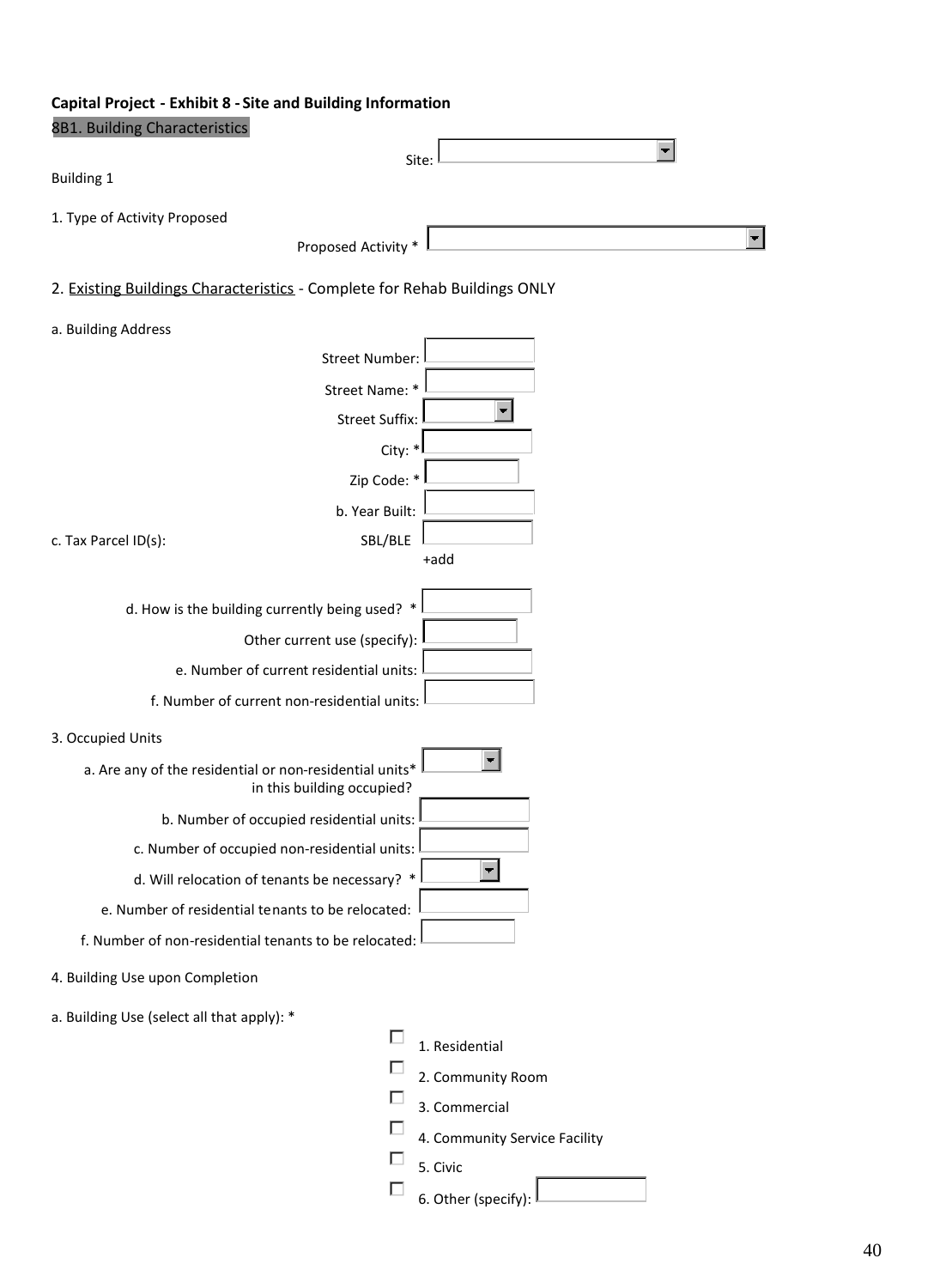| b. Residential Tenure Type:                        |              |                         |              |                       |              |                              |
|----------------------------------------------------|--------------|-------------------------|--------------|-----------------------|--------------|------------------------------|
| Other Residential Tenure Type (specify):           |              |                         |              |                       |              |                              |
| 5. Building Units Assisted                         |              |                         |              |                       |              |                              |
| <b>Units</b>                                       |              | <b>Residential</b>      |              | <b>Community Room</b> |              | <b>Non-Residential Units</b> |
|                                                    | <b>Units</b> | Sq. Feet                | <b>Units</b> | Sq. Feet              | <u>Units</u> | Sq.Feet                      |
| 1. Total Units in Building                         |              |                         |              |                       |              |                              |
| 2. Total Units Assisted by HTFC/DHCR               |              |                         |              |                       |              |                              |
| 3. Total Units Assisted by HFA                     |              |                         |              |                       |              |                              |
| 6. Building Details                                |              |                         |              |                       |              |                              |
| a. Number of floors in building upon completion: * |              |                         |              |                       |              |                              |
|                                                    |              | b. Type of structure: * |              |                       |              |                              |
| Other Type of Structure (specify):                 |              |                         |              |                       |              |                              |
| c. Will the building include an elevator?: *       |              |                         |              |                       |              |                              |

# 7. Items in Rent/Carrying Charge (select all that apply)

# a. Equipment

|   | Range and Oven                    |
|---|-----------------------------------|
| П | Microwave Oven                    |
| п | Refrigerator                      |
| □ | Cable TV Hook-up                  |
| □ | Laundry Facilities in Common Area |
| □ | Laundry Facilities in Living Unit |
| п |                                   |
| П | Laundry Hook-up Only              |
| □ | <b>Central Air Conditioning</b>   |
|   | Air Conditioning Sleeve Only      |
|   | Other (specify):                  |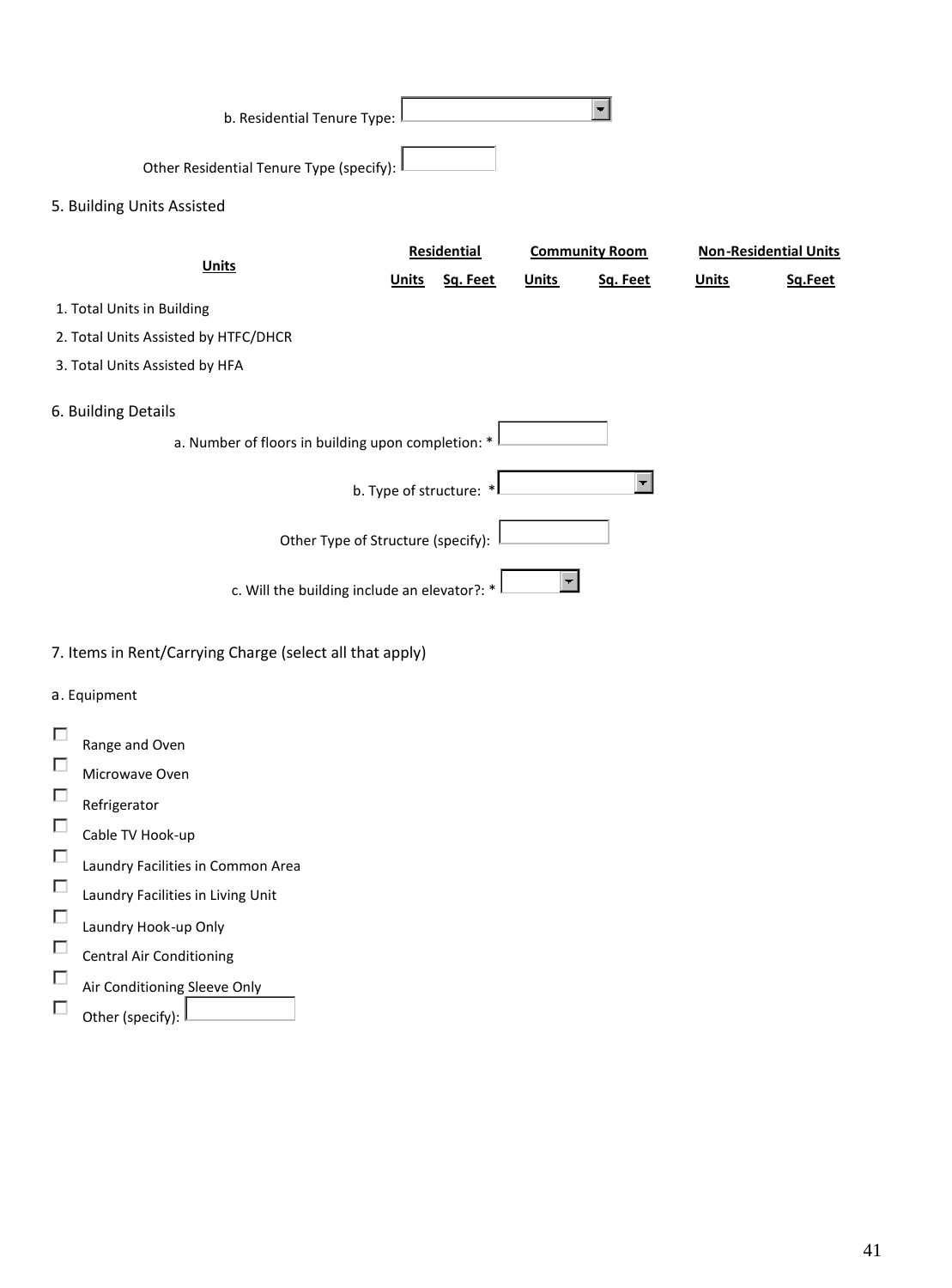b. Services



| Other (specify): |  |
|------------------|--|
|                  |  |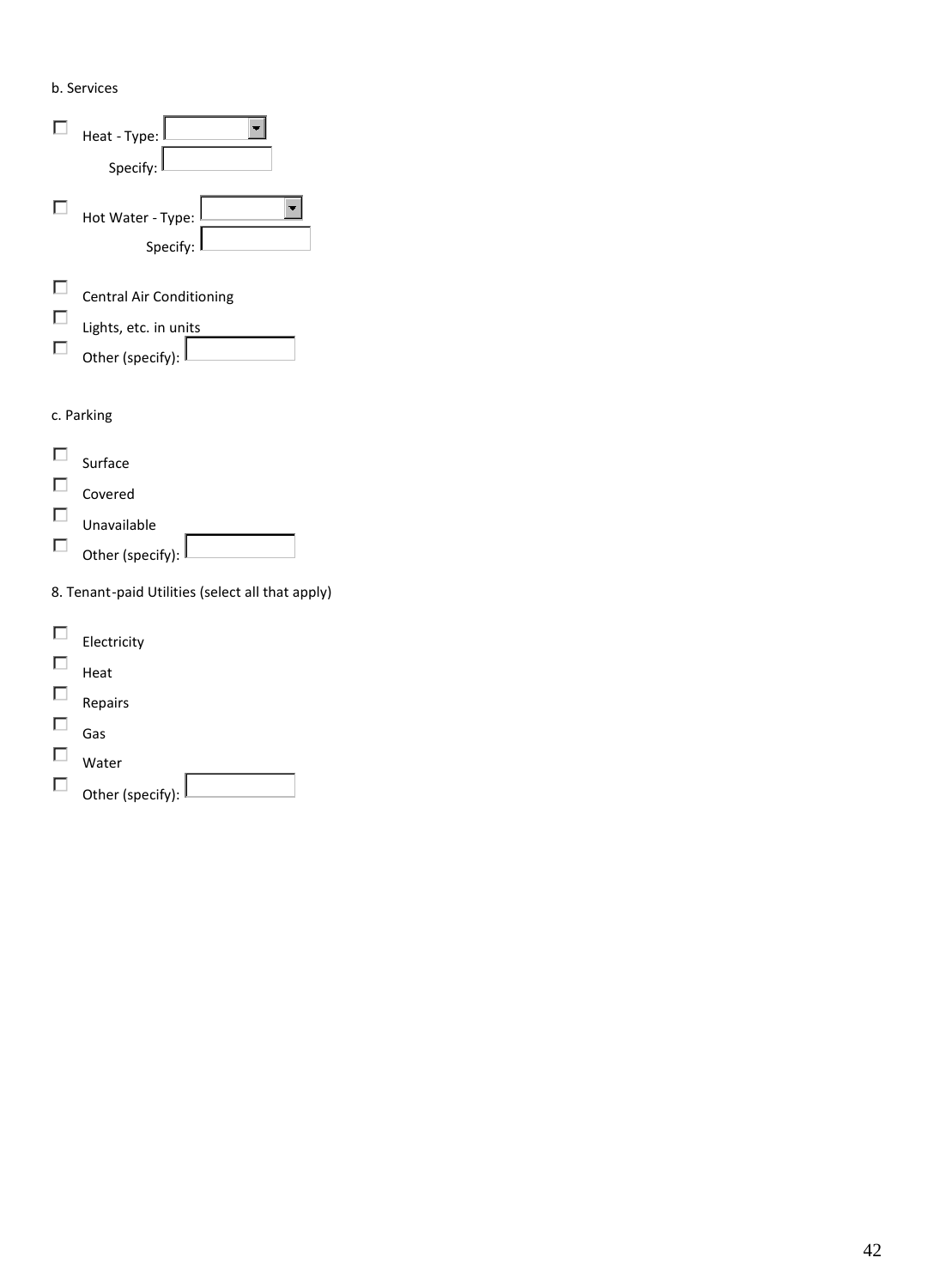# **Capital Project - Exhibit 8 - Site and Building Information** 8B2. Building Space Breakdown

#### A. Dwelling Units - Space Breakdown

|                                     |                                                                  |                        | <b>Add New Dwelling Unit</b>             |                                |                |
|-------------------------------------|------------------------------------------------------------------|------------------------|------------------------------------------|--------------------------------|----------------|
| Residential Space Breakdown         |                                                                  |                        |                                          |                                |                |
|                                     | Unit Size: *<br>Number Of Units: *<br>Square Footage Per Unit: * |                        | $\overline{\phantom{a}}$                 |                                |                |
| <b>B2. Building Space Breakdown</b> |                                                                  |                        |                                          |                                |                |
| A. Dwelling Units - Space Breakdown |                                                                  |                        |                                          | <b>Add New Dwelling Unit</b>   |                |
| <b>Building Number</b>              | <b>Unit Size</b>                                                 | <b>Number Of Units</b> | <b>Square Footage</b><br><b>Per Unit</b> | <b>Total Square</b><br>Footage | <b>Options</b> |
|                                     |                                                                  |                        |                                          |                                | edit delete    |
|                                     |                                                                  |                        | Dwelling Unit Total Square Footage:      |                                |                |

### **B. Common Area - Space Breakdown**

| <b>Building Number</b> | <b>Area Description</b>           | <b>Total Square</b><br>Footage | <b>Options</b> |
|------------------------|-----------------------------------|--------------------------------|----------------|
| 1                      | <b>Community Room</b>             |                                | edit           |
| $\mathbf{1}$           | Lobby                             |                                | edit           |
| $\mathbf{1}$           | Hall and Stairs                   |                                | edit           |
| $\mathbf{1}$           | Basement                          |                                | edit           |
| $\mathbf{1}$           | Laundry                           |                                | edit           |
| $\mathbf{1}$           | Other:                            |                                | edit           |
|                        | Common Area Total Square Footage: |                                |                |

#### **C. Non-Residential - Space Breakdown**

| <b>Building Number</b> | <b>Area Description</b>                                          | <b>Total Square</b><br>Footage | <b>Options</b> |
|------------------------|------------------------------------------------------------------|--------------------------------|----------------|
|                        | <b>Commercial Floor Area</b>                                     |                                | edit           |
| $\mathbf{1}$           | <b>Community Service Facility Floor Area</b>                     |                                | edit           |
|                        | Civic Floor Area                                                 |                                | edit           |
|                        | Non-Residential Total Square Footage:<br>Total Cross Floor Arosi |                                |                |

Total Gross Floor Area: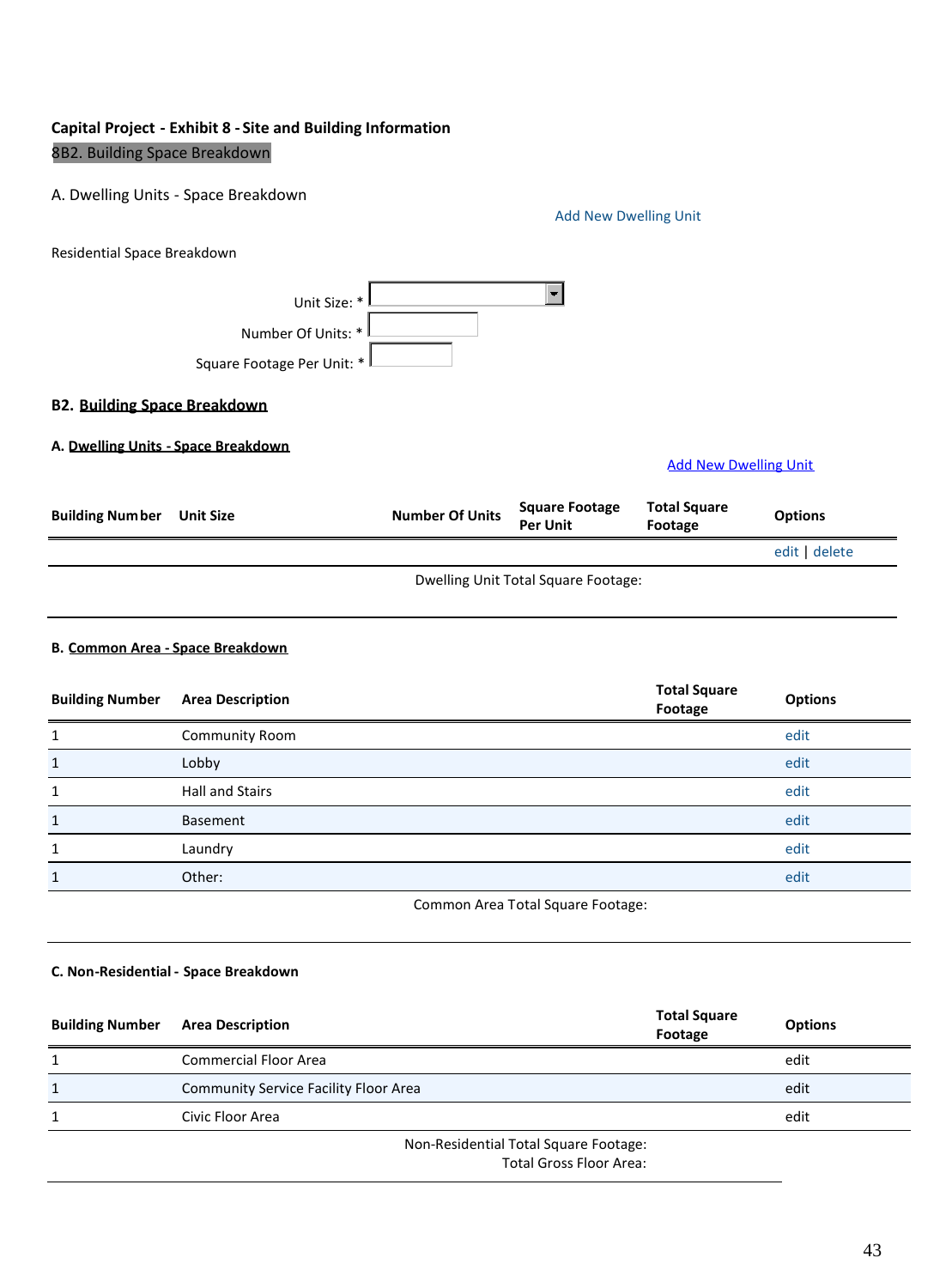

## **Capital Project - Exhibit 9 – LIHC/SLIHC Qualified Building Information**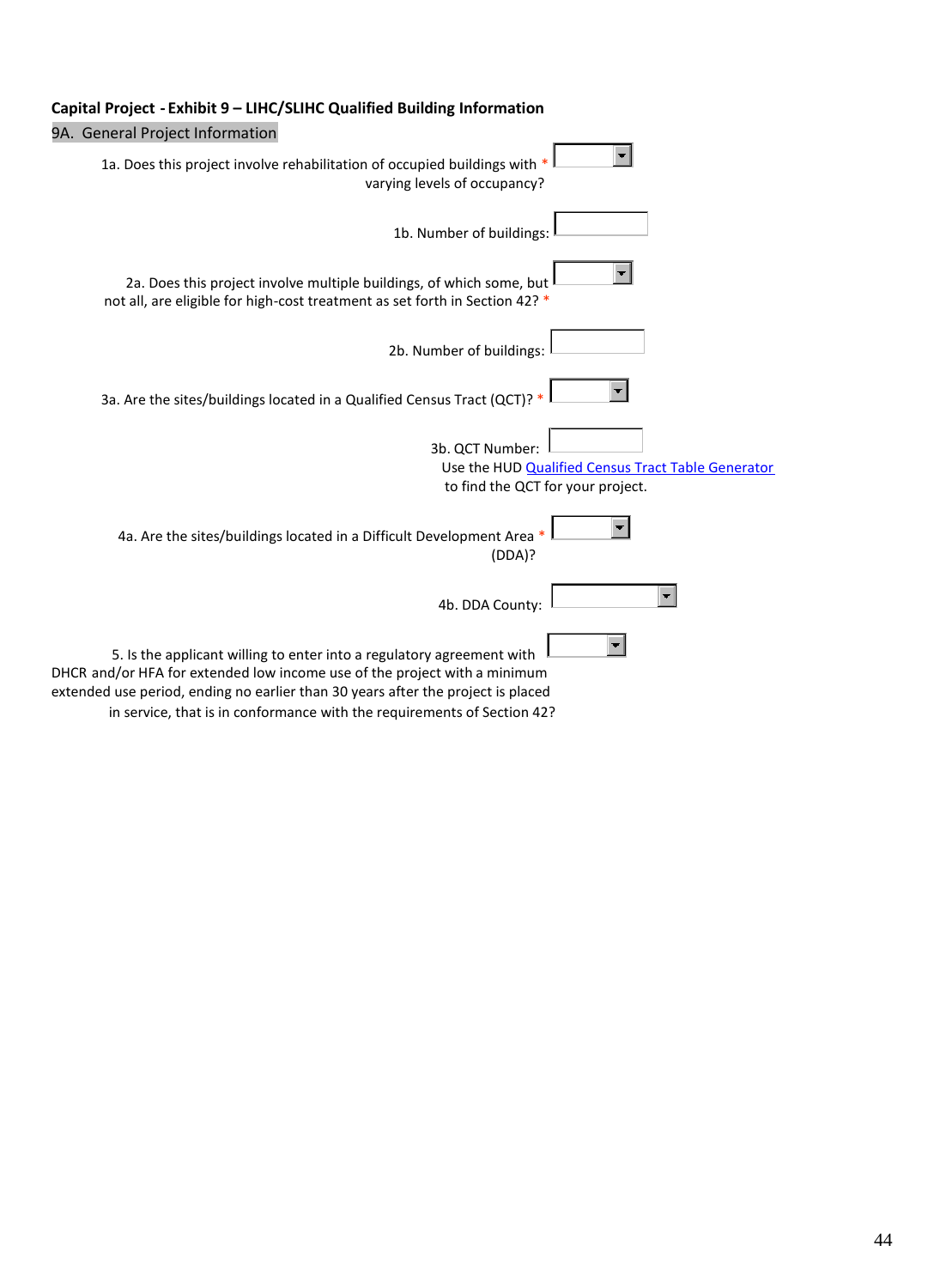# **Capital Project - Exhibit 9 – LIHC/SLIHC Qualified Building Information 9B. Site/Building Acquisition**

#### **Program: Building:**

| 1. The site(s)/building(s) will be acquired from: $*$                                                            |                     |
|------------------------------------------------------------------------------------------------------------------|---------------------|
| If this project involves the acquisition of existing buildings, complete the following:                          |                     |
| 2. If the buildings were or will be acquired with Buyer's *<br>Basis, indicate how the basis will be determined: |                     |
| Enter the amount of Seller's Basis:                                                                              |                     |
| Has the seller owned the building(s) for at least ten years?                                                     |                     |
| 3. If the building(s) have been owned by the seller for at least ten years, complete the following:              |                     |
| a. Enter the date the building was placed in service by<br>the owner:                                            | Example: 01/31/2006 |
| b. Enter the proposed date of acquisition by the applicant:                                                      | Example: 01/31/2006 |
| 4. If the building(s) have been owned by the seller for less than ten years, complete the following:             |                     |
| Select any of the following acquisition options that apply:                                                      |                     |
| a. <sup>I</sup><br>acquisition from a person or organization which acquired the building(s) by foreclosure       |                     |
| acquisition from a governmental unit or qualified non-profit organization                                        |                     |
| acquisition with a ten-year waiver from a Federal agency<br>Ċ.                                                   |                     |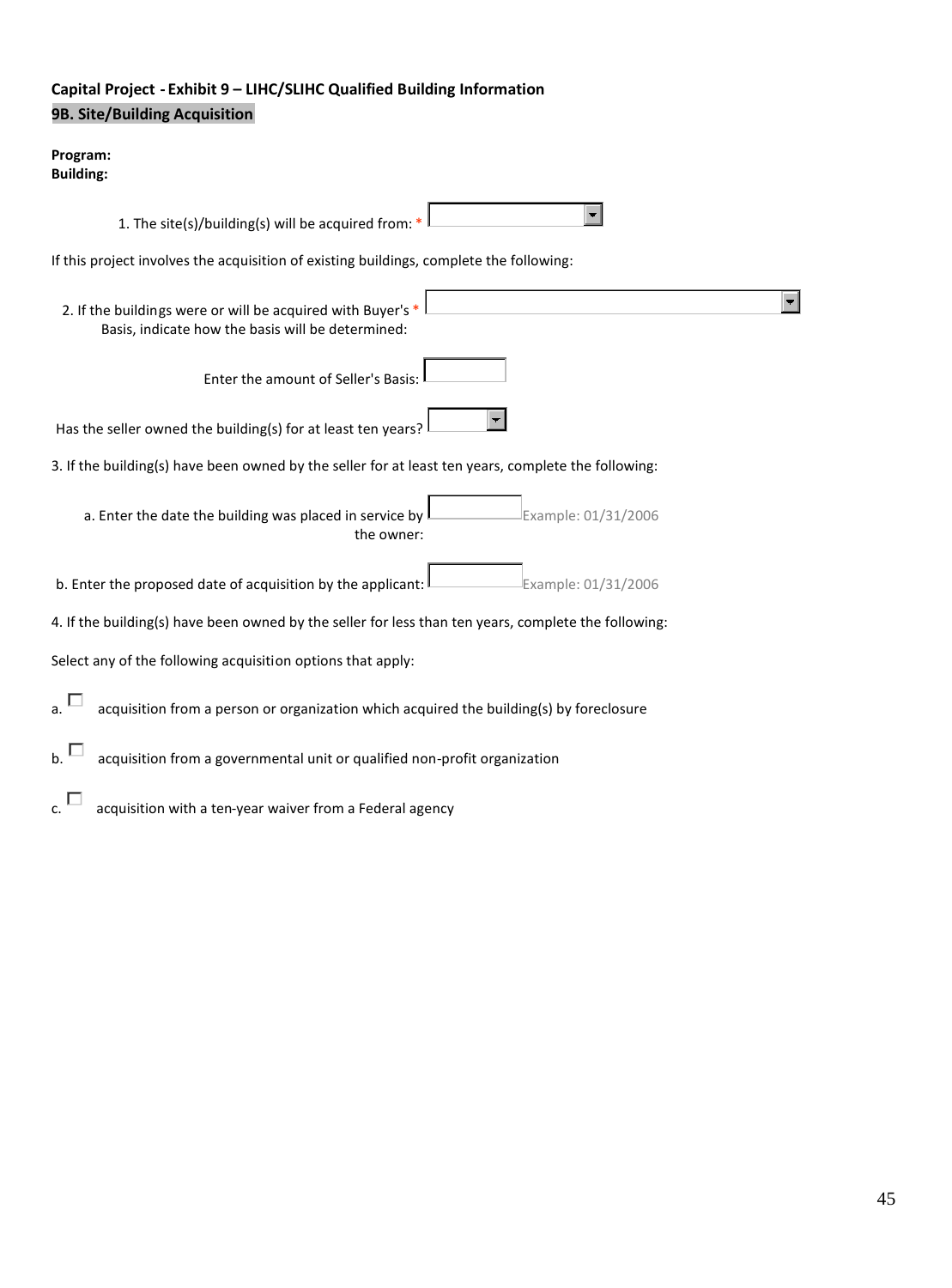### **Capital Project - Exhibit 9 – LIHC/SLIHC Qualified Building Information**

## **9C. Determination of Qualified Basis Worksheet**

**Program:**

**Building:**

#### **Acquisition - Actual Costs, Adjustments & Eligible Basis**

| <b>Project Costs and Adjustments</b>                                                        | <b>Actual Cost</b> | <b>Adjustments</b><br>To<br><b>Eligible Basis</b> | <b>Lower Rate</b><br>(30%PV) | <b>Higher Rate</b><br>(70%PV) | <b>Options</b> |  |
|---------------------------------------------------------------------------------------------|--------------------|---------------------------------------------------|------------------------------|-------------------------------|----------------|--|
| 1. Cost of Land Only                                                                        |                    |                                                   |                              |                               | edit           |  |
| 2. Acquisition Costs (excluding Land)                                                       |                    |                                                   |                              |                               | edit           |  |
| Reductions to Eligible Basis for Acquisition of Buildings                                   |                    |                                                   |                              |                               |                |  |
| <b>Project Costs and Adjustments</b>                                                        | <b>Actual Cost</b> | <b>Adjustments</b><br>To<br><b>Eligible Basis</b> | <b>Lower Rate</b><br>(30%PV) | <b>Higher Rate</b><br>(70%PV) | <b>Options</b> |  |
| 3. Grants                                                                                   |                    |                                                   |                              |                               | edit           |  |
| 4. Amount of Non-Qualified and Non-Recourse<br>Financing                                    |                    |                                                   |                              |                               | edit           |  |
| 5. Amount of subsidized federal assistance                                                  |                    |                                                   |                              |                               | edit           |  |
| 6. Total building acquisition actual costs, adjustments<br>and eligible basis               |                    | \$0                                               | \$0                          |                               |                |  |
| Construction Improvements - Actual Costs, Adjustments & Eligible Basis                      |                    |                                                   |                              |                               |                |  |
|                                                                                             |                    |                                                   |                              |                               |                |  |
| <b>Project Costs and Adjustments</b>                                                        | <b>Actual Cost</b> | Adjustments<br>To<br><b>Eligible Basis</b>        | <b>Lower Rate</b><br>(30%PV) | <b>Higher Rate</b><br>(70%PV) | <b>Options</b> |  |
| 7. Soft costs                                                                               |                    |                                                   |                              |                               | edit           |  |
| 8. Construction                                                                             |                    |                                                   |                              |                               | edit           |  |
| 9. Contingency                                                                              |                    |                                                   |                              |                               | edit           |  |
| 10. Developer's fees                                                                        |                    |                                                   |                              |                               | edit           |  |
| 11. Other(Specify):                                                                         |                    |                                                   |                              |                               | edit           |  |
| Reductions to Eligible Basis of Construction/Rehab Improvements Prior to High Cost Increase |                    |                                                   |                              |                               |                |  |
| <b>Project Costs and Adjustments</b>                                                        | <b>Actual Cost</b> | Adjustments<br>To<br><b>Eligible Basis</b>        | <b>Lower Rate</b><br>(30%PV) | <b>Higher Rate</b><br>(70%PV) | <b>Options</b> |  |
| 12. Grants                                                                                  |                    |                                                   |                              |                               | edit           |  |
| 13. Amount Of Non-Qualified Non-Recourse Financing                                          |                    |                                                   |                              |                               | edit           |  |

15. Non-Qualifying Excess Expense Or Higher Quality Units 16. Reduction For Historic Tax Credits (Residential Portion Only)

17. Total Construction/Rehab Improvements Actual Costs, Adjustments / Eligible Basis Prior to High Cost Increase

edit

edit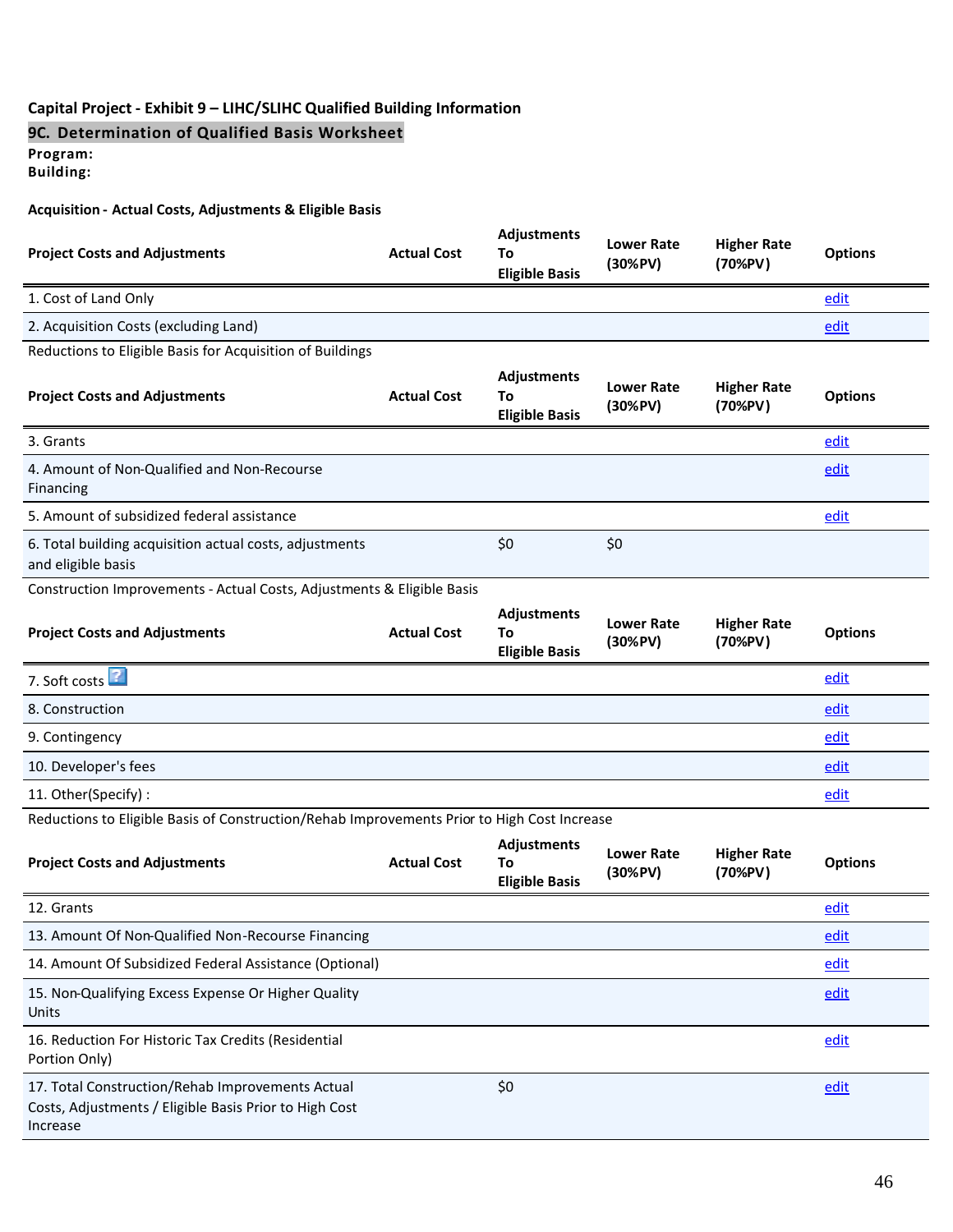# Increase in Eligible Basis of Construction/Rehab for High Cost

| <b>Project Costs and Adjustments</b>                                       | <b>Actual Cost</b> | <b>Adjustments</b><br>To<br><b>Eligible Basis</b> | <b>Lower Rate</b><br>$(30\%$ PV) | <b>Higher Rate</b><br>(70%PV) | <b>Options</b> |
|----------------------------------------------------------------------------|--------------------|---------------------------------------------------|----------------------------------|-------------------------------|----------------|
| 18. Increase in Eligible Basis for High Costs                              |                    |                                                   |                                  |                               |                |
| 19. Adjusted Eligible Basis of Construction/Rehab<br>Improvements          |                    |                                                   |                                  |                               |                |
| 20. Total Eligible Basis of<br>Acquisition/Construction/Rehab Improvements |                    |                                                   |                                  |                               |                |
| Determination of Qualified Basis                                           |                    |                                                   |                                  |                               |                |
| <b>Project Costs and Adjustments</b>                                       | <b>Actual Cost</b> | <b>Adjustments</b><br>To<br><b>Eligible Basis</b> | <b>Lower Rate</b><br>$(30\%$ PV) | <b>Higher Rate</b><br>(70%PV) | <b>Options</b> |
| 21. Applicable Fraction (Enter Applicable Fraction)                        |                    |                                                   |                                  |                               | edit           |
| 22. Qualified Basis by Credit Rate                                         |                    |                                                   |                                  |                               |                |
| 23. Credit Rate (Enter Applicable Percentage) :<br>Month/Year Used:        |                    |                                                   |                                  |                               | edit           |
| 24. Credit Amount from Qualified Basis                                     |                    |                                                   |                                  |                               |                |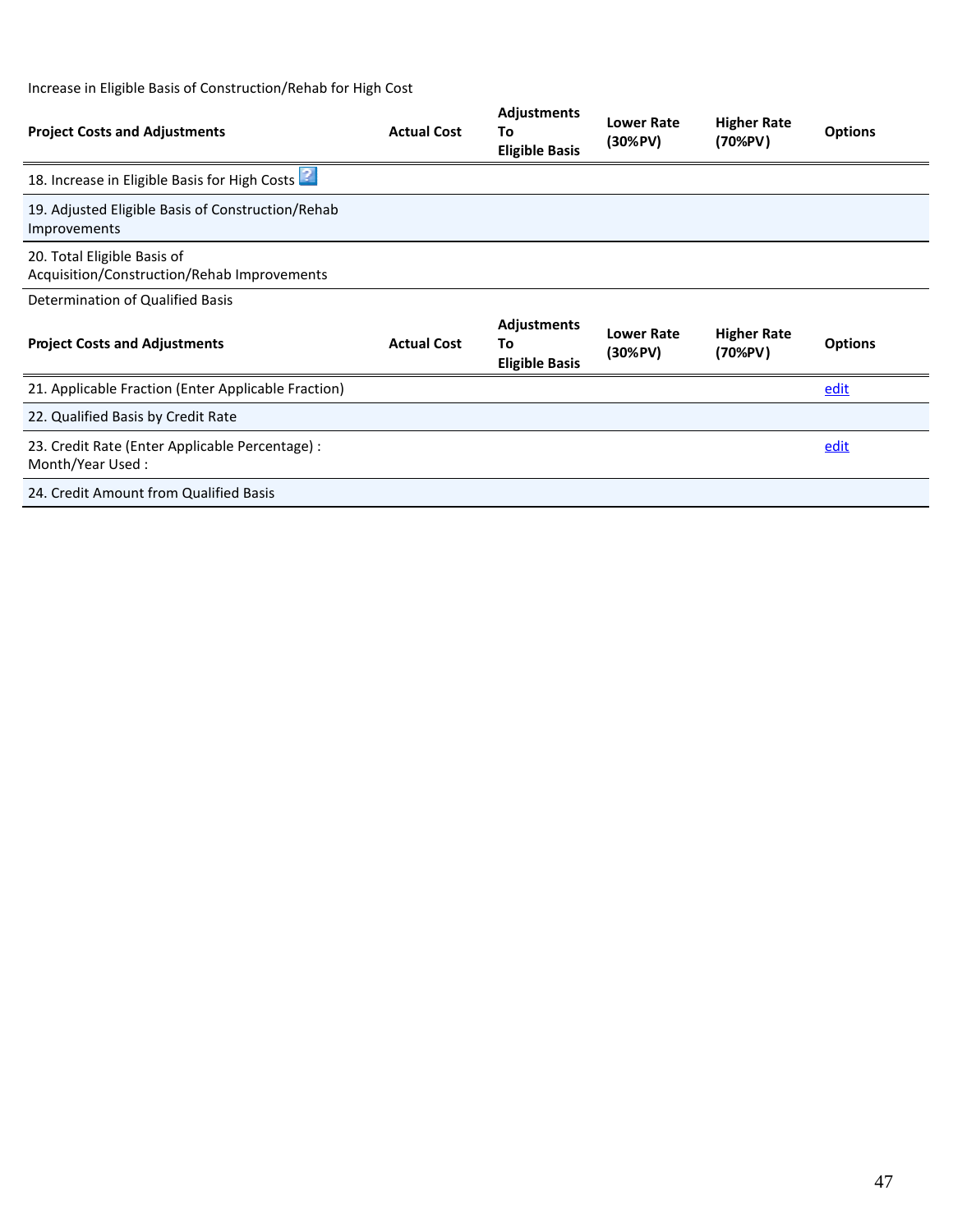# **Capital Project - Exhibit 9 – LIHC/SLIHC Qualified Building Information 9D. Unit Information**

## Program: Building:

Percentage of LIHC/SLIHC units in building:

Percentage of LIHC/SLIHC rentable floor area in building:

## Unit Information

| Type: *                                    |  |
|--------------------------------------------|--|
| Number of Bedrooms: *                      |  |
| Number of Units: *                         |  |
| Rentable Floor Area of Unit (sq. ft.): $*$ |  |
| Monthly Rent: $*$ \$                       |  |
| Tenant Paid Utilities: * \$                |  |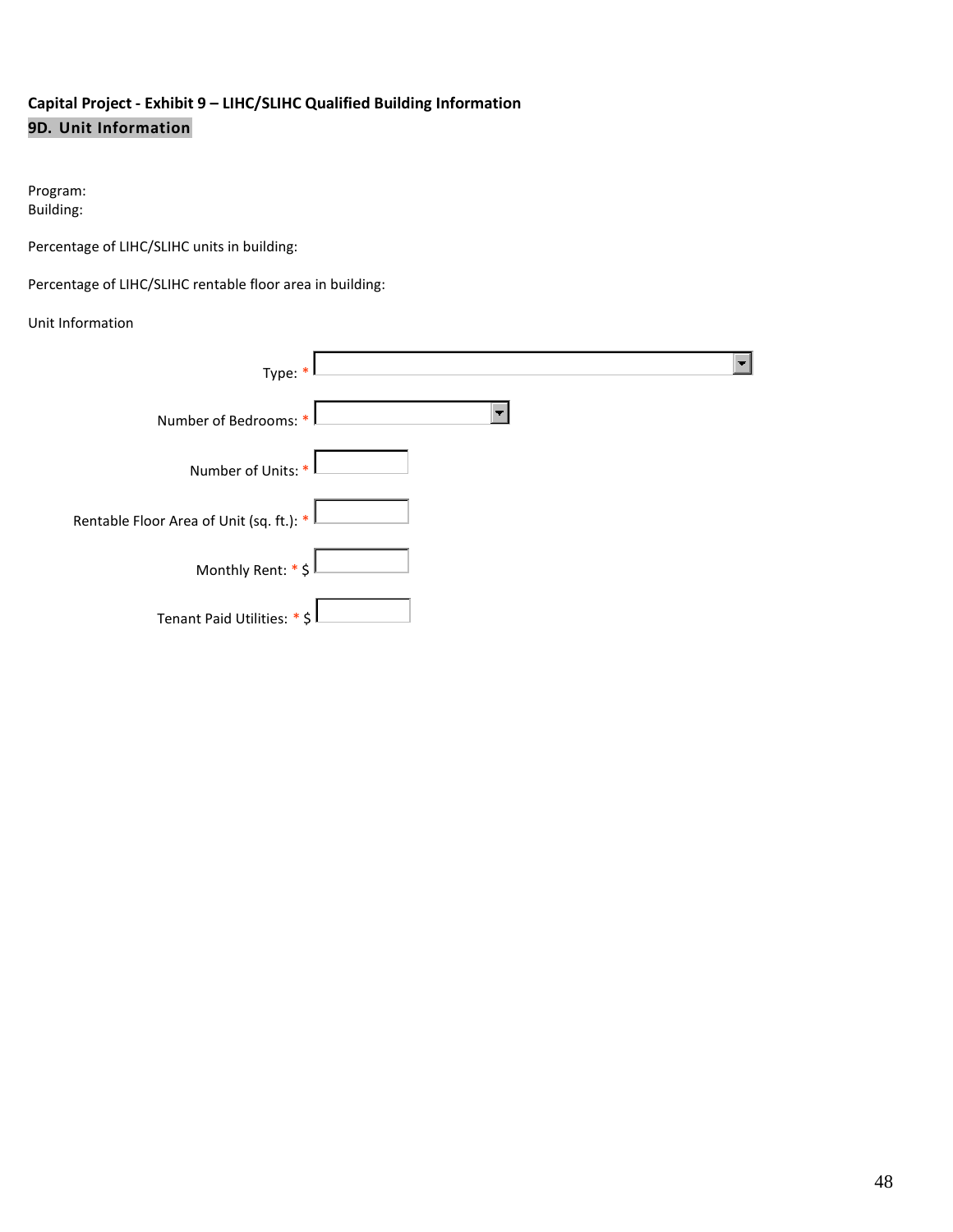# **Capital Project - Exhibit 9 – LIHC/SLIHC Qualified Building Information 9E. Declaration of Public Subsidies**

## **Program: Building:**

Total Number of LIHC/SLIHC assisted buildings in the project:

Public Subsidy

| Street Number                        |                      |
|--------------------------------------|----------------------|
| Street Name: *                       |                      |
| <b>Street Suffix:</b>                |                      |
| City: $*$                            |                      |
| Zip Code: *                          | Example: 12345-0000  |
| Source: *                            |                      |
| Program: *                           |                      |
| Type: $*$                            |                      |
| Value: Value Type *                  |                      |
| Interest Rate: *                     | or<br>Not Applicable |
| Monthly Debt Service: * <sup> </sup> | or<br>Not Applicable |
| Term:                                | Not Applicable<br>or |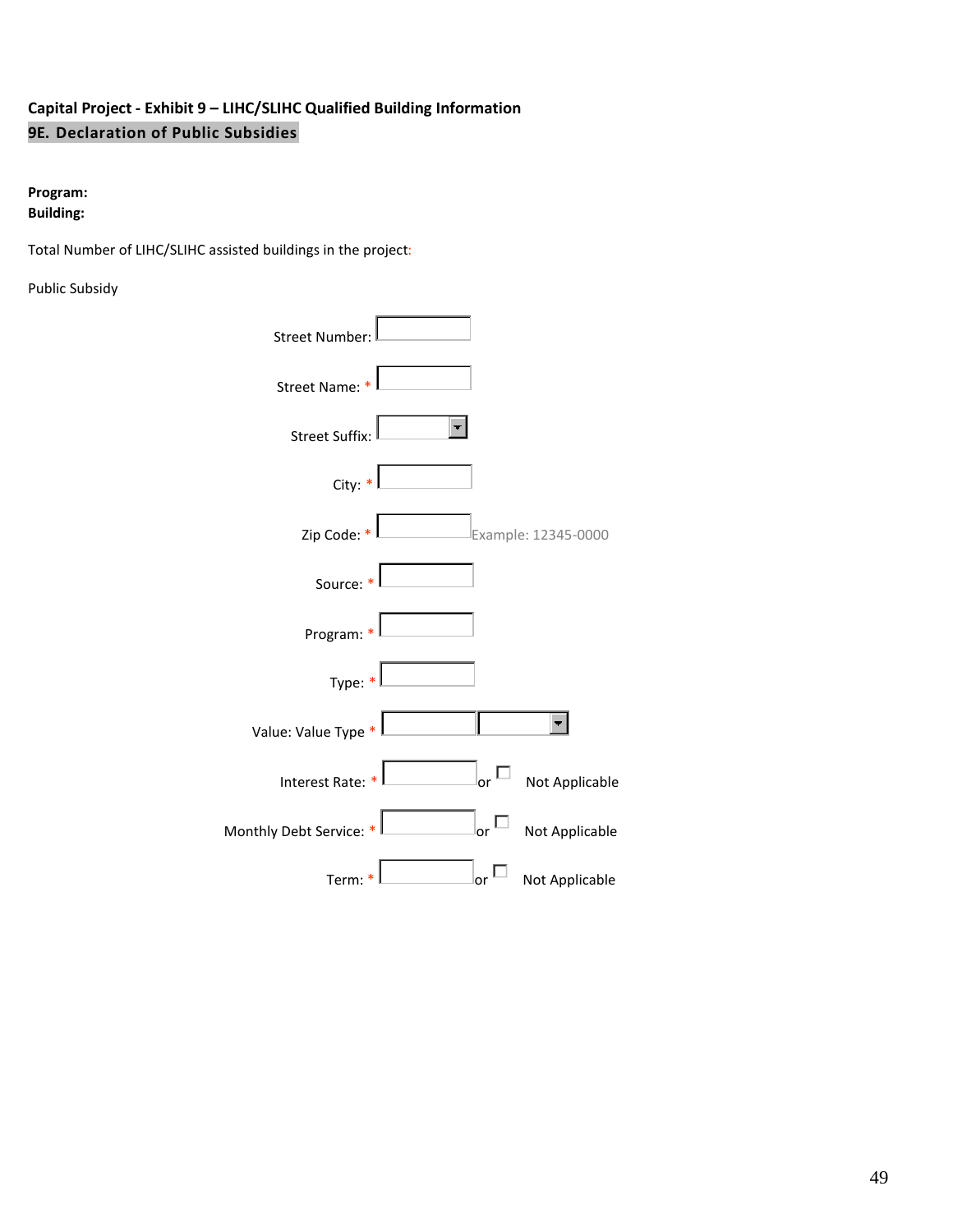# **Capital Project - Exhibit 10 – LIHC/SLIHC Project Summary 10A/B. Project Details & Minimum Set-Aside**

| A. Project Details                                                                            |
|-----------------------------------------------------------------------------------------------|
| 1. Number of sites in project: *                                                              |
| 2. Number of qualified low-income buildings in project: *                                     |
| 3. Number of residential units in project:                                                    |
| 4. Number of rent-restricted units in project: *                                              |
| 5. Amount of qualified basis of project subject to lower credit rate:<br>(30% present value)  |
| 6. Amount of qualified basis of project subject to higher credit rate:<br>(70% present value) |
| 7. Annual amount of credit requested by applicant:                                            |
| 8. Annual amount of credit per unit:                                                          |
| 9. Anticipated credit equity price (per dollar): *\$                                          |
| 10. Anticipated total amount raised from syndication: *\$                                     |
| 11. Net amount from syndication to be provided to the project: *\$                            |

#### B. Minimum Set-Aside Election

# $\bigcirc$

1. At least 20% of the rental residential units in this development are rent-restricted, and to be occupied by individuals with incomes which are 50% or less of the area median.

#### $\circ$ 2. The project is located outside of New York City, and at least 40% of the rental residential units in this development are rent restricted and to be occupied by individuals whose income is 60% or less for LIHC, or 90% or less for SLIHC of the area median.

 $\circ$ 3. The project is located in New York City, and at least 25% of the rental residential units in this development are rent restricted and to be occupied by individuals whose income is 60% or less for LIHC, or 90% or less for SLIHC of the area median.

#### $\odot$

4. Deep rent skewing option as defined in Section 42 of the Internal Revenue Code.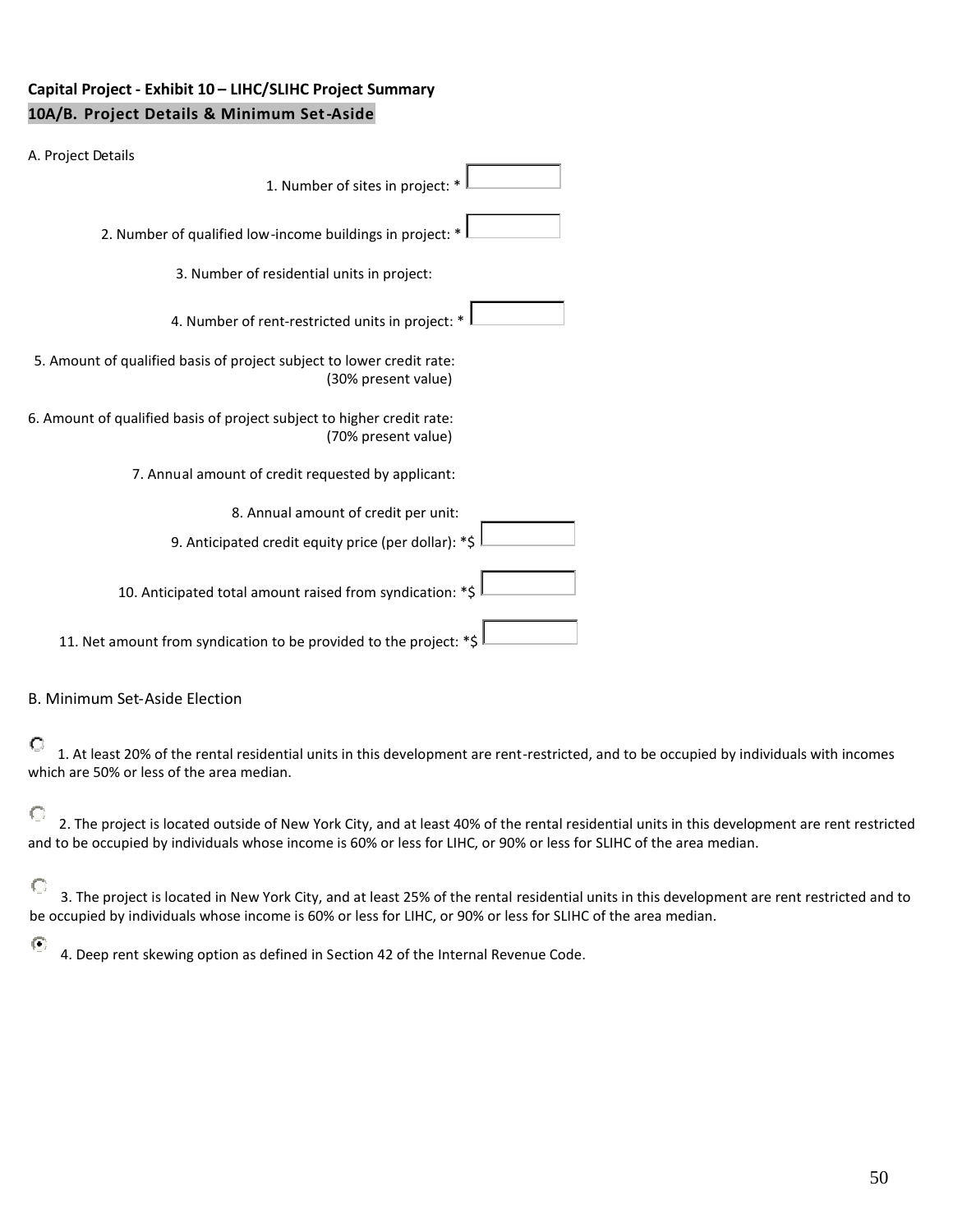# **Capital Project - Exhibit 10 – LIHC/SLIHC Project Summary 10C. Use of Credit Proceeds**



10. If the investor (equity provider) will provide construction, bridge, and/or permanent loans for the project, complete the following:

| Construction Loan: |                                    |  |
|--------------------|------------------------------------|--|
|                    | <b>Financing Term:</b>             |  |
|                    | Financing Term Type:               |  |
|                    | Interest Rate Percent:<br>%        |  |
|                    | Loan Terms:                        |  |
| Bridge Loan:       |                                    |  |
|                    | <b>Financing Term:</b>             |  |
|                    | Financing Term Type:               |  |
|                    | <b>Interest Rate Percent:</b><br>% |  |
| Permanent Loan:    | Loan Terms:                        |  |
|                    | <b>Financing Term:</b>             |  |
|                    | <b>Financing Term Type:</b>        |  |
|                    | <b>Interest Rate Percent:</b><br>% |  |
|                    | Loan Terms:                        |  |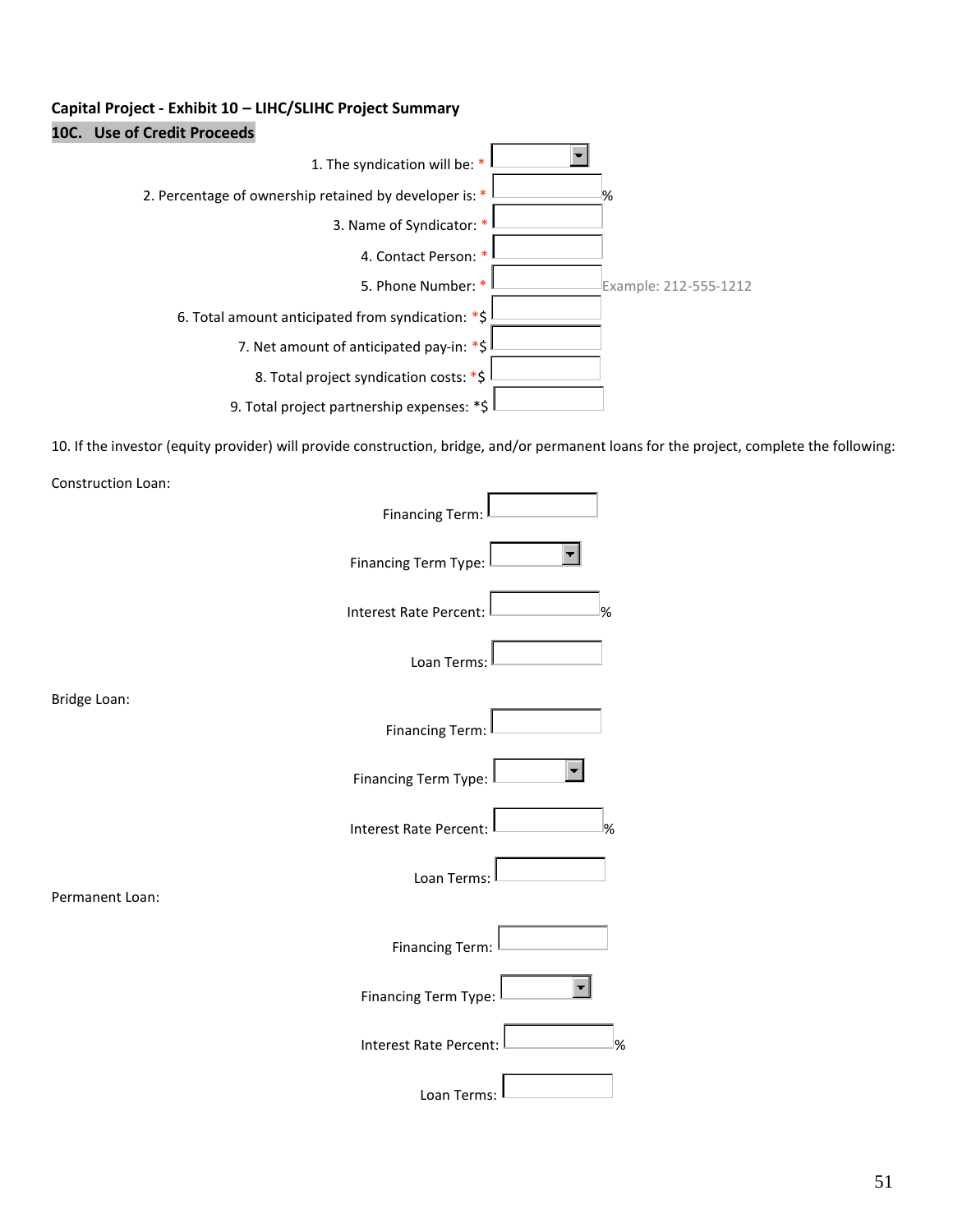# **Capital Project - Exhibit 10 – LIHC/SLIHC Project Summary**

# **10D. Investor Pay-In Schedule**

Program:

Pay-In Schedule

|       |                          |                                 |                  | add            |
|-------|--------------------------|---------------------------------|------------------|----------------|
| Event | Amount                   | Pay-In<br><b>Projected Date</b> | Pay-In<br>Use    | <b>Options</b> |
|       |                          | Pay-In Use: *                   |                  |                |
|       | Projected Pay-In Date: * |                                 | Example: MM/YYYY |                |
|       | Pay-In Amount: * \$      |                                 |                  |                |
|       |                          | Event: *                        |                  |                |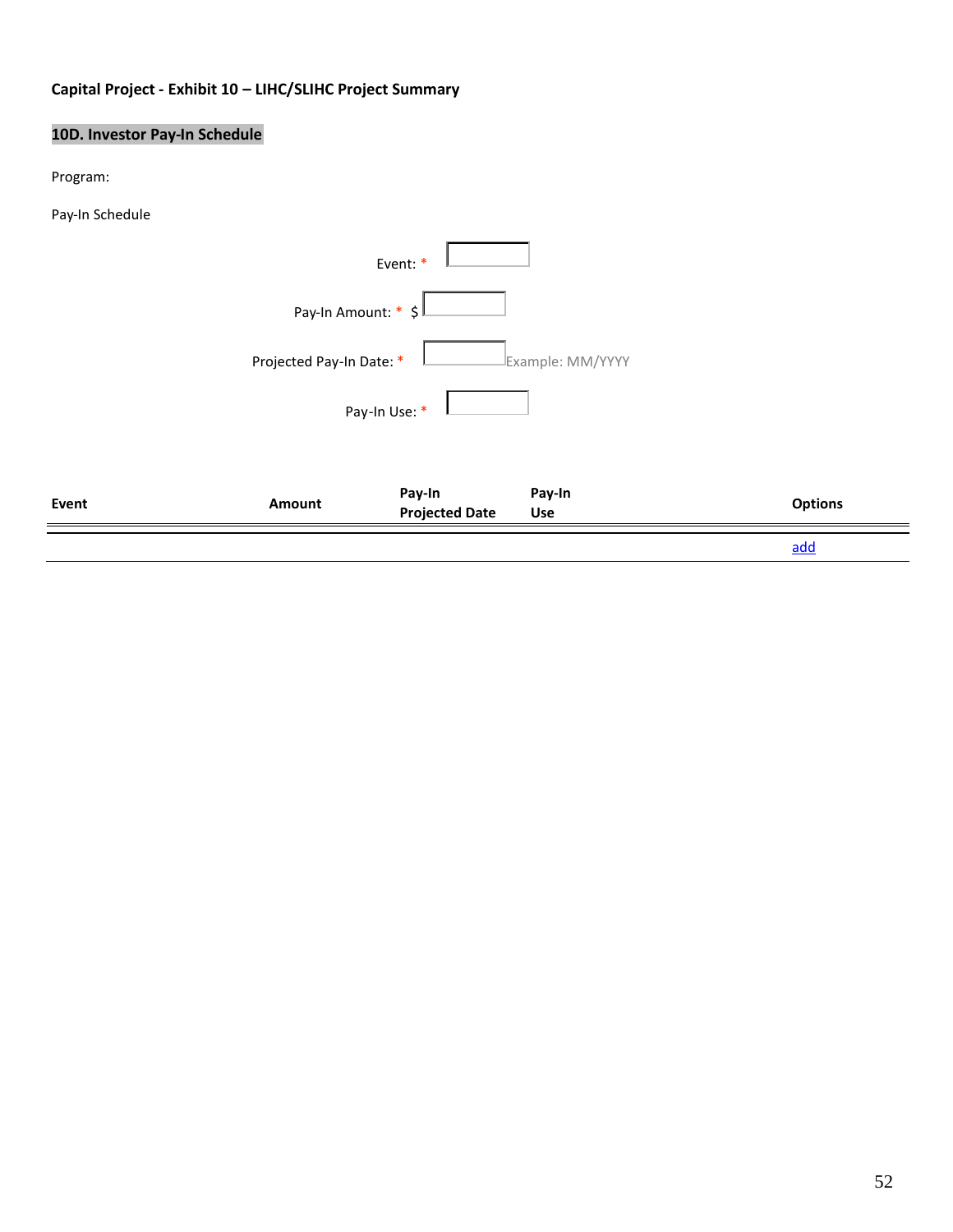# **E. OMNIBUS CERTIFICATION**

On my behalf and on behalf of the parties listed herein (collectively referred to as the Applicant), I hereby certify to the New York State Housing Finance Agency("HFA") and the New York State Housing Trust Fund Corporation ("HTFC") (collectively, "Agencies") that I am duly authorized to file this submission on behalf of the Applicant, and that the following statements and information, including information contained in any attachments to this Omnibus Certification are to the best of my knowledge based on due inquiry, true, accurate and complete. I agree to immediately inform the agencies of any material change in the information provided herein and acknowledge that a false certification or failure to disclose material information shall be grounds for termination of any award. The information is submitted to the Agencies in order that the Applicant may be approved as the controlling principal of the borrowing entity for the Project for which the Applicant has submitted an application for financing.

For the period beginning ten (10) years prior to the date of this omnibus certification:

| O | О<br>Yes |           | No The Applicant has not been a principal in a project in which a mortgage has ever been in default,<br>assigned or foreclosed or for which relief by a lender has been granted.                                                                                                                                                                                                                                                                                                                               |
|---|----------|-----------|----------------------------------------------------------------------------------------------------------------------------------------------------------------------------------------------------------------------------------------------------------------------------------------------------------------------------------------------------------------------------------------------------------------------------------------------------------------------------------------------------------------|
|   | Yes      | No        | The Applicant has not experienced a default or non-compliance under any HUD, USDA, ESDC,<br>HFA, AHC, DHCR, HTFC or any other federal, state or local loan or grant.                                                                                                                                                                                                                                                                                                                                           |
|   | Yes      | No        | There are no unresolved findings raised as a result of audits, management reviews or other<br>investigations by federal, state or local government entities concerning the Applicant or projects<br>in which the Applicant is a principal.                                                                                                                                                                                                                                                                     |
|   | Yes      | No        | The Applicant has not been convicted of a felony, nor is the Applicant presently the subject of a<br>complaint or indictment charging a felony (a felony is defined as any offense punishable by<br>imprisonment for a term exceeding one year but not including any offense classified as a<br>misdemeanor under the laws of a state and punishable by imprisonment of two years or less).                                                                                                                    |
|   | Yes      | No        | The Applicant has not been suspended, disbarred or otherwise restricted by any department,<br>agency or authority of the federal government or any state or local government from doing<br>business with such department, agency or authority.                                                                                                                                                                                                                                                                 |
|   | Yes      | No        | The Applicant is not the subject of any bankruptcy or insolvency proceeding nor has the Applicant<br>been a subject of a bankruptcy or insolvency proceeding for the time period covering this<br>omnibus certification.                                                                                                                                                                                                                                                                                       |
|   | Yes      | No        | The Applicant has not defaulted on an obligation covered by any surety or performance bond and<br>has not been the subject of a claim under an employee fidelity bond.                                                                                                                                                                                                                                                                                                                                         |
|   | Yes      | <b>No</b> | There are no hazardous violations or immediately hazardous violations filed against the project<br>for which the applicant has submitted a financing application for failure to comply with local<br>building, housing maintenance and/or construction codes, the New York Multiple Dwelling Law,<br>or the New York Multiple Residence Law.                                                                                                                                                                   |
|   | Yes      | No        | Neither the borrowing entity for the project for which the Applicant has submitted a financing<br>application nor any party of said entity has a managerial position and/or ownership interest in<br>excess of 25% in any other property in New York against which any hazardous violations or<br>immediately hazardous violations for failure to comply with local building, housing maintenance<br>and/or construction codes, the New York Multiple Dwelling Law, or the New York Multiple<br>Residence Law. |
|   | Yes      | No        | The project for which the Applicant has submitted a financing application is not located in a<br>jurisdiction in which there is a court decision or court entered plan to address housing<br>desegregation or remedy some other violation of law. [If the project is located in such a<br>jurisdiction provide the evidence for your conclusion that it is consistent with such court decision<br>or court entered plan in an attachment to this omnibus certification].                                       |
|   |          |           |                                                                                                                                                                                                                                                                                                                                                                                                                                                                                                                |

N/A Attached Attach a description of any pending or current litigation or judgments related to: (i) the ownership or operation of any real estate which could materially and adversely impact the financial condition